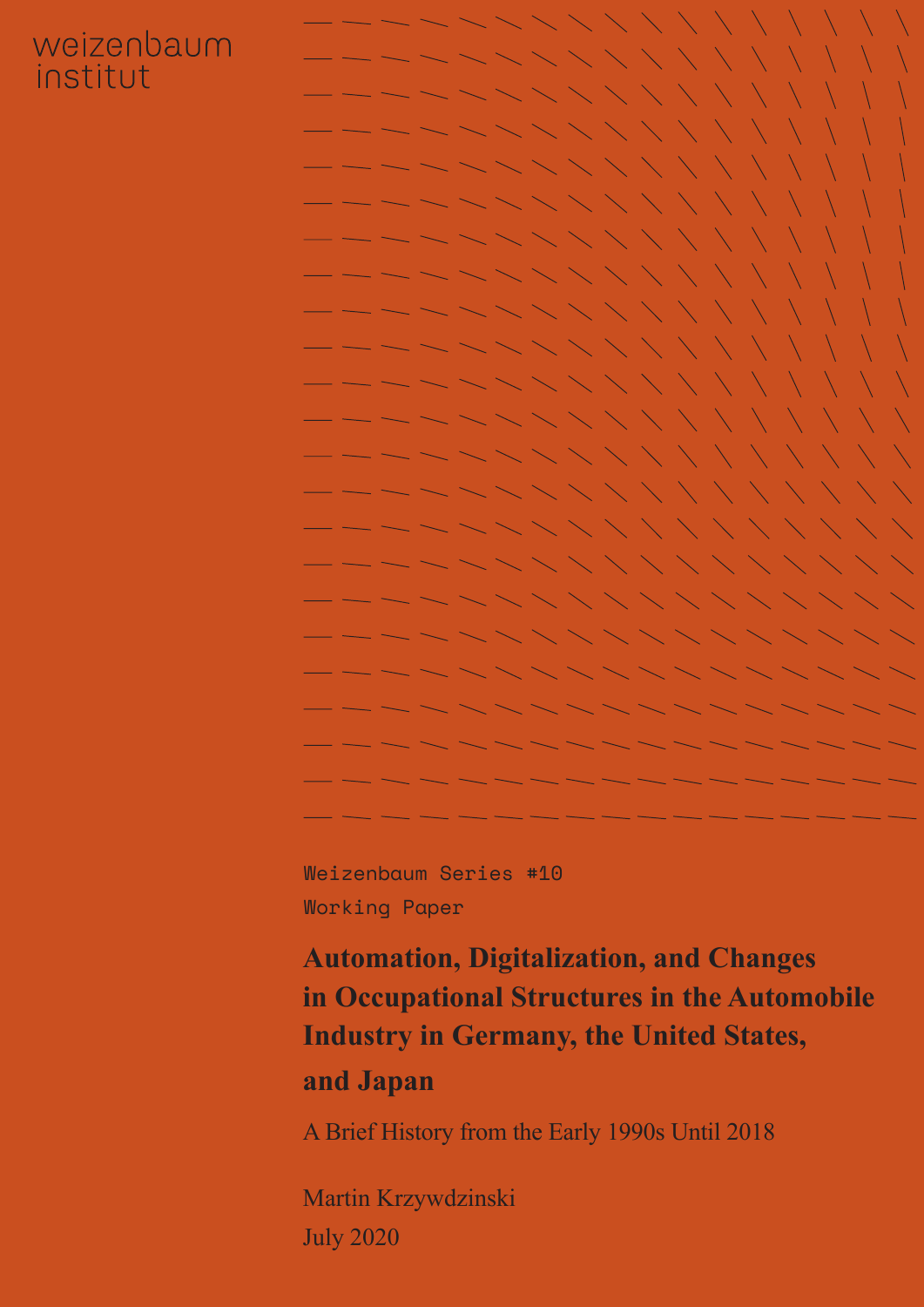#### **Weizenbaum Series**

Editors: The Executive Board of the "Weizenbaum Institute for the Networked Society – The German Internet Institute"

Prof. Dr. Christoph Neuberger Prof. Dr. Herbert Zech Prof. Dr. Sascha Friesike

Project Coordination: Wissenschaftszentrum Berlin für Sozialforschung Reichpietschufer 50 10785 Berlin

Visiting Address: Hardenbergstraße 32 10623 Berlin Email: info@weizenbaum-institut.de Web: www.weizenbaum-institut.de

Editorial Assistant: Roland Toth, M.A.

Persistent long-term archiving of this series is ensured by the Social Science Open Access Repository and the DOI registration service in Germany for social science and economic data da  $ra$ .

DOI [10.34669/wi.ws/1](https://doi.org/10.34669/wi.ws/10)0

This series is available open access and is licensed under Creative Commons Attribution 4.0 (CC-BY 4.0): <http://creativecommons.org/licenses/by/4.0/>

This work has been funded by the Federal Ministry of Education and Research of Germany (BMBF) (grant no.: 16DII111, 16DII112, 16DII113, 16DII114, 16DII115, 16DII116, 16DII117 – "Deutsches Internet-Institut").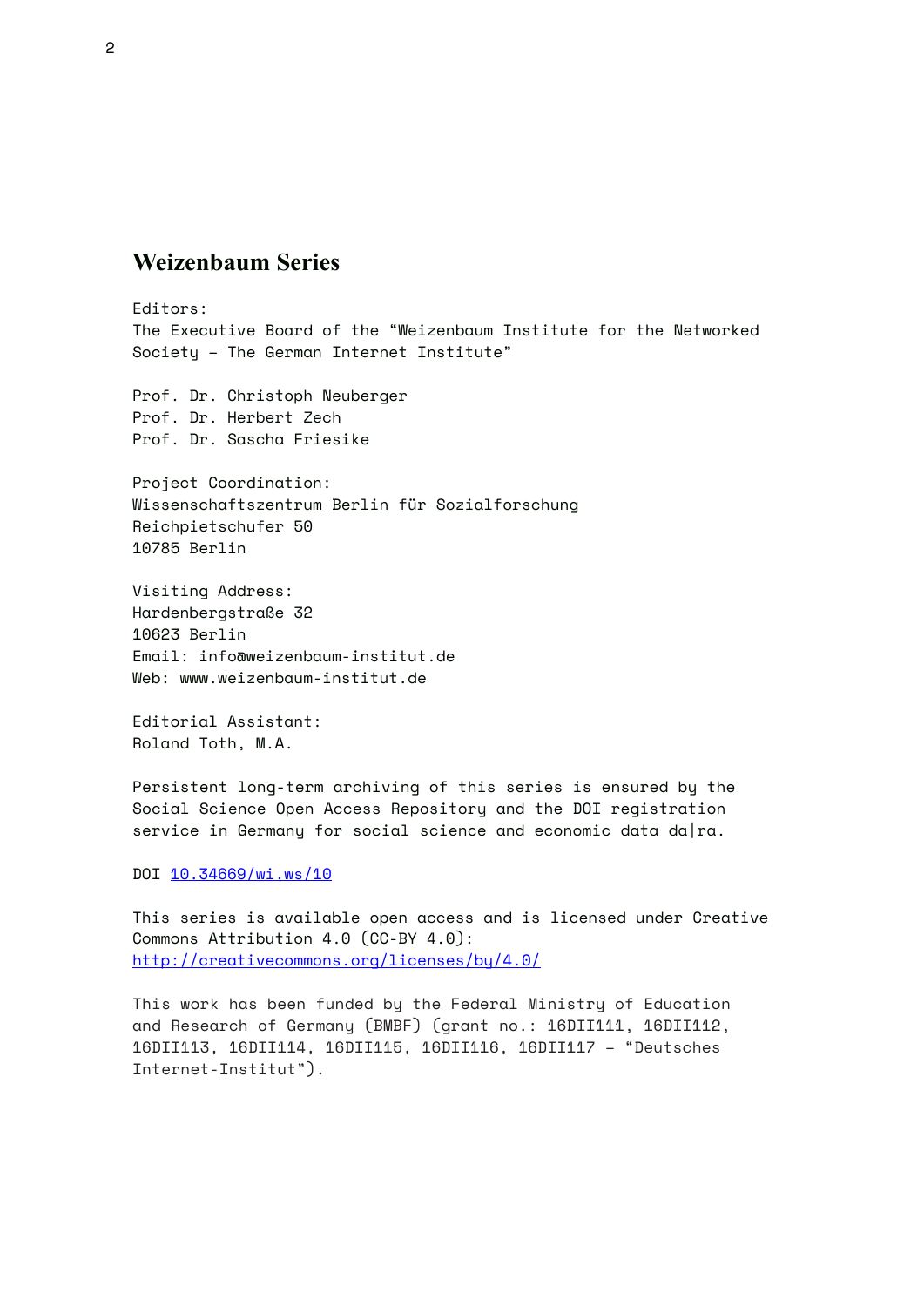Weizenbaum Series #10 Working Paper

## **Automation, Digitalization, and Changes in Occupational Structures in the Automobile Industry in Germany, the United States, and Japan**

A Brief History from the Early 1990s Until 20181

Martin Krzywdzinski2 July 2020

<sup>1</sup> This paper was presented at the GERPISA 2020 Conference "Going Digital. Transforming the Automotive Industry". A German version is available at https://bibliothek.wzb.eu/ pdf/2020/iii20-302.pdf

<sup>2</sup> Martin Krzywdzinski is Director at the Weizenbaum Institute for the Networked Society, head of the research group "Globalization, Work and Production" at the WZB Berlin Social Science Center and professor of international labor relations at the Helmut-Schmidt University Hamburg.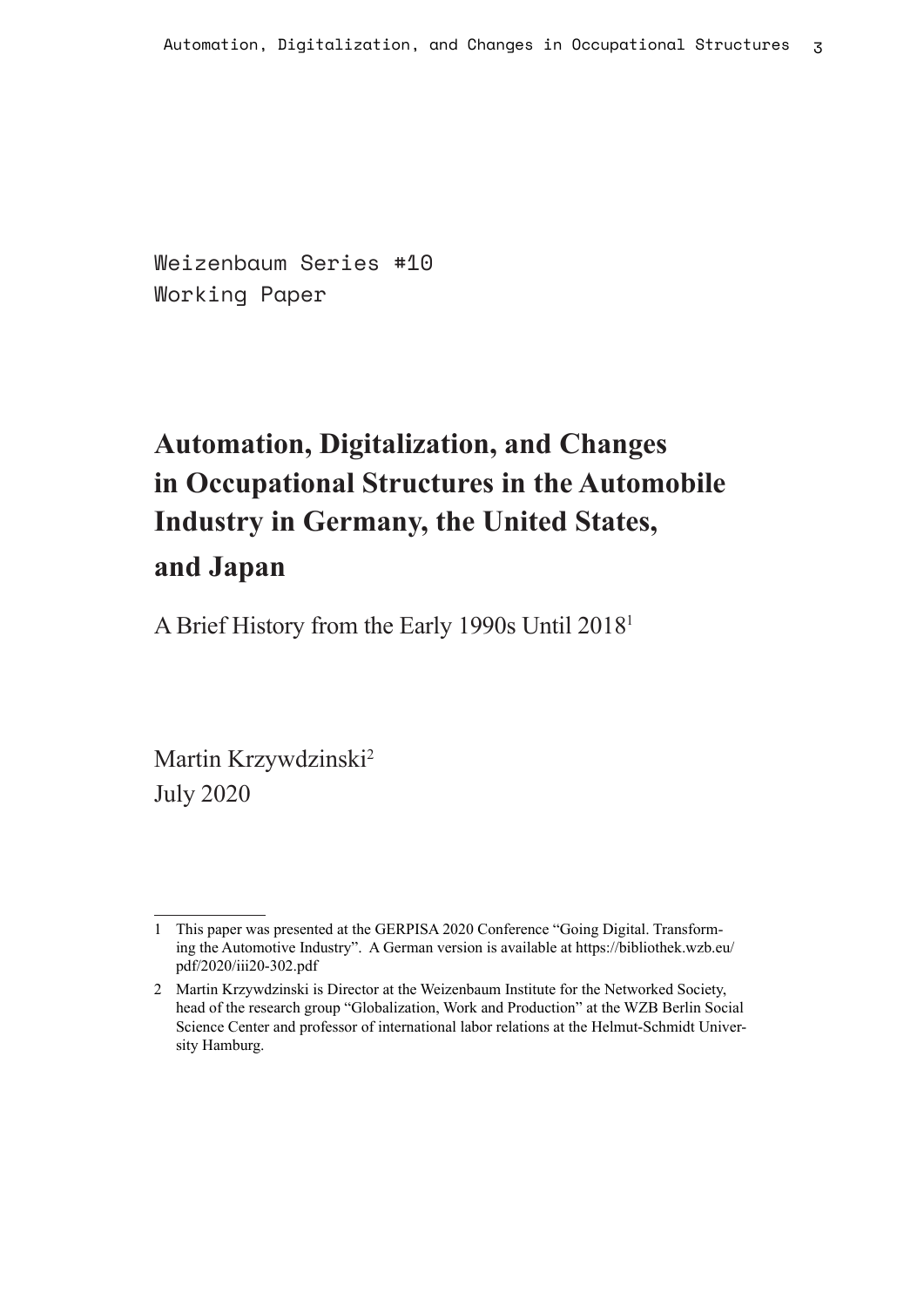## **Abstract**

In the current public discussion, it is considered certain that we are living in a time of rapidly advancing automation, which is driven in particular by the use of robots. Accordingly, many academic publications use robot density as the central indicator of automation. The present study challenges this perspective. It examines two central questions: First, what approaches to automation and digitalization have been pursued in the automotive industry in Germany, Japan and the USA? Second, how have employment and its occupational composition in the automotive industry developed in the three countries? The first part of the study focuses on the development of automation and digitalization approaches in the automotive industry from the early 1990s until today. It combines a qualitative analysis of press articles and a quantitative evaluation of the development of the stock of industrial robots from 1993 to 2018 based on the statistics of the International Federation of Robotics. The second part of the study focuses on the change in employment structures using occupational statistics from the Bureau of Labor Statistics (USA), the Federal Employment Agency (Germany) and the Statistics Bureau of Japan. The study questions the perception of an automation-related threat to employment and especially to production employment. At the same time, it discusses developments in Germany, Japan and the USA in comparison and highlights differences in automation and digitalization approaches as well as different paths of change in employment structures.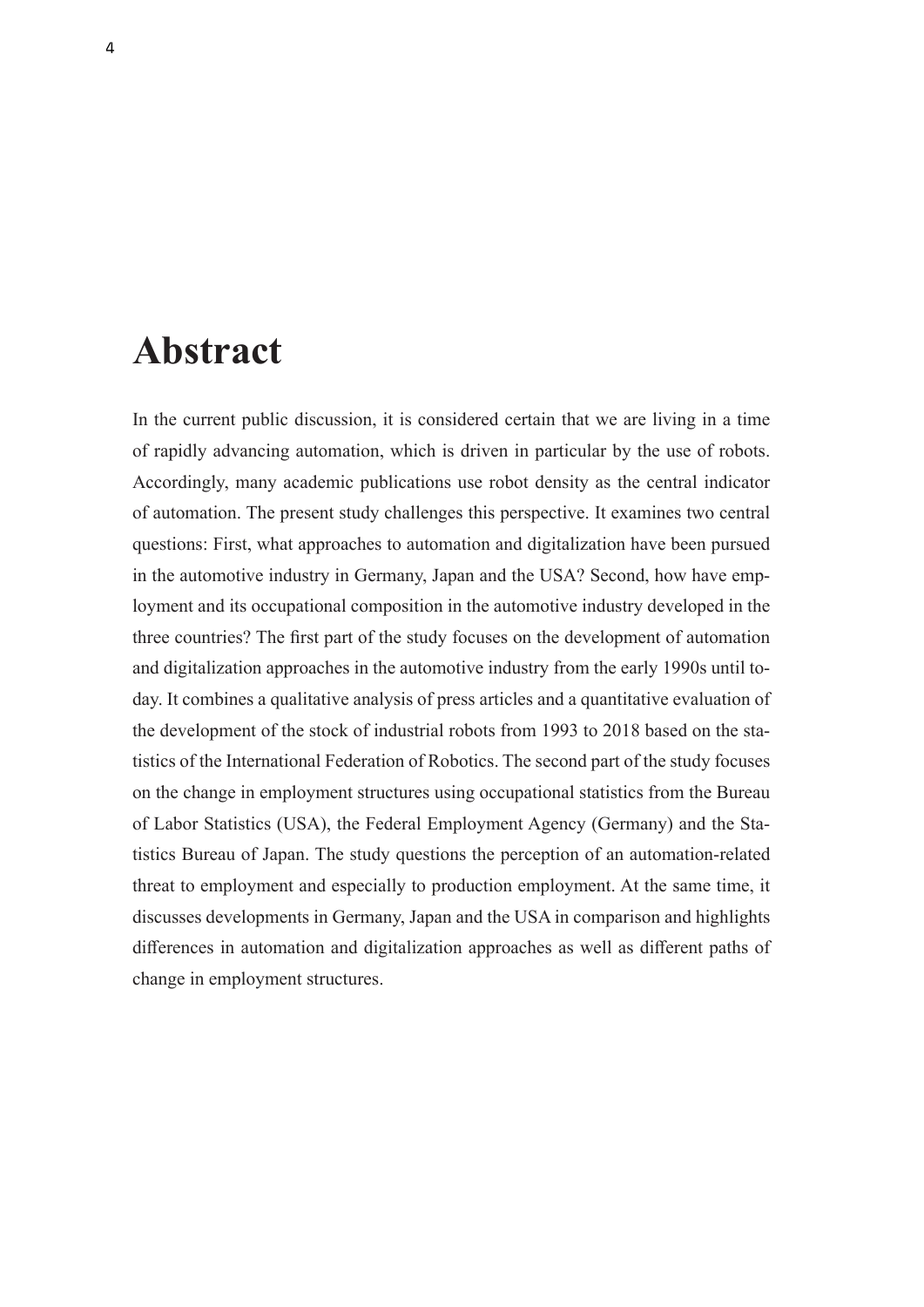# **1. Introduction**

Current analyses of technological change take it for granted that we are living in a time of rapidly increasing automation, which will particularly affect employees working in routine jobs. In such debates, production has been invoked as an example of a sector dominated by routine work. An influential study by Frey and Osborne (2013) predicted a probability of automation of 98% for assembly workers, 94% for welders, and over 90% for different types of machine operators - all typical occupations in the automotive industry. However, the current discussion has been dominated by abstract arguments about automation potential (Frey/Osborne 2013; Dengler/Matthes 2018), while detailed analyses of technological development and its effects on work have been rare (see as an exception Jürgens 2020).

The present study attempts to provide a realistic assessment of the development of process technologies and the changes in employment structures in the automotive sector. It builds on a research tradition at the WZB that emphasizes the interdependencies between technologies, production systems, employment structures, and personnel strategies (Jürgens et al. 1993; Jürgens 1997; Jürgens & Krzywdzinski 2016). It aims at a historical reconstruction of the development of automation and digitalization approaches in the automotive industry in order to arrive at an empirically based understanding of their motivations, forms and results. An international comparative approach will be followed in order to determine the spectrum of developments. The focus is on three central automobile manufacturing countries: Germany, Japan and the United States. The two main questions are<sup>1</sup>:

- What approaches to automation and digitalization are being pursued in the automotive industry in Germany, the United States, and Japan?
- How have employment and its occupational composition in the automotive industry developed in these three countries?

The study aims to correct three perceptions that are dominating the current public and academic discussions but are at least partially false. Firstly, it questions the perception that we are living in a phase of rapidly increasing automation, understood as the substitution of human labor by machines or computers. It uses qualitative and quantitative data to analyze the development of automation and digitalization approaches in the automotive industry from the early 1990s until today. The qualitative analysis is based on a total of 439 articles from automotive industry print outlets. The study also uses

<sup>1</sup> I would like to thank Ulrich Jürgens, Martin Kuhlmann and Florian Butollo, who read, commented and discussed with me the first version of this paper.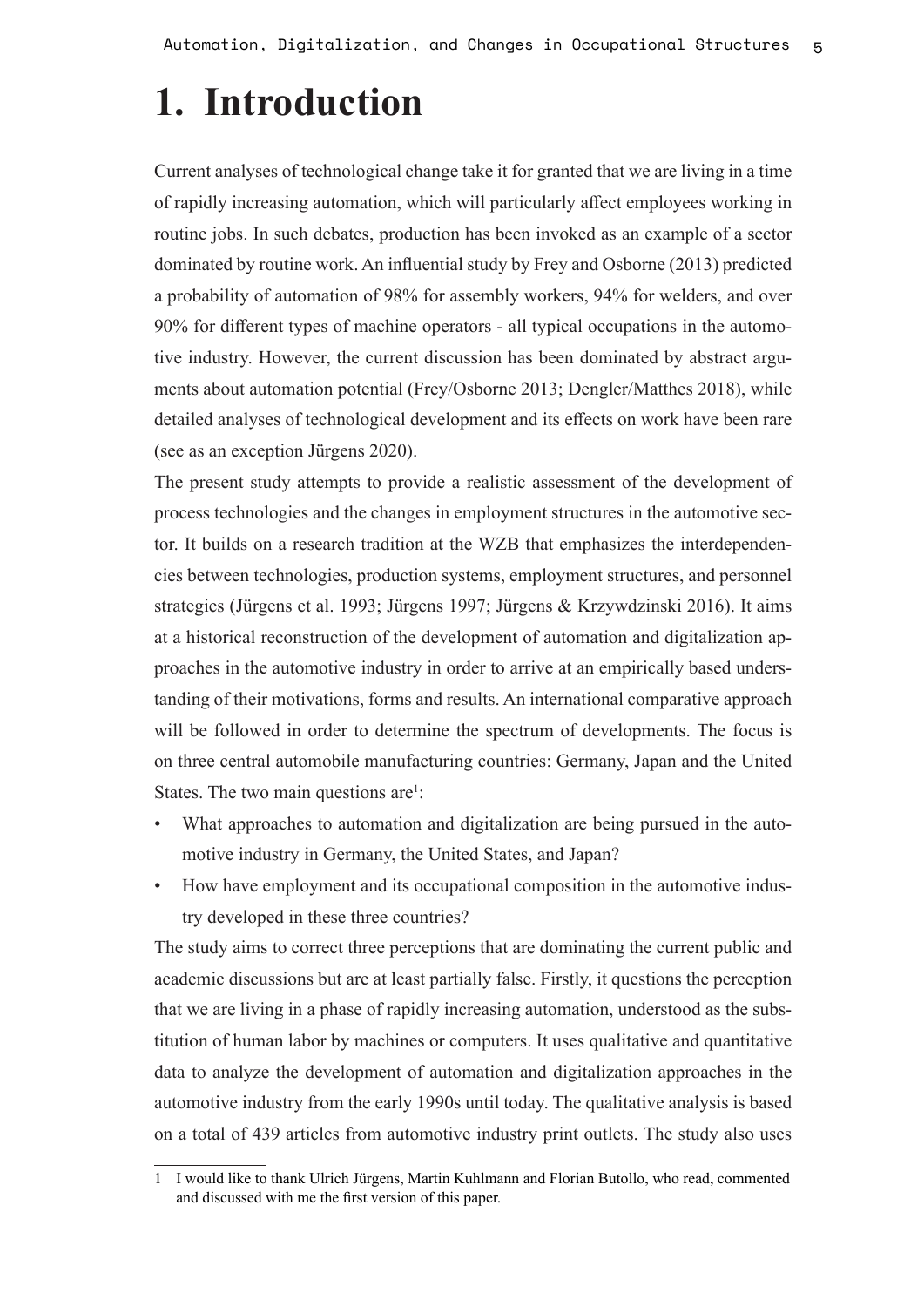the figures provided by the International Federation of Robotics on the development of robot installations from 1993 to the present as a quantitative indicator.

Second, the study challenges the current focus in academic and public discussions on robots as the primary form of automation. Robot density (meaning the number of robots in relation to the number of employees) has become a tremendously popular indicator in research and is now used to explain phenomena as diverse as employment, pay inequalities between groups of employees, or international trade flows (e.g. Acemoglu/Restrepo 2017; Graetz/Michaels 2018; Aksoy et al. 2019; Carbonero et al. 2020). The assumption of these studies is that the number of robots is a useful indicator of automation or even of technological change in general – an assumption which to the author's knowledge has not been adequately tested and deserve to be questioned. Third, the study questions perceptions of an automation-related decline in employment and in particular in production employment. These perceptions have so far been based on abstract calculations of substitution potential and not on empirical analyses. This study focuses on the structure of employment by occupations. The analysis of employment structures in the present study is based on occupational statistics provided by the Federal Employment Agency (Germany), the Bureau of Labor Statistics (United States), and the Statistics Bureau of Japan.

# **2. Back to the Future: Automation and Digitalization**

Automation, which has become a central social issue in the current discussion about Industry 4.0 and digitalization, refers to a specific form of technology. Schulz-Schaeffer (2008: 1) has argued that we can understand technology as "artificially generated causal relationships" that produce "sufficiently reliably [...] certain desired effects." Technology can materialize in particular forms, for instance as a machine, but it can also manifest as a procedure or an algorithm. The term automation refers to a technology that can perform certain tasks without human intervention (Nof 2009). Automation thus applies to mechanical devices, electronically controlled machines and robots, and software systems that automatically process data. Advances in automation represent only one form of technological change—technological change also involves the development of entirely new techniques, materials, products, and product architectures, which in human history have often been more disruptive to business, work, and employment than automation (Christensen 1997).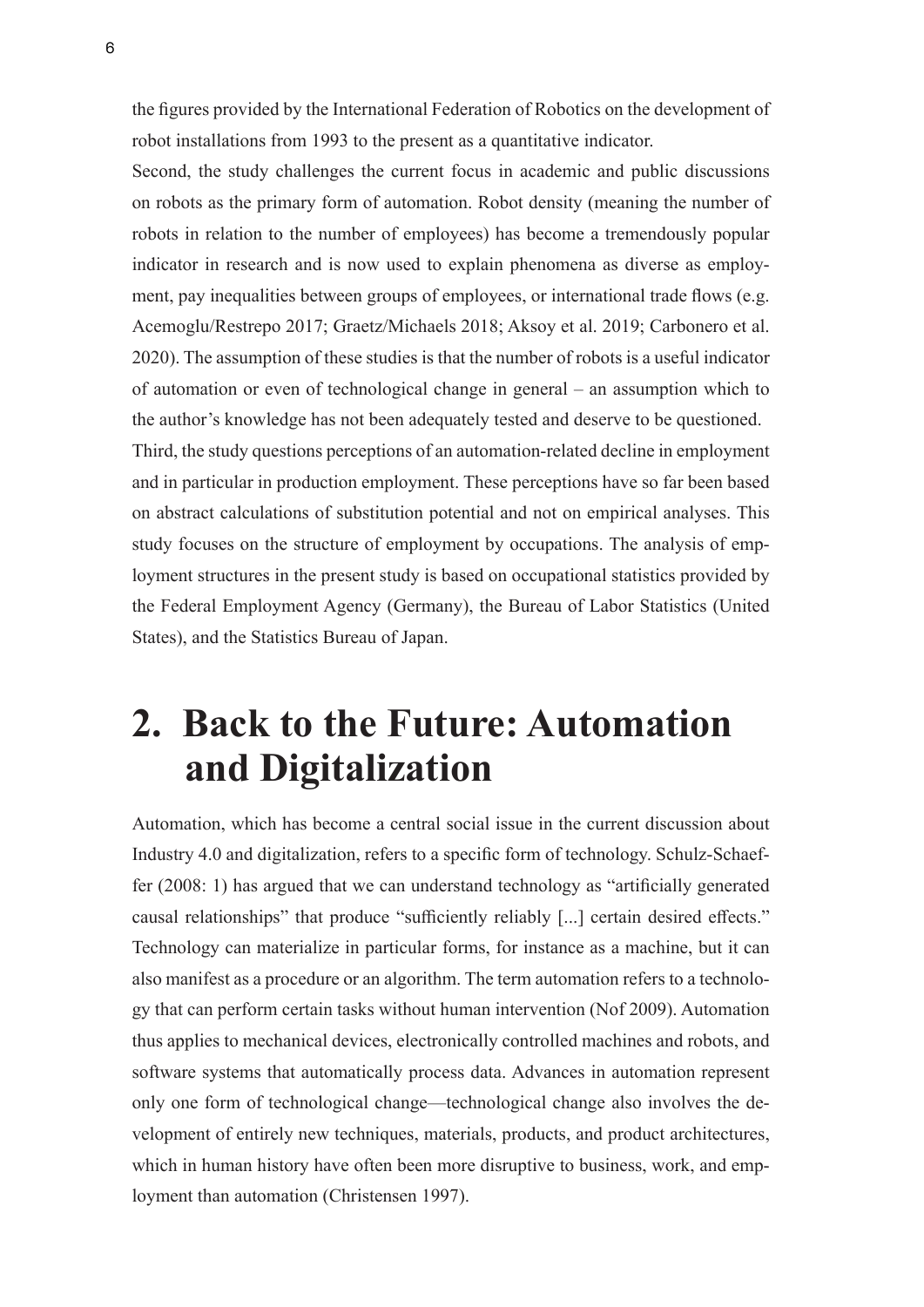The current public and academic debates on the development of automation and its effects on employment have been strongly influenced by econometric studies that, in essence, adopted a technological-deterministic perspective (see Hirsch-Kreinsen 2018). Two key assumptions are worth noting. First, these econometric studies assumed a linear progression of automation, from "less automation" to "more automation." Second, they assumed a clear correlation between automation and employment structures. In contrast, sociological research has pointed out that, with regard to automation approaches, it is important to account for (a) the material and technical conditions, (b) the companies' motives, and (c) the companies' organizational and work models.

The *material-technical conditions* primarily relate to the complexity of the product and its production, that is to the variety of parts and machining processes, the variability of the production environment, the production volumes, and the production speed (Baethge-Kinsky et al. 2018). The greater the complexity, the more difficult it is to automate the production process. For this reason, there are fundamental differences in automation levels in the automotive industry depending on the process in question. Mechanical processing, pressing, welding, and painting processes are highly automated (see Jürgens 2020; Kern/Schumann 1984). Automobile assembly, on the other hand, is a complex process with a large number of distinct work steps and many different variants; this area is consequently much less automated (Fujimoto 2017). The following empirical analysis will consider the material-technical conditions by comparing developments in assembly and car body construction.

With regard to the *motives for automation*, the economic literature emphasizes the role of costs (for example, by comparing the relative costs of equipment to those of labor) (cf. Acemoglu/Restrepo 2018, which is just one example of many). Cost considerations certainly play an important role, but they are by no means the only motive for automation. Empirical analyses show that automation is often introduced either because certain processing steps cannot be performed by humans at all, or because humans cannot do so with the required precision and quality (Krzywdzinski 2016). Desired improvements in ergonomics may also be a motive for automation, for example, when certain jobs cause great stress and damage to employees' health. One key point highlighted in analyses of the motives for automation is that there is no clear one best way; different approaches and strategies are possible (see e.g. Jürgens et al. 1993; Adler 1988; Fujimoto 1992 and 1997; Freyssenet 1999).

Decisions about the use of technology are made against the backdrop of specific products, production systems, and corporate strategies, but also specific education systems and industrial relations (Noble 1979; MacKenzie/Wajcman 1985; Wajcman 2006). Re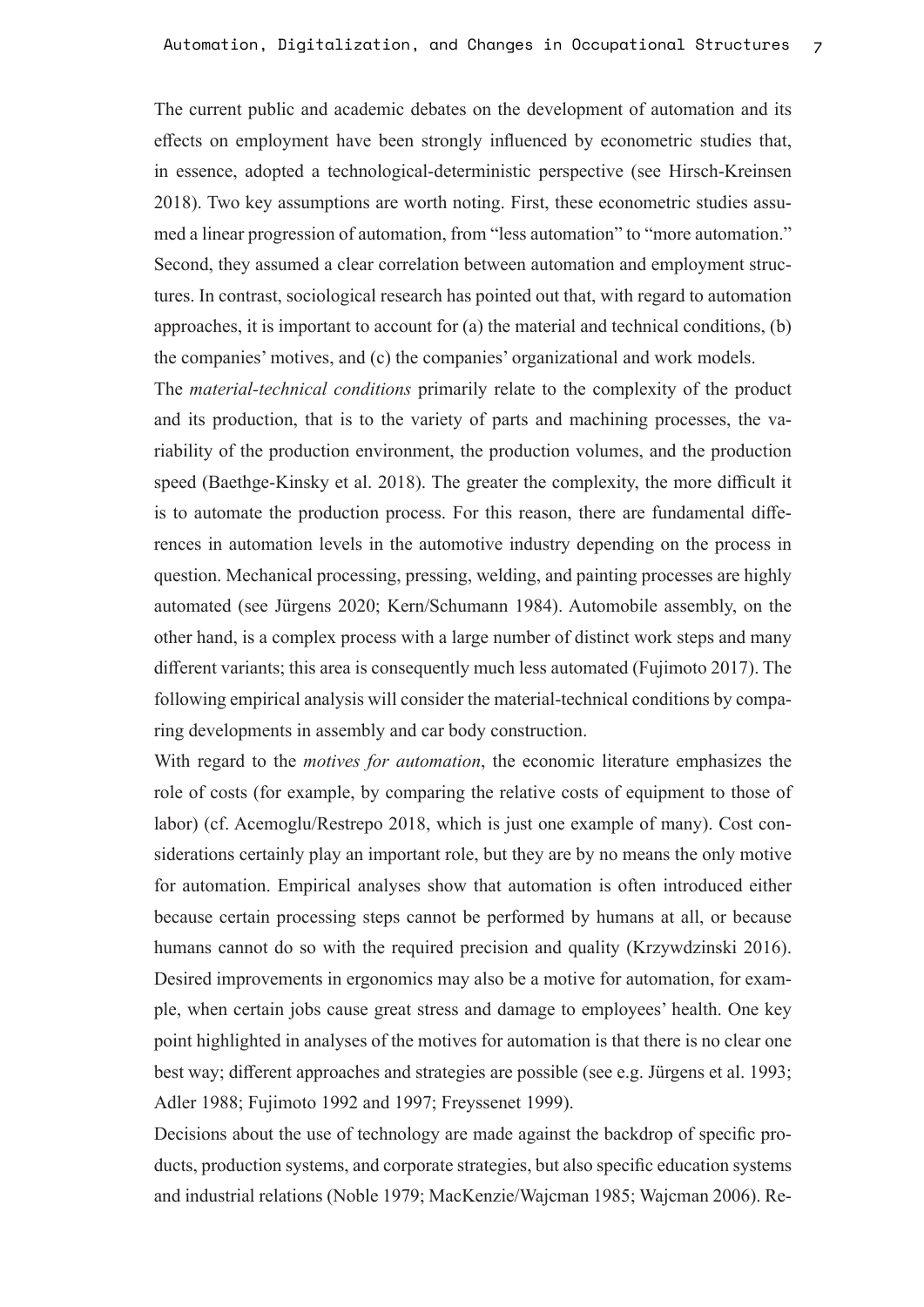search on automation approaches in the 1980s and 1990s showed that Japanese automobile manufacturers' production systems were strongly guided by the goal of flexibility in the sense of being able to rapidly adapt the product mix and production volumes to market demand. Japanese companies only saw cost-reduction potential in automation technologies if the desired flexibility could be guaranteed (Jürgens et al. 1993; Adler 1988; Fujimoto 1992; MacDuffie/Pil 1997; Daito 2015). This implied a preference for simpler and more robust solutions and, in borderline cases, the abandonment of automation. In contrast to the Japanese companies, European companies—especially VW and Fiat—saw "high-tech" automation as a prerequisite for high quality and productivity; flexible adaptation of production was considered less important (at least in the 1980s). Until the 1980s, American companies (especially General Motors) had also focused on high-tech automation, but had experienced a fiasco (Ingrassia/White 1994). Since the end of the 1980s there has been a growing perception in the USA that hightech automation was too rigid and error-prone (Adler 1988; Jürgens et al. 1988).

The 1990s saw two major developments. The first was the "Japan shock," triggered by the success of Japanese companies in the USA and later in Europe and by a series of studies that demonstrated the superiority of Japanese production concepts; the bestknown study is Womack et al. (1991) on lean production (see also Krafcik 1988). Lean production integrated essential elements of Japanese production concepts and reduced European automobile companies' focus on high-tech automation (see Liker 2004 on the automation-skeptic perspective of lean production). The second development was the emergence of labor shortages and conflicts in Japan and Europe, which led to greater consideration of ergonomics and also prompted an improvement in the quality of work (see Fujimoto 1997; Niimi/Matsudaira 1997; Sandberg 1994; Jürgens 1995; Berggren 1997; Krzywdzinski 2020). Unfortunately, there have been no analyses of this kind comparing Germany, the United States, and Japan since the end of the 1990s, especially no longitudinal studies of companies.

Finally, with regard to the effects of the various automation approaches on work, we have to consider *labor and organizational models* (cf. Schumann et al. 1994; Baethge-Kinsky et al. 2018), which can vary greatly between companies (Jürgens et al. 1993; Liker et al. 1999; Krzywdzinski 2017). In the German automotive industry, the focus on high-tech automation in the 1980s and 1990s was accompanied by a labor model focused on professionalization and skilled work (Kern/Schumann 1984; Jürgens et al. 1993; Kuhlmann 2004; Krzywdzinski 2020). This was especially evident in highly automated areas such as car body construction; by contrast, manual areas such as assembly continued to be characterized by high proportions of semi-skilled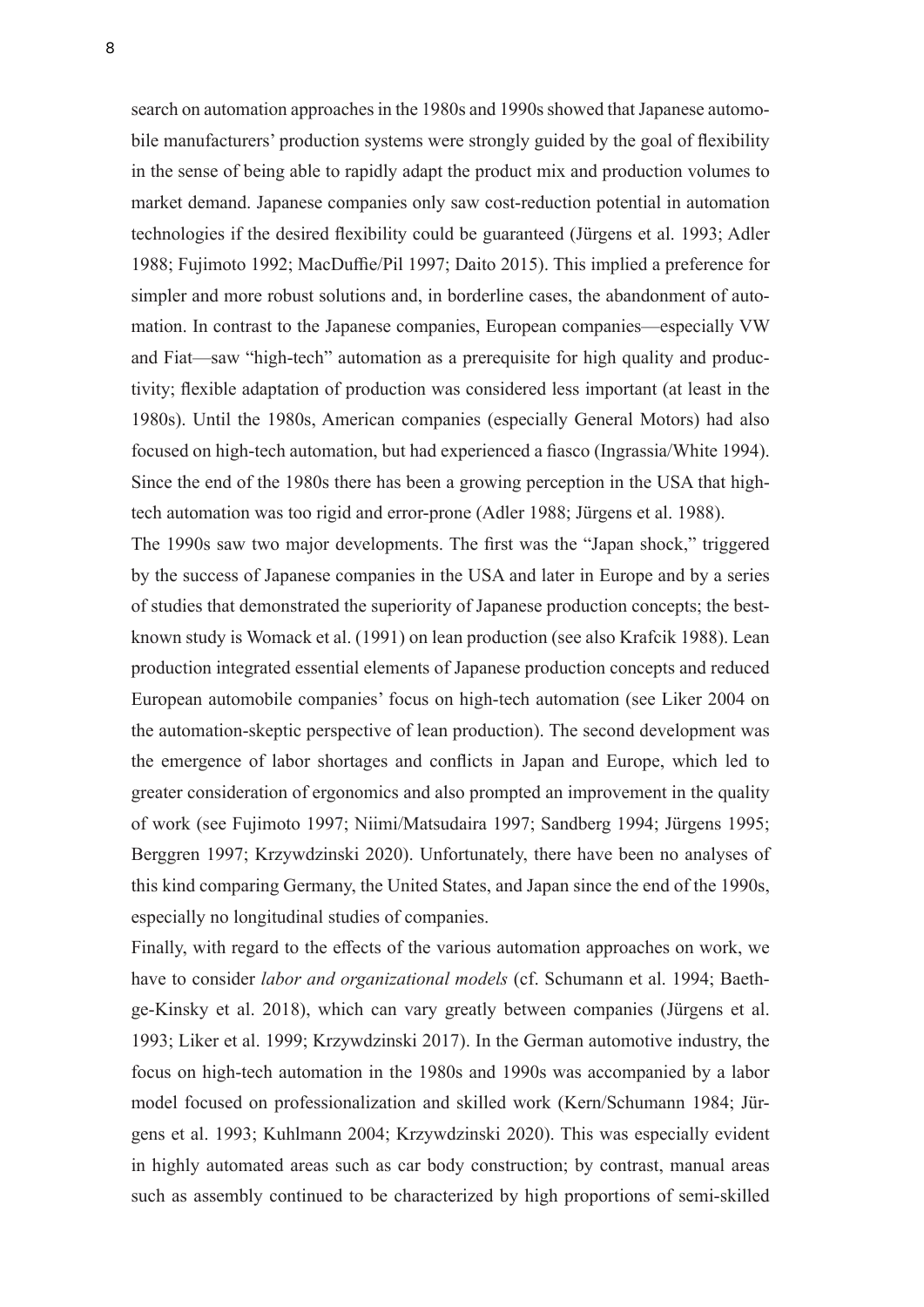workers (although at least car manufacturers were recruiting more and more workers with skilled-worker training in assembly as well; cf. Jürgens 2012). This situation has persisted to this day (Baethge-Kinsky et al. 2018). In Japan, companies' automation approaches, which emphasized flexibility, were also accompanied by labor models that strongly emphasized skill and personnel development, including for production workers. However, this involved offering internal company development paths rather than formal vocational training (Krzywdzinski/Jürgens 2019; Jürgens/Krzywdzinski 2016; Jürgens 2012). In the American case, by contrast, studies from the 1980s and 1990s reported a continued preoccupation with Taylorist forms of work organization, tight job demarcations, and very limited investment in training (Jürgens et al. 1993; Adler/Cole 1993). This development has continued into the 2000s (Rothstein 2016). It should be noted here that the hoped-for effects of automation (or of technological change in general) often do not materialize until they are accompanied by changes in organizational structures (see the contributions in Jürgens 1997). It is therefore difficult to disentangle the effects of technology and organization. One important result of the discussion on lean production was that process organization came to have a central influence on productivity (Womack et al. 1990). Although the introduction of lean production was also accompanied by technical innovations, these innovations were of greatest importance as a form of support for organizational changes, the prerequisite for meaningful automation was the lean design of processes (Butollo et al. 2018; Adler/Cole 1993). The classic study by Womack et al (1990) even emphasized that the most efficient plants were characterized by the lowest levels of automation.

Analyzing automation approaches is just as complex as analyzing the digitalization of work processes. The term digitalization generally refers to the conversion of analog information into a digital format. When applied to the world of work, it can be understood as the establishment of networks between machines as well as the use of software systems and digital databases for monitoring, controlling, and optimizing work processes (Hirsch-Kreinsen/ten Hompel 2015). In this sense, digitalization only partially overlaps with automation. In some cases, it may well mean automation when certain calculations that were previously done by humans are now automatically done by the software. The virtual prototypes created by CAD systems are one example of this; these can be used to automatically run simulations regarding noise or the strength of physical structures—simulations which would previously have required real tests on physical prototypes. In other cases, however, digitalization also means the creation of entirely new possibilities that were not available in the past—in other words, digitalization cannot be equated with automation. In the case of the virtual prototypes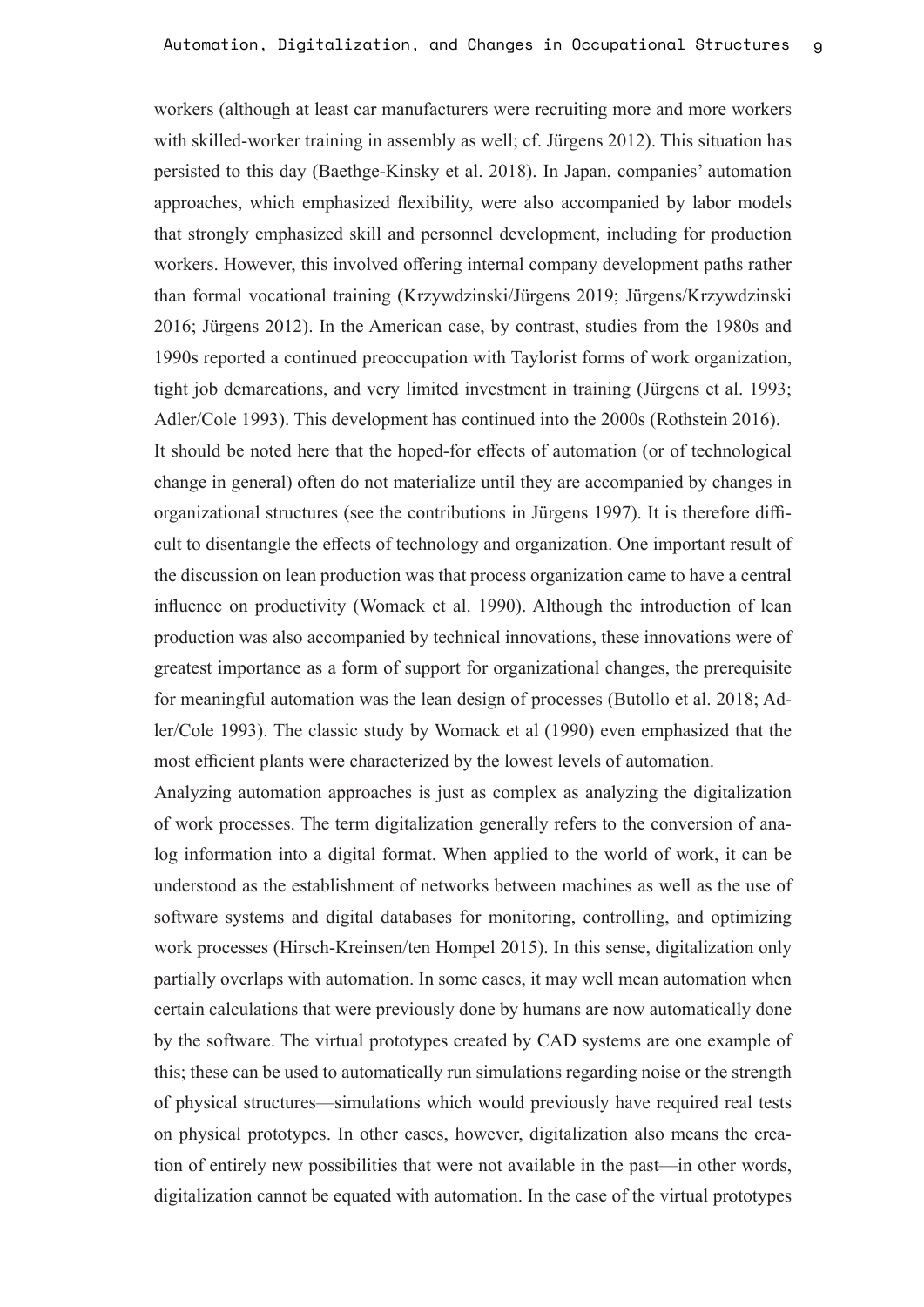mentioned above, for example, design options can be tried out and inspected extremely quickly.

The complexity of the relationship between digitalization and automation is due to the complexity of the knowledge work that digitalization concerns itself with. This is evident in the discussion on Industry 4.0 (Acatech/Forschungsunion 2013; Spath 2013). As Butollo et al (2018) has pointed out, Industry 4.0 does not describe a coherent production model but rather a bundle of very different technical developments. The networking of production equipment and the intensification of the collection, analysis, and use of process data to monitor and optimize work and production processes play a central role here. Even though the public discussion has largely focused on the topic of "robots" and thus on the potential automation of manual work, even a brief look at Industry 4.0 reveals that it has more to do with monitoring and maintenance activities in production processes and with planning, optimization, and development activities—in other words, knowledge work.

Knowledge work combines processes of knowledge acquisition, knowledge objectification, and knowledge re-transmission (Malsch 1987). In knowledge acquisition, both standardized—i.e. algorithmically representable—procedures and experience are used; knowledge objectification means the systematization of knowledge by defining rules, concepts, etc. Knowledge retransfer means the translation of objectified knowledge into application knowledge. Knowledge work implies a constant back and forth between, on the one hand, objectified procedures and, on the other hand, experience-led and creative activities. A number of studies have argued that it is precisely those knowledge components that cannot be objectified and that are based on experience and interaction that are becoming increasingly important (cf. Rammert 1999; Wilkesmann 2005). Digitalization can refer to the automation of the algorithmically representable elements of knowledge work; yet, with regard to creative activities, it is primarily a form of technical support.

In research on Industry 4.0, there is now a heated debate on the extent to which a push towards the objectification of knowledge and, accordingly, a change in skill requirements and work contents is taking place (see Acatech 2015; Günther et al. 2015; Boes/Kämpf 2016; Butollo et al. 2018). Most studies see little danger of automation: Even the aforementioned Frey-and-Osborne study (2013) estimates a probability of automation of jobs for engineers, computer scientists and software developers in low single-digit percentages. These arguments are part of a long-standing discussion that also goes back at least to the 1980s and 1990s. Even then, although individual studies identified a danger of automating engineering work (Shaiken 1984), most analyses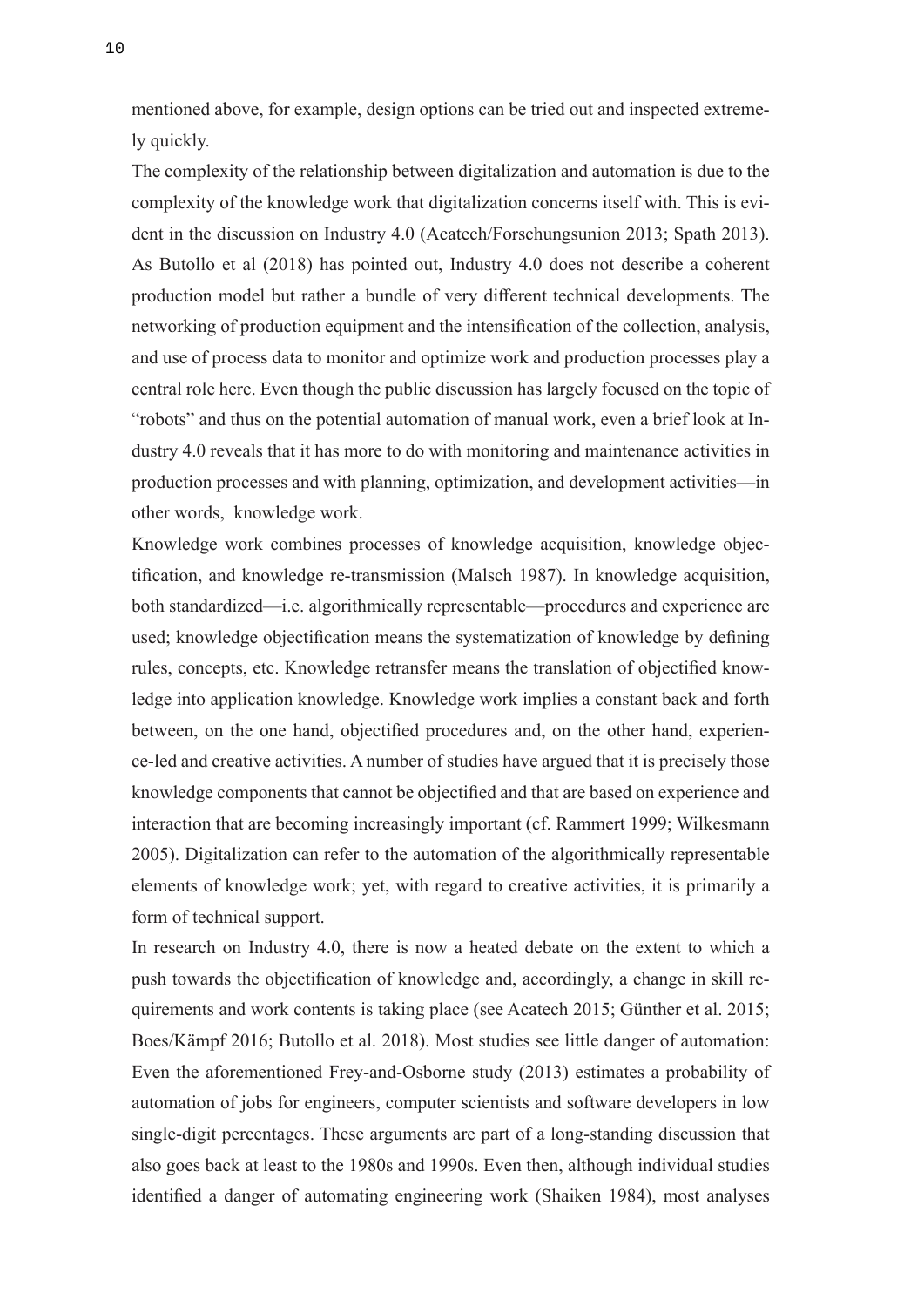questioned these dangers (Giordano 1992; McLoughlin 1989 and 1990; Salzmann 1989). So far, however, we have lacked long-term and comparative in-depth analyses of companies that could tie in with the discussions of the 1980s and 1990s.

In view of the lack of empirical material, the present study takes a new approach and seeks to build a bridge between the discussions of the 1980s and 1990s and today's debate on digitalization and automation. In the absence of company-related data and analyses, the study draws on industry-level sources and attempts to examine country-specific developments in the automotive sector as a whole. However, due to the focus on the sector as a whole and the limited data available, the sociological argument about the close connection between technical and organizational innovations can only be addressed indirectly. In particular, the data sources used here lack information on the changes in organizational structures and work organization. The study therefore only indirectly addresses changes in the area of work organization by analyzing occupational structures.

# **3. Data**

The study combines data from four statistical sources and supplements these with an analysis of the automobile and automation industry press.

### **3.1. Automation and Digitalization Approaches**

This analysis of the automation and digitalization approaches combines a qualitative and a quantitative approach. In a first step, a qualitative analysis of press articles was used to reconstruct developments. The focus was on three overarching areas: assembly, car body construction, and the indirect areas (product development, planning, and production control). One of the key sources for this study was the German-language industry journal *Automobil Produktion*, which reports monthly on developments in the automotive industry. A particular advantage of *Automobil Produktion* is that it not only covers news about market and product developments, but also about technical and organizational developments in production as well as in product development, planning, quality assurance, and other areas. *Automobil Produktion* reports on the global automotive industry but focuses on Germany and Europe. The study analyzed a total of 393 articles from *Automobil Produktion*. To capture the development of the American and Japanese automotive industries, 46 articles from *Automation World*, *Automotive*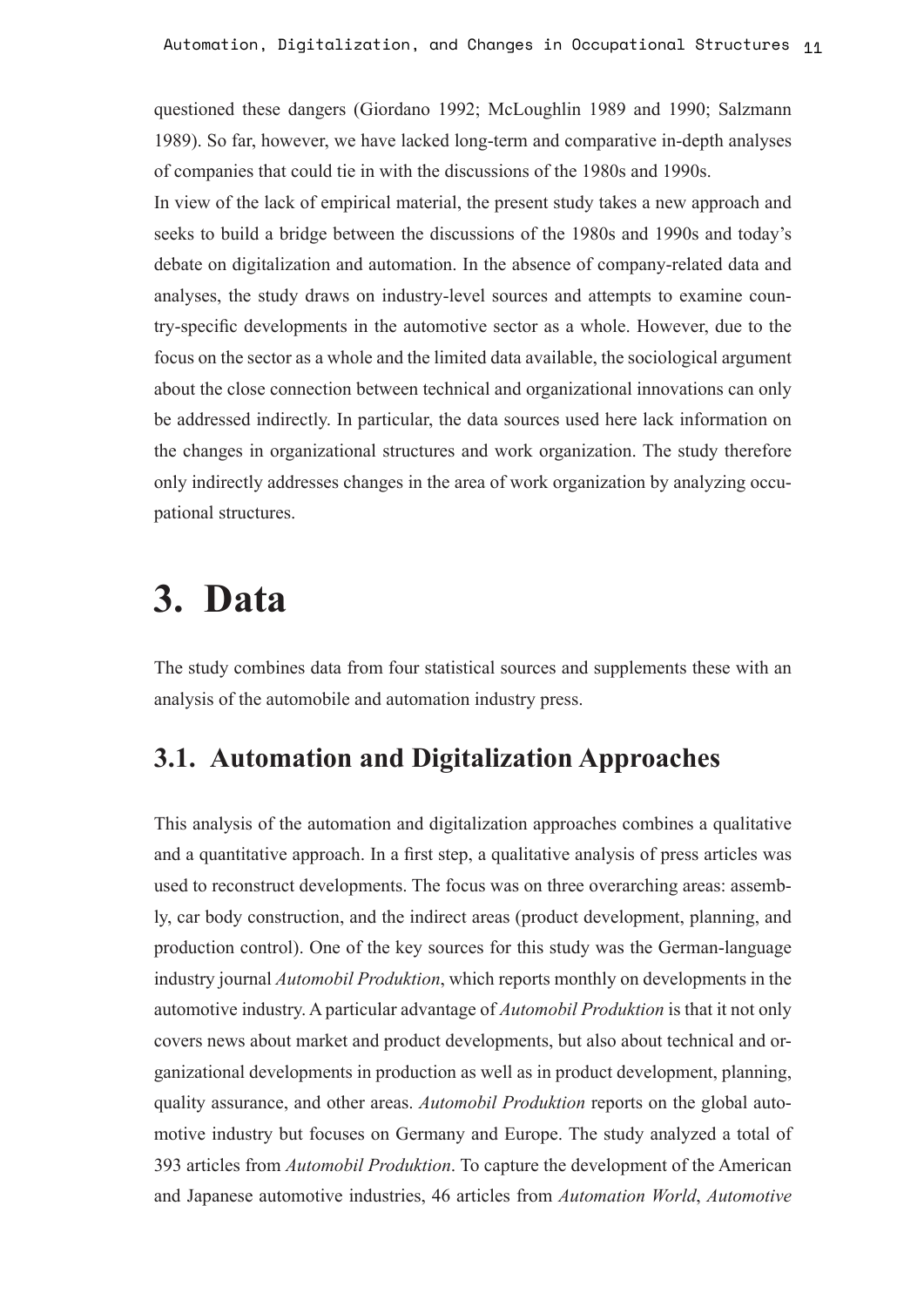*Manufacturing Solutions,* and other publications were also included. The procedure is described in more detail in the Appendix. The sources are cited in the analysis with the following abbreviations: AP (*Automobil Produktion*), AW (*Automation World*), and AMS (*Automotive Manufacturing Solutions*).

Note that a press article analysis does not allow for a systematic longitudinal analysis of a company (or group of companies) and cannot replace case-study-based approaches (see Jürgens 2020). Rather, the articles in the press are used to characterize the development of automation approaches for the entire automotive industry in the countries studied—of course, this does not capture the many differences between the companies. In the second step, the automation approaches were examined using a quantitative indicator, namely the stock of industrial robots in the automotive industry. The statistical source is the database of the International Federation of Robotics (IFR), which contains information on Germany, the United States, and Japan. More detailed information is also provided in the Appendix.

#### **3.2. Employment Structures**

In this study, an analysis of automation and digitalization approaches is combined with an analysis of changes in employment structures. The analysis reconstructs the trends in different occupations in the blue-collar and white-collar areas (e.g., engineers and computer scientists). The aim is to obtain a precise picture of the development patterns. The absolute employment figures are based on data collected by the German Association of the Automobile Industry (VDA) in its yearly publications on international auto statistics. In addition, the study draws on occupational statistics for the automotive industry from the USA, Germany, and Japan.

For the USA, the study uses data from the Occupational Employment Statistics (OES) program of the Bureau of Labor Statistics (BLS). The OES program collects data on employment, occupations, and wage levels for employees in the U.S. economy every six months. About 180,000 to 200,000 companies are surveyed on each occasion. The BLS extrapolates the data to calculate total employment. Since the surveyed companies change (it is not a panel study), changes between years should be treated with a certain amount of caution. No annual occupational statistics are available for Japan. The best source is the Population Census, which is conducted every five years by the Statistics Bureau of Japan (SBJ) and covers the entire population. The data for the German automotive industry are from the Federal Employment Agency (*Bundesagentur für Arbeit, BA*). The Federal Employment Agency compiles annual employment sta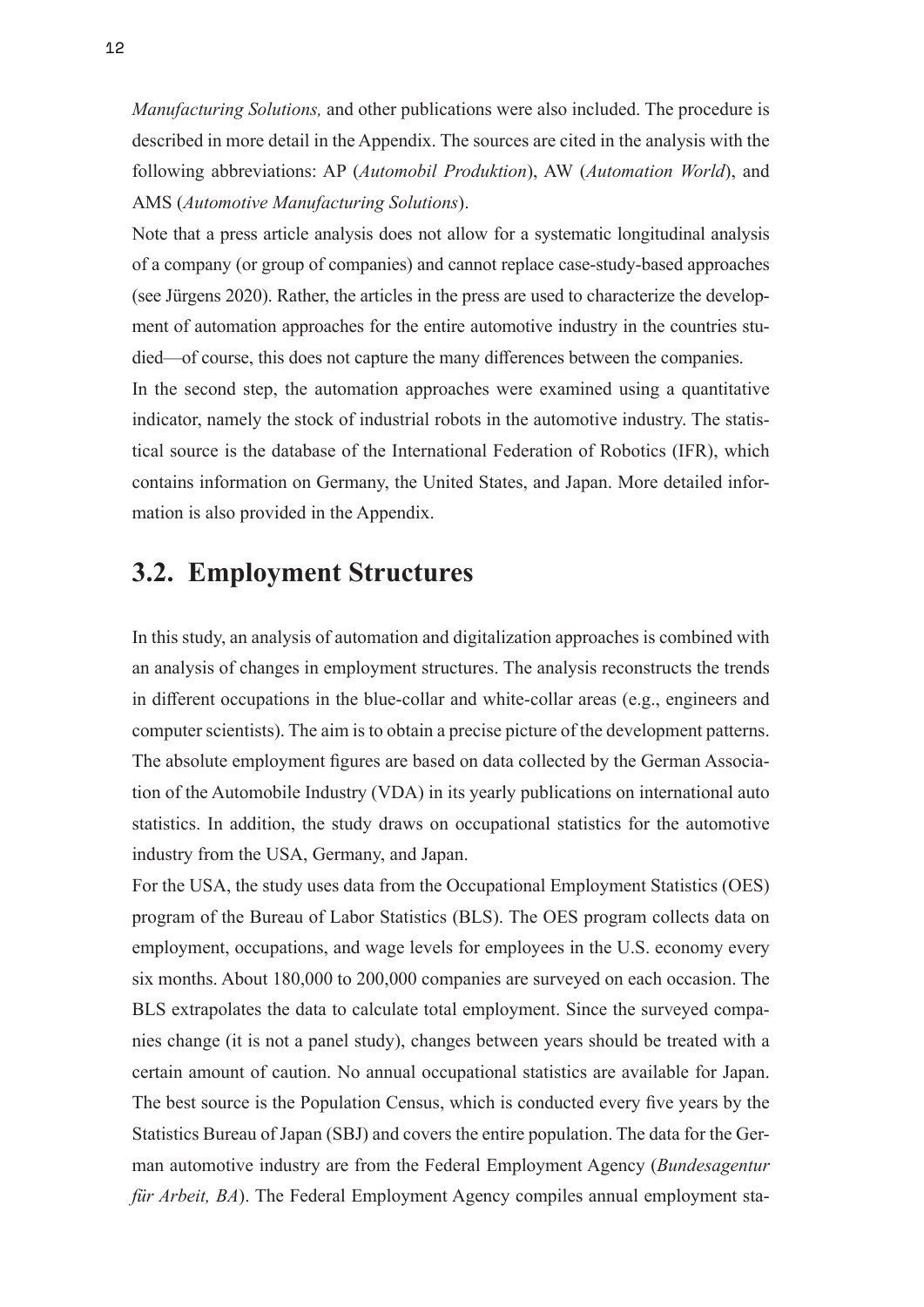tistics based on employers' social insurance reports. These notifications are submitted to the Federal Employment Agency via the health and pension insurance agencies and cover all employees.

During the period studied, there were a number of changes in the classification systems underlying the statistics used here. These are highlighted in the following analysis, as they limit the comparability of the data over time. A detailed explanation of the classification systems (and also of the abbreviations used for them in the presentation) and their changes over time can be found in the Appendix.

# **4. Historical Development of Automation and Digitalization Approaches**

At the end of the 1980s, a kind of automation euphoria still prevailed in the automotive industry. It was well-founded, as the industry had achieved considerable successes in automation in its long history. The mechanical processing of metal parts had been automated by the introduction of single-purpose machines at Ford in the 1920s, the development of NC machines in the 1940s, and CNC machines in the 1970s (Jürgens 2020; Hsieh et al. 1997; Noble 1979). In the 1970s and 1980s, the introduction of welding jigs and welding robots largely automated car body construction, at least in the pioneering plants of the automotive industry (cf. Milkman/Pullman 1991; Kern/Schumann 1984; Jürgens et al. 1993). In the 1980s, large presses and press lines became more widespread in the press shops, and these also greatly reduced the proportion of manual work there. Assembly processes were the last bastions of manual work, but in the 1980s, there were also attempts to increase automation here (Heßler 2014; Fraunhofer IPA 1988).

In Germany, Daimler and Volkswagen—in particular Hall 54 of the Wolfsburg plant were regarded as pioneers (Heßler 2014; Fraunhofer IPA 1988). But Japanese companies were also advancing automation (cf. Coffey/Thornley 2006). In 1993, the journal *Automobil Produktion* reported on three automobile plants in a series of articles: Toyota Tahara, Mazda Hofu, and Nissan Kyushu.2 All three plants had almost completely automated body shops, i.e., both welding and material handling were largely done by robots. A particular source of pride for the Japanese plants was the flexibility of the

<sup>2</sup> AP April/June/August 1993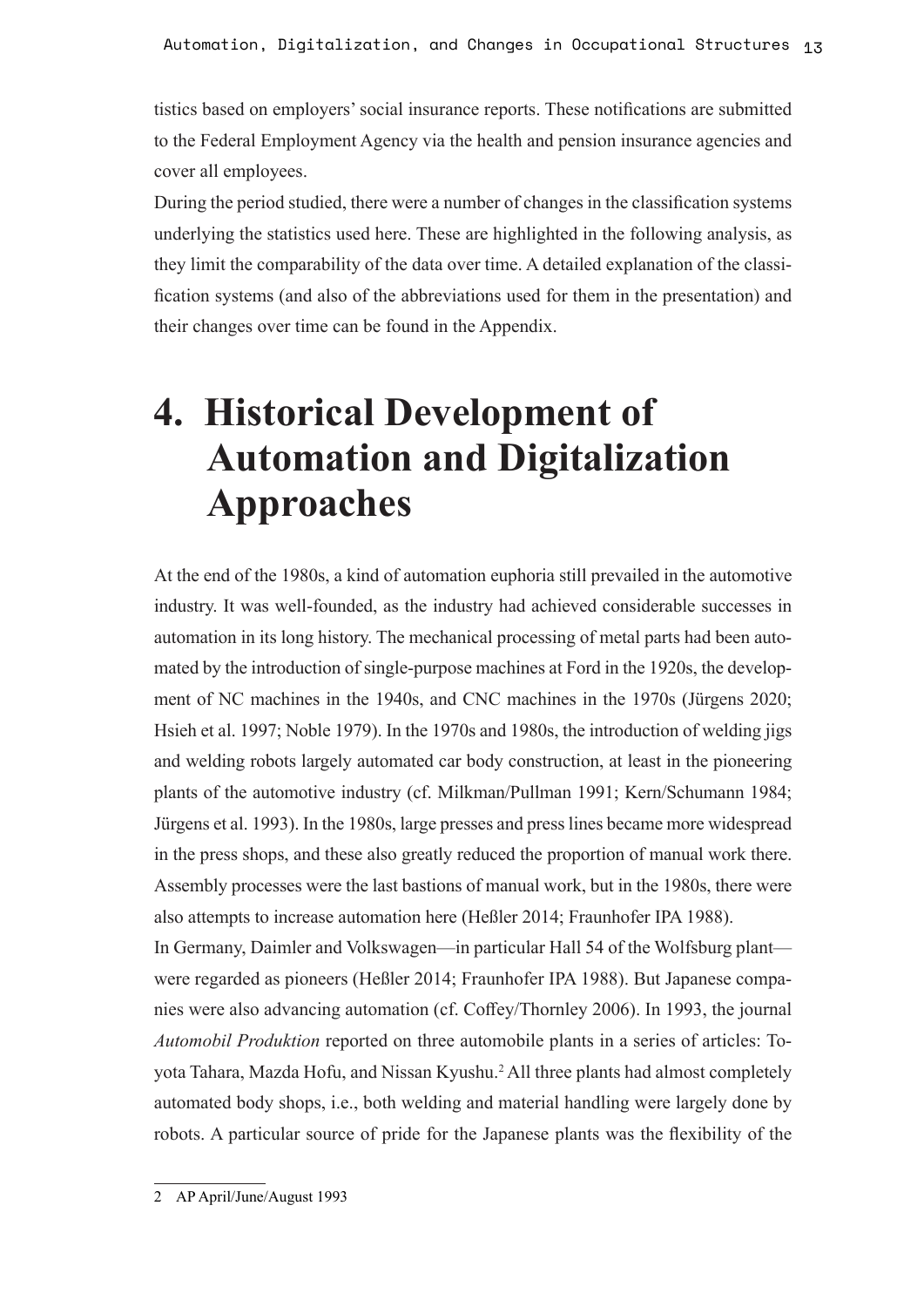automation: Rotating clamping devices enabled the companies to produce several models on one body line. The transport of subassemblies in the body shop was handled by automated guided vehicles (AGVs). Even in assembly process automation levels ranged between 15% (Toyota<sup>3</sup>) and 20% (Nissan<sup>4</sup>).

At the beginning of the 1990s, however, strategies were reoriented. The cooling of the economy revealed the weakness of the highly automated plants: overcapacity and an inability to depress fixed costs. Lean production emerged as a new management concept that focused on organizational restructuring rather than automation.

### **4.1. Changing Approaches to Automation and Digitalization – Analysis of the Industry Press**

The reorientation of the companies' automation approaches began in 1993 and 1994, but they took different paths depending on the production process. In the following, three areas are analyzed: the assembly shop, the body shop (an area that was already highly automated in the 1980s), and selected indirect areas (product development, process planning, production control).

#### **Automation Approaches in Assembly**

In the assembly areas, the move away from earlier automation strategies was most pronounced. In the 1990s, a reorganization of the assembly areas was undertaken to implement a clear flow orientation<sup>5</sup> and the just-in-time principle. This was supplemented by the modularization of processes and the outsourcing of modules (e.g., engine, doors, cockpit, etc.) to closed pre-assembly areas (for more on modularization, see Salerno 2001; Ro et al. 2007; MacDuffie 2013).

However, differences between German, Japanese, and American companies became apparent. In Japanese companies, assembly automation was reduced, and the new Toyota plant in Kyushu was designed with very limited automation in mind.<sup>6</sup> Even if not all Japanese companies turned away from the idea of assembly automation as strongly as

<sup>3</sup> AP June 1993

<sup>4</sup> AP August 1993. Robots were used at Nissan to install the rear lights, front and rear windows, seats, batteries, wheels and spare wheels, rubber seals on the doors, bumpers, and engines.

<sup>5</sup> According to the flow principle, production is divided into interlinked and synchronized sequences of work steps. The products move evenly in this chain, so that all work stations are used to capacity.

<sup>6</sup> AP September 1994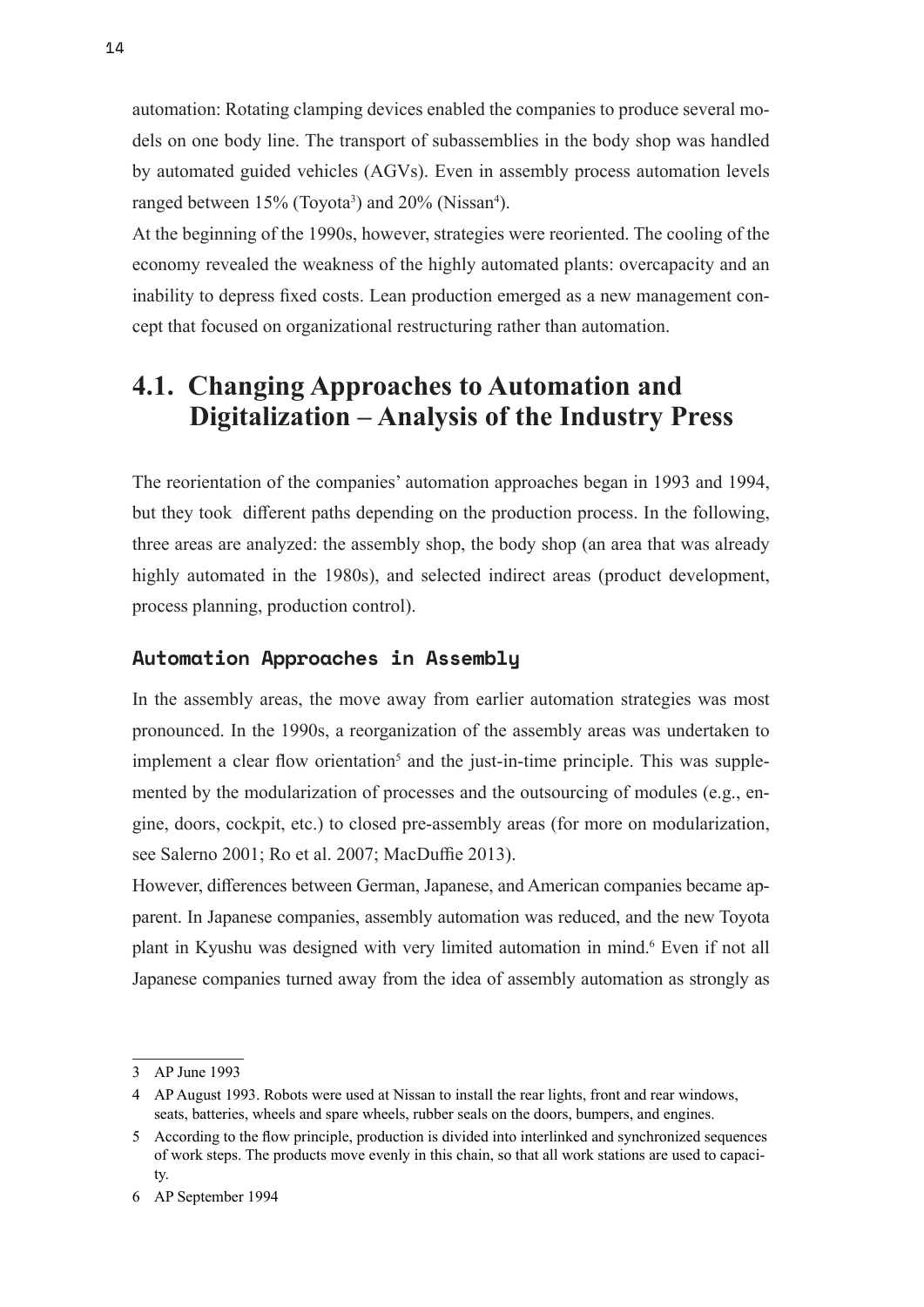Toyota did (see Cusumano 1985 for more on Nissan), the 1990s were characterized by a skeptical attitude towards assembly automation in the Japanese automotive industry. Just like the Japanese companies, American companies also turned away from assembly automation in the 1990s. The new vehicle ramp-ups at the Ford and GM plants from the mid-1990s onwards were accompanied by a reduction in automation in the assembly areas. Companies still used automated processes for the "marriage" (the merging of the car body with the drive train) and gluing of windows, but further automation steps were mostly omitted.<sup>7</sup> The Production Director of Ford Europe formulated the strategy as follows:

"One of our special features is that we use very little automation in final assembly. This will not change in the future. The experience of Far Eastern manufacturers who dismantled existing automation a few years ago served as a model, because automation in final assembly not only hinders a continuous and maximum increase in productivity, but sometimes even makes it completely impossible." (AP December 2000, p. 32)

However, German companies, especially Volkswagen, did not fully move away from automation in assembly. The modernization of the Daimler plant in Rastatt for the launch of the new A-Class in 1997 was accompanied by an expansion of assembly automation, which was also motivated by ergonomic objectives.<sup>8</sup> Assembly automation rates also increased from 30% to 33% in the ramp-up of the new Golf A4 at the VW plant in Wolfsburg in 1997.<sup>9</sup>

In the 2000s, there was hardly any change with regard to the automation of assembly in German automotive plants<sup>10</sup>, but in other areas—such as the engine plants—more automation was also introduced.11 Daimler, in particular, sought to introduce further automation in assembly. In 2009, the "Assembly 21" concept, which promised increased automation, was presented. An example of this was its rear axle assembly, which Daimler converted from a manual process supported by two robots to a highly auto-

<sup>7</sup> AP February 1995 and August 1995

<sup>8</sup> AP Special Edition A Class 1997; see also AP Special Edition S Class 1998. The rear door, the seats, the pedal module, the wheels, the slatted roof, the door seals, the windows, the canopy, the battery, and spare wheel well were mounted automatically; the "marriage" was automated, too.

<sup>9</sup> AP Special Edition Golf A4 1997. The entire chassis assembly (subframe, steering gear, wishbone, stabilizer, engine, front axle), the "marriage", and the installation of the battery, wheels, buffer rod and front end were automated. In addition, many bolting processes were partially automated. However, the influence of the move away from assembly automation, led by Japanese and American companies, was making itself felt in German companies' oversea plants. The new Daimler plant in Tuscaloosa largely dispensed with assembly automation (AP October 1997); in the case of Volkswagen the modernized Seat plant in Martorell, Spain was considered a model of a new strategy that made hardly any use of automation in assembly; the plants in Bratislava and Pamplona followed this pattern (AP June 2001; AP February 2002).

<sup>10</sup> AP December 2005

<sup>11</sup> AP July 2010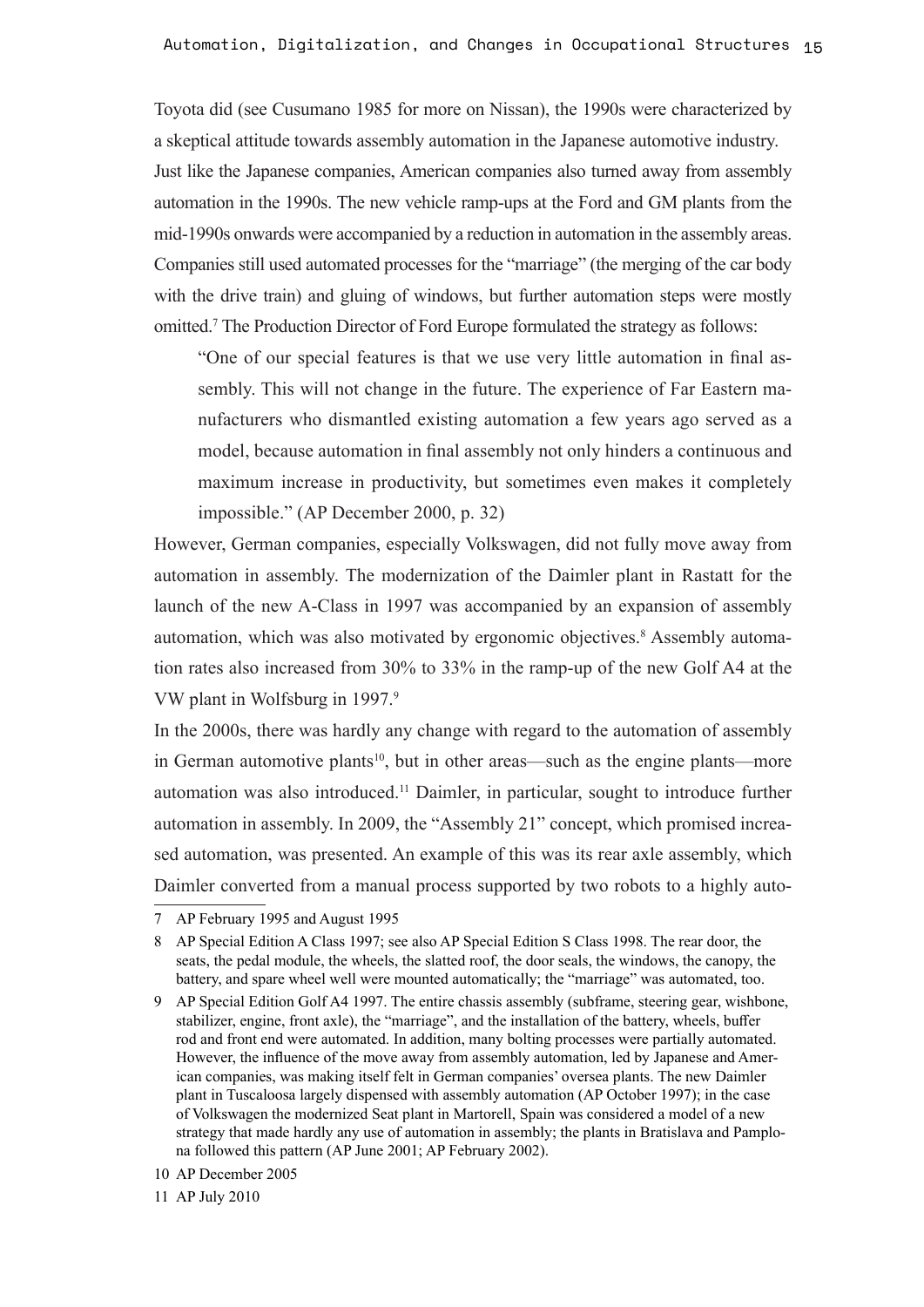mated concept with 45 robots; in the process, the number of assembly workers was halved.<sup>12</sup> In this case, automation was based on a separation of the automatable and manual work steps and the optimization of the material feed. Short-cycle route trains supplied the station from central storage to create space for the robots.

The discussion about assembly automation received new impetus in the 2010s, when the first lightweight robots came onto the market. Lightweight robots resemble human arms and can be used relatively flexibly in assembly work. Nevertheless, there are major limitations, because lightweight robots are still very slow and can only work in a very standardized and rigid environment.<sup>13</sup> Nevertheless, in the 2010s, German automotive companies began trying out lightweight robots at simple assembly workstations, for example, when assembling transmission components ( $Daimler<sup>14</sup>$ ) or gluing sound insulation to doors (BMW).<sup>15</sup> In the mid-2010s, AGVs also made a comeback in the intralogistics of production sites in the automotive industry.<sup>16</sup>

The development of the Volkswagen plant in Zwickau, where production of the new ID.3 electric car started in 2019, shows that assembly automation remains on German automotive companies' agenda. Volkswagen has presented Zwickau as the model plant for the production of its electric vehicles and is explicitly emphasizing the automation of assembly (Volkswagen 2020): The degree of assembly automation in Zwickau has been increased from 12% to 30%.<sup>17</sup> The increasing automation is also linked to changes in product architecture: The drivetrain of electric vehicles is much simpler than that of cars with combustion engines, which significantly reduces the number and complexity of assembly steps in the engine compartment and drivetrain. Although Volkswagen itself has emphasized the goal of increasing assembly automation,18 note that the automation level reached in Zwickau is comparable to the one achieved in the VW plant in Wolfsburg in the 1990s.

The differences between developments in Germany and Japan can be exemplified using the contrast between current developments at Volkswagen and Toyota. The central aim underlying the organization of assembly processes at Toyota is cost reduction

<sup>12</sup> AP January 2009; vgl. AP June 2013

<sup>13</sup> AP June 2019

<sup>14</sup> AP November 2015

<sup>15</sup> AP October 2015

<sup>16</sup> AP April 2014, September 2015, April 2017; AMS April 2016

<sup>17</sup> In addition to the "marriage," the automated assembly process includes attaching the door seal, placing the glass roof, installing the rear and front axles, fitting the cockpit, bolting the chassis, adjusting the headlights, fine-tuning the chassis, and undertaking quality control of the gap and flush of the doors (Volkswagen 2020).

<sup>18</sup> AP September 2018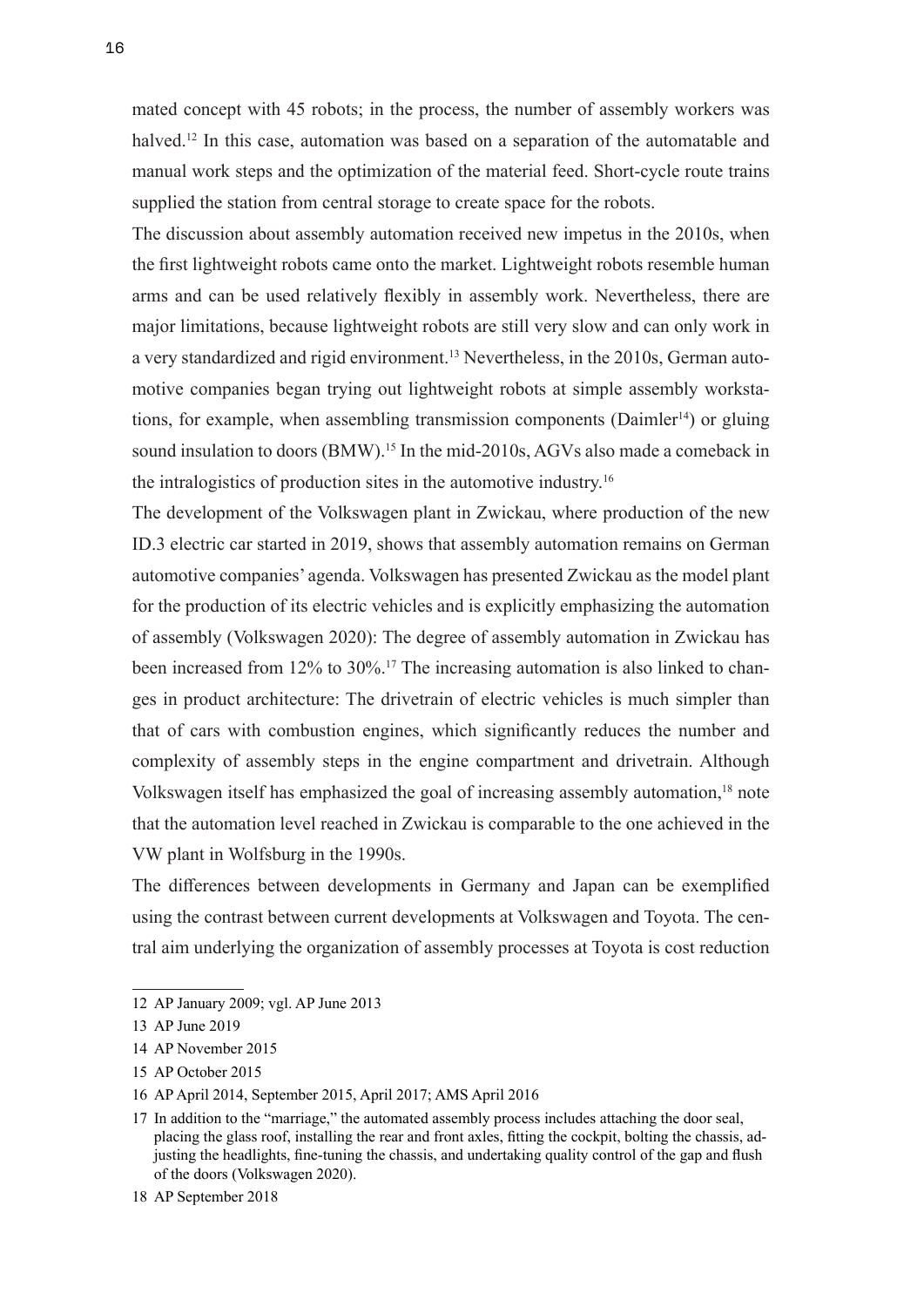and flexibility. This means a limitation of or sometimes even a reduction in automation. The above-described dismantling of assembly automation in the 1990s continued in the 2000s. In the 2010s, Toyota's assembly areas reported automation levels of less than 10% (Rothfelder 2017). The Takaoka plant represents the most recent development in this area (see Schmitt 2019).<sup>19</sup> The plant has two assembly shops. Takaoka 1 is probably not very different from the assembly lines in Germany, yet it certainly is less automated. Takaoka 2 is not automated at all. The vehicles move through the assembly area on AGVs; there is no assembly line. Since the stations do not require any automation, they can be converted within a very short time. Takaoka 1 has an optimum cost level at 200,000 vehicles per year. If production increases beyond this level, Takaoka 2 takes over, as the capacities can be flexibly increased and decreased.<sup>20</sup>

The American "Big Three" (General Motors, Ford, and Chrysler) also remain skeptical about automating assembly processes, although, like the German manufacturers, they are experimenting with the use of lightweight robots and other automation techniques.21 At its Orion plant, for example, GM uses six lightweight robots to glue the headliner, insert spare tires, adjust lights, and test sensors. However, the level of automation in assembly remains very low for most of the new product ramp-ups in the company's plants.<sup>22</sup>

In principle, it can therefore be said that German companies in the automotive industry did not turn away from the idea of assembly automation to the same extent as occurred in Japan and the USA. At the same time, the progress made in assembly automation over the last 30 years has been relatively small, meaning that today's automotive plants only differ from their predecessors in terms of assembly automation at individual stations.23 Incidentally, Tesla recently attempted a major advance in assembly automa-

<sup>19</sup> See also AMS August 2017 on the Motomachi plant

<sup>20</sup> A certain similarity to the Takaoka concept is evident in projects by German car manufacturers that aim at making assembly processes more flexible. However, technology plays a greater role in Germany. Audi, for instance, is working on modular assembly concepts that deviate from the strict principle of the assembly line. As in Takaoka, these systems are based on AGVs. At Audi, however, the evidence is not in the ease with which the assembly areas can be converted but in the "smart" control of the AGVs and thus the flow of materials. Audi has been using AGVs to transport the bodies of the R8 in Neckersulm since 2015. In the process, certain derivatives automatically stop at special stations (e.g., fabric roof assembly) that most car bodies in production do not stop at. In this way, automatic flexibility is built into the assembly system. At present, this flexibility is limited to a few optional extras, but Audi sees "modular assembly" in Neckersulm as a model project for the future (AP September 2017). However, this approach does not mean a decentralized system. Rather, a central algorithm based on incoming orders calculates the most efficient utilization of the assembly stations and logistics chains and precisely determines the order sequence six days in advance (AP April 2018).

<sup>21</sup> AW April 2018; AMS May 2019

<sup>22</sup> AMS September 2015

<sup>23</sup> AP July 2018.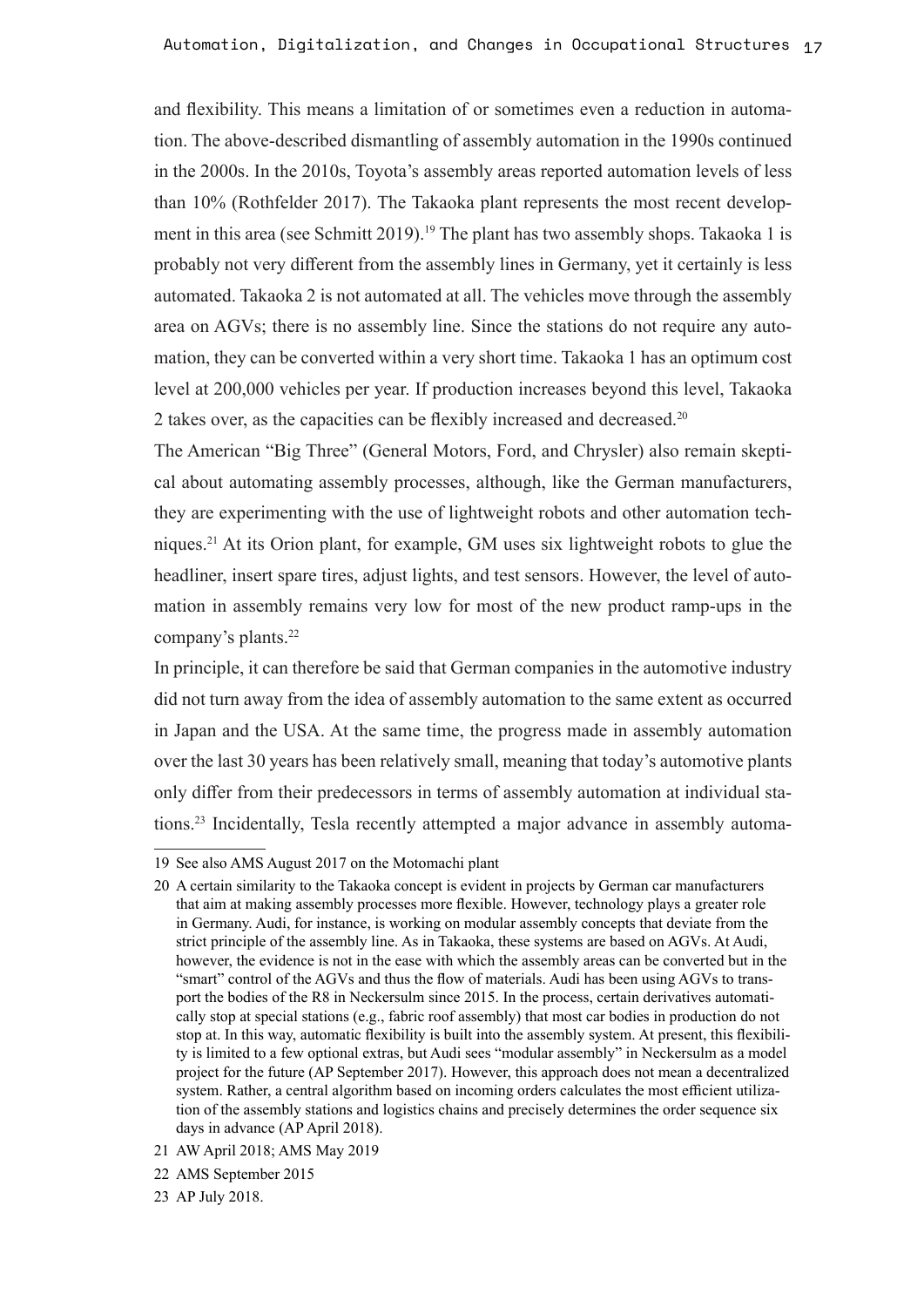tion—the grandiose failure of this experiment was described in an article in the New York Times (Boudette 2018).

Finally, it should be noted that since the 1990s, automated support and control systems have become widespread in automotive plants, regardless of the company's country of origin. The ergonomics of the assembly processes have been improved by the introduction of more and more lifting aids, parts trolleys that move along the assembly line and other aids. Additionally, assistance systems have been introduced to support the work processes. This began in the mid-1990s, with the increasing use of screwdrivers with automatic control of torque and angle of rotation, which minimized faulty screw connections.24 From the mid-1990s onwards, Audi, BMW, and other companies started installing information boards at assembly workstations that display information about the parts and special features required in each case based on an identification number read from the vehicle; this assists the workers.<sup>25</sup> In the 2000s, companies such as Audi and Daimler began installing laser sensors that control the size of the joints and the positioning of the module in lifting aids for installing heavy modules such as the cockpit.<sup>26</sup> Since the 2010s, companies have experimented with the use of data glasses, smart watches, and other devices to provide information to workers completing assembly and logistics processes (Evers et al. 2019).

#### **Automation Approaches in the Body Shop**

In contrast to the assembly areas, the body shops were already highly automated at the beginning of the 1990s and there was no turning back from automation here. Even in the Toyota plant in Kyushu—which largely abandoned assembly-shop automation body-shop automation levels differed little from those in highly automated plants such as Toyota Tahara.<sup>27</sup> In the 1990s, automation levels of 90% to 100% were achieved in the body shops at most European, American, and Japanese factories.

As Figure 1 shows, the trends until the 2010s cannot be characterized as moving towards "more" automation—automation levels have remained largely constant. The figure shows the levels of body shop automation reported in German automotive plants in the journal *Automobil Produktion*. Automation levels of 90–100% have been achieved since the 1990s. Incidentally, these levels have become so commonplace in indus-

<sup>24</sup> AP February 1993, February 1994

<sup>25</sup> AP April 1993

<sup>26</sup> AP Special Edition Audi A4 2001, AP February 2005

<sup>27</sup> AP September 1994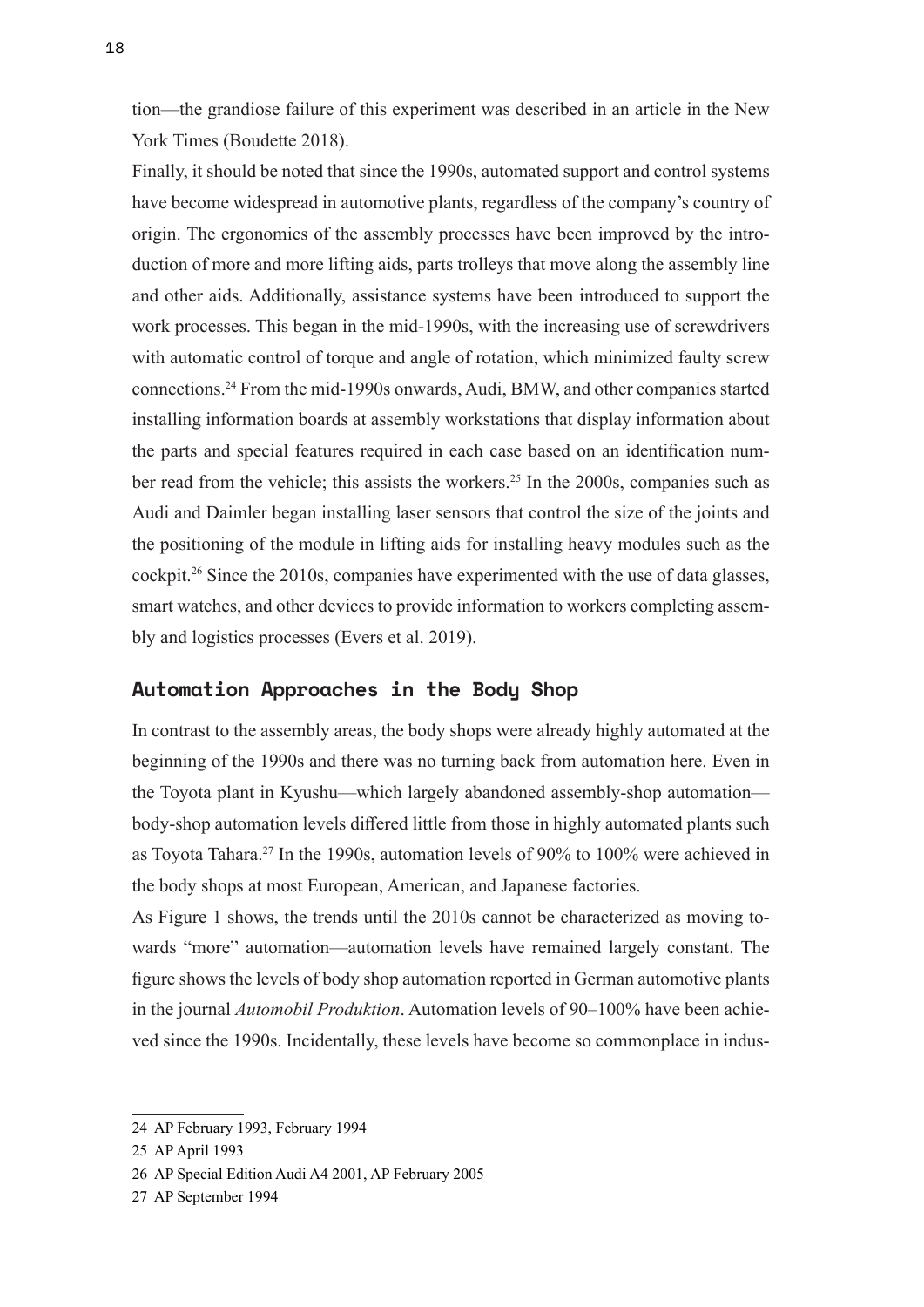trialized high-wage countries that the magazine's factory portraits stopped quantifying the level of automation from around 2010 onwards.



**Figure 1: Body shop automation levels of selected automobile plants** Figure 1: Body shop automation levels of selected automobile plants

Source: Automobil Produktion, volumes 1992–2019. The figure shows all plants for which information about automation levels was available. *about automation levels was available.*

It should be noted here that although body-shop automation has reduced direct manual work on the product, humans still carry out the monitoring and maintenance work. This work has even gained in importance (Kuhlmann 2004). Manual welding has thus disappeared from the factories but human labor has not.

Since the 1990s, the change in technology in the body shops has been driven by several factors. First, the focus on lean production led to a reorganization of processes and an optimization of material flows. A dominant approach here was the organization of the body shop according to the herringbone layout<sup>28</sup>: the main line on which the bodies are welded is in the center; the welding lines for the subassemblies (side panels, roof, doors, etc.) are arranged like herringbones so that they lead to the main line and the subassembly task in question is completed at the right place next to the main line. The side lines are connected to the main line by roller conveyors, from which the robots can grip directly. In this way, transport distances and the need for manual insertion activities have been minimized. This has also made it possible to phase out the expensive and failure-prone AGVs, most of which disappeared again from the automobile factories from the mid-1990s onwards.<sup>29</sup>

<sup>28</sup> AP Special Edition A Class 1997, Special Edition Golf A4 1997, AP Special Edition Opel Bochum 1998, AP June 1998, AP January 2000

<sup>29</sup> AP February 2002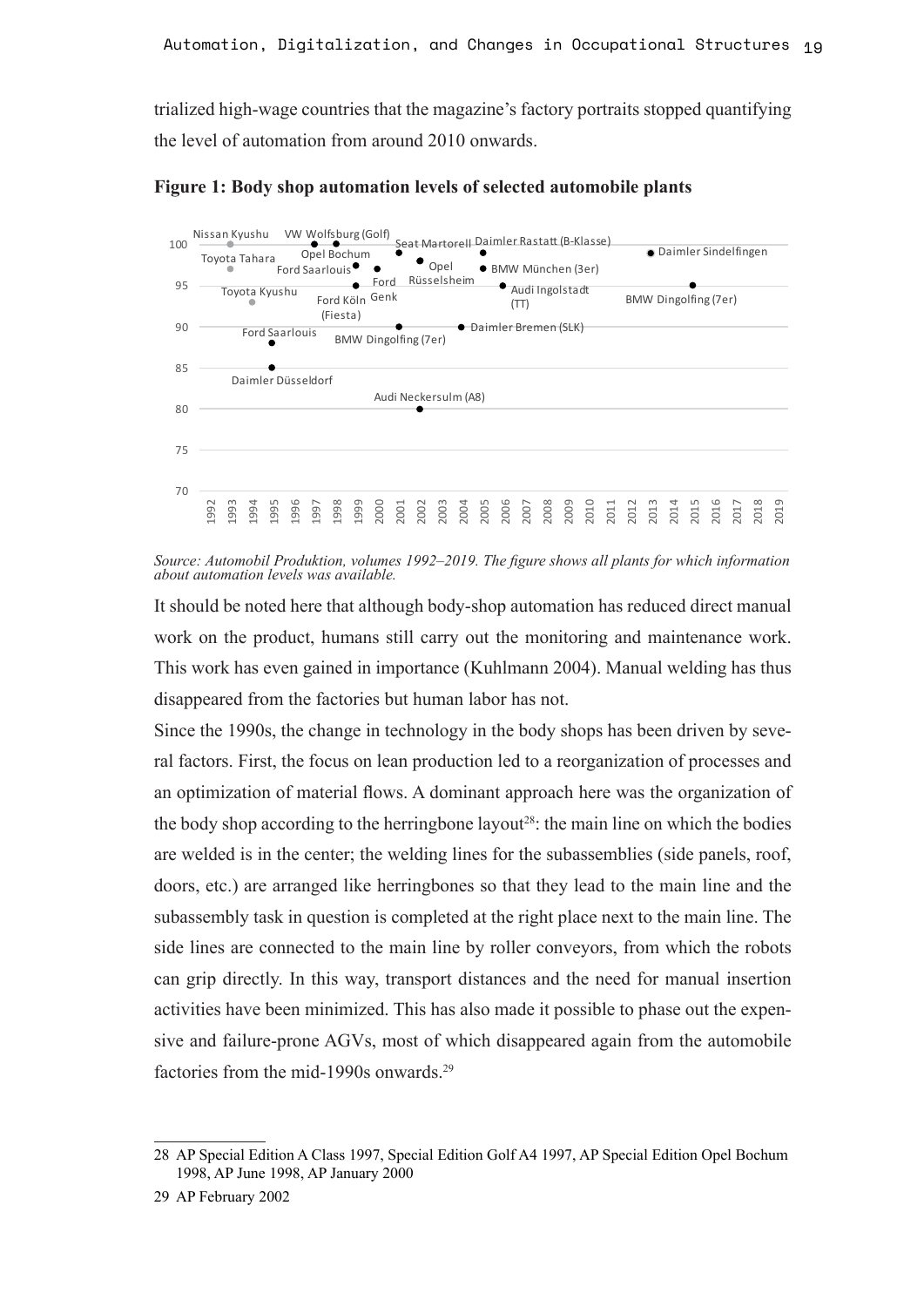Second, since the 1990s, the variety of joining techniques in car body construction has increased continuously, that is, the major challenge for the companies was to achieve mastery in increasingly complex automation. This was driven by several developments:

- There was a growing need to reduce vehicle weight (to lower fuel consumption), which led to an increased use of aluminum and plastics (including carbon) alongside the usual steel in the bodywork.<sup>30</sup> It is much more difficult to weld aluminum than steel because the material reacts much more to heat. This has led to a further development of laser technology, but also to an increased use of gluing techniques that do not generate heat.31 The increasing use of plastic parts has also resulted in an increased use of gluing in car body construction.
- The requirements for vehicle safety, body strength, and thus the quality of the joining processes have increased. Since the 1990s, the use of laser welding has therefore become more and more widespread in automotive plants, $32$  with German manufacturers being at the forefront of introducing this technologies in mass production (Jürgens/Meißner 2005).<sup>33</sup> In addition, since the mid-2000s, the use of multi-robot cells in car body construction has increased, which is placing new demands on programming.<sup>34</sup> In these cells, several robots work together: one grips a part, while others process this part or check the quality.
- Since the 1990s, quality requirements have led to an increasing use of inline measuring devices and geometry stations, since any deviation, even one in the millimeter range, can affect the rigidity of the bodywork and the fit of parts. In the 2010s, production lines in car body construction were already equipped with devices that could register several hundred to several thousand measuring points and provide data on the quality of the welding process.

Third, a particular challenge has been to reconcile automation and flexibility, especially in view of the continuing increase in model variants. Some companies—such as Daimler and Volkswagen—began restricting the flexibility of body shop lines from the 1990s onwards, with each line producing one model family only.<sup>35</sup> The price of particular advanced technology was to limit flexibility. Other companies continued to seek flexibility, which required the development of complex clamping devices that could flexibly accommodate components of different sizes and with different gripping

<sup>30</sup> AP May 2017

<sup>31</sup> AP May 2010; AP June 2011

<sup>32</sup> AP April 1992, April 1998

<sup>33</sup> AP October 1992, December 1996, AP April 2008, AP June 2013

<sup>34</sup> AP April 2006

<sup>35</sup> AP Special Edition S Class 1998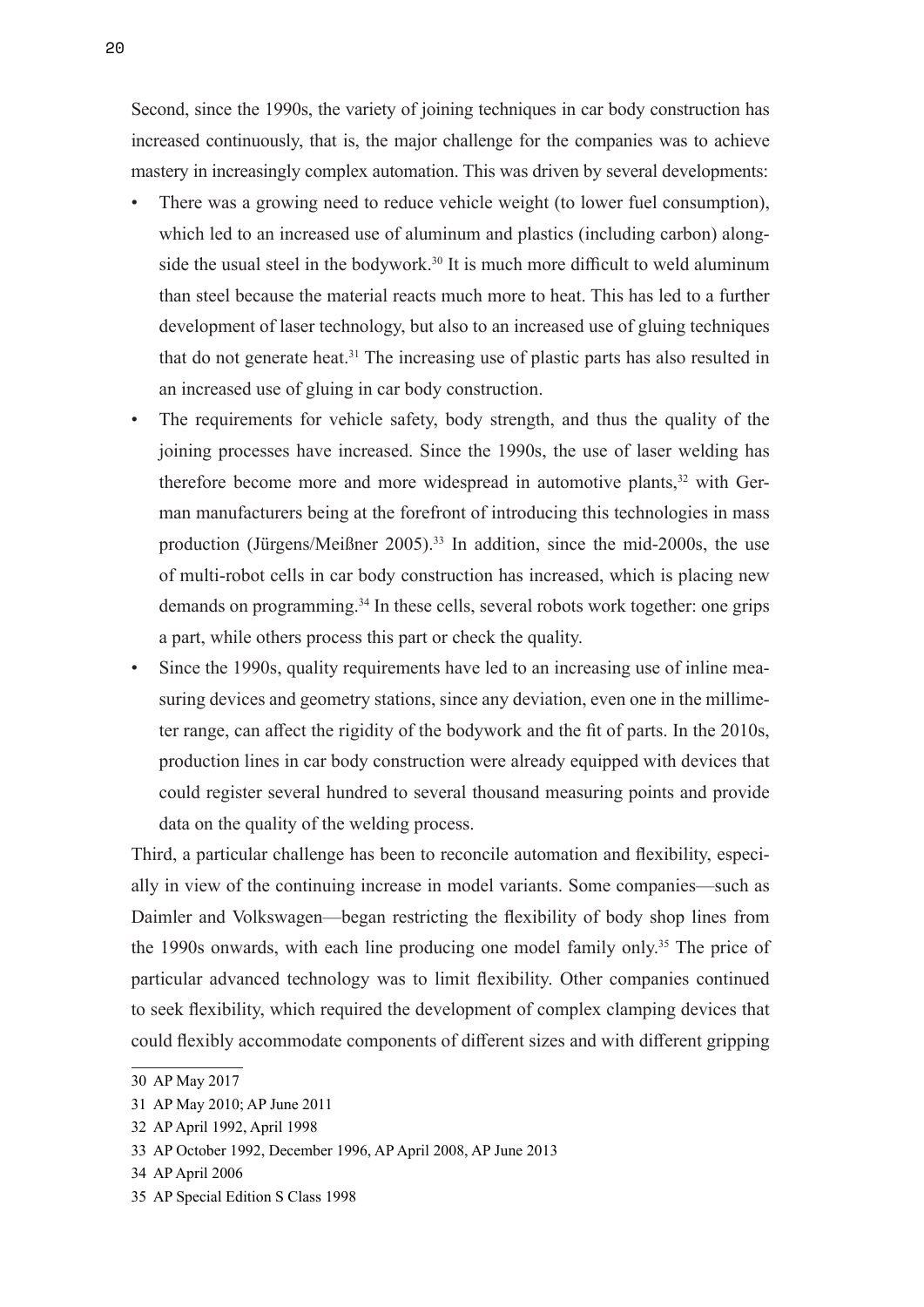points.36 Japanese companies were particularly successful in making car body construction processes more flexible. The successes were not the result of a sophisticated digitalization strategy (or even artificial intelligence), but were the product of wellthought-out product architectures with regard to their "manufacturability" (Fujimoto 1997; Adler et al. 1999). A prime example is the New Global Body Line introduced by Toyota in the early 2000s (cf. Brown 2004). As early as the 1990s, several vehicle models could be produced on Toyota's body shop lines; the flexibility was based on a sophisticated system of gripping tools and pallets used to grip and position the parts of the car bodies to be welded. However, changing the gripping tools took time and their storage required a lot of space. The central innovation of the New Global Body Line was the introduction of a universal gripping tool, which was moved from above the car into the interior of the car body and was used to fix the parts in place during the welding process. By standardizing the gripping points over a large number of vehicle models, the company could produce up to eight models on one welding line with the same tool. Toyota has estimated the savings in production equipment costs to be 50% and in the ramp-up costs of new models to be 70% because the equipment hardly had to be changed (Brown 2004).

Thus, the development of manufacturing techniques in the body shop since the 1990s has been characterized less by an increase in automation—car body manufacturing in all plants of German, American and Japanese manufacturers has been largely automated for some time—than by an incremental increase in complexity. Progress in productivity is very much based on innovations in product architecture (this is also the conclusion of the study by Jürgens 2020, which is based on a longitudinal analysis at company level).<sup>37</sup>

<sup>36</sup> AP October 2007; AW June 2004 and December 2013

<sup>37</sup> Potentially disruptive approaches are still a long way from being actually feasible. For example, robot manufacturer KUKA is working on a modular concept for car body manufacturing that moves away from the herringbone principle and the rigid interlinking of stations (AP September 2016). The idea is to create a modular structure of flexible robot stations that can be flexibly approached by AGVs with the car body parts to be processed (Kuka 2016). However, the concept is still far from being implemented in practice. The use of 3D printing could also be disruptive, as it would completely replace the joining processes commonly used today. Since the middle of the 2010s, 3D printing has become established in the automotive industry in Germany, the United States, and Japan in the field of prototype construction (AW November 2013). Individual manufacturers such as BMW are also already building in individual small series of a few hundred to a few thousand pieces of printed parts within their vehicles (AP September 2015). However, the technology is also still a long way from being used in mass production.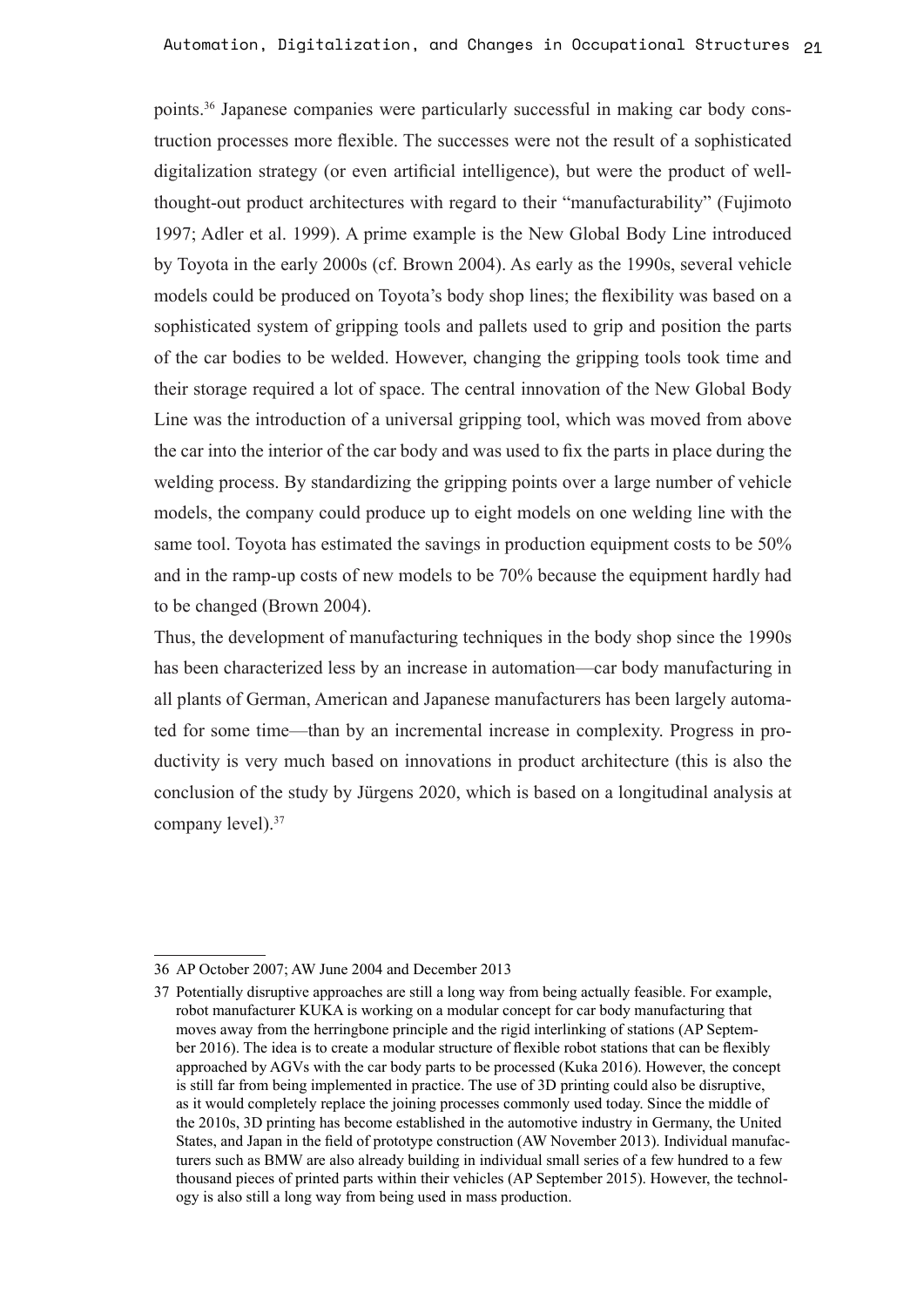#### **Digitalization in the Indirect Areas: Towards the "Digital Factory"**

The so-called "indirect" areas, which include product development, planning, production control, quality assurance (and many other areas), have undergone a profound technological change since the 1990s. This change can be described by the term digitalization. In this paper, digitalization is understood as having two aspects. The first of these is the development of software systems, the standardization of data, and the collection, processing, and provision of this data. The second aspect is the use of the data thus created for the automation of calculations, tests, simulations, and evaluation processes. Digitalization thus opens up new possibilities for human workers, but at the same time creates the basis for automation and automates data processing.

There have been several drivers of digitalization in the automotive industry, many of which have been evident since the 1990s (and even earlier). First, competition in the industry has led manufacturers to greatly increase model diversity while at the same time shortening model cycles (Chanaron/Lung 1999). Second, since the 1990s, regulatory requirements for vehicle safety and vehicle efficiency (e.g., in terms of fuel consumption) have increased (Krzywdzinski 2019). Both developments have massively increased the development cost of vehicles and directed the companies' attention to potential productivity increases in this area. Lean production approaches were consistent with this quest for productivity; they focused on optimization concepts for product development, planning, plant commissioning, maintenance, and logistics. In the 2000s and even more so in the 2010s, two new innovation topics that would require massive investments by companies in development capacities came into focus: electric mobility and autonomous driving (McKinsey 2016; Groshen et al. 2019).

As early as the 1980s, it was clear that Japanese automotive companies were much faster and more efficient than their European and American competitors, not only in production but also in product development (Fujimoto 2000). And indeed, research showed that the strength of Japanese companies in this area was not based on superior technical solutions but on their more efficient organizational structures (Fujimoto 1997; Adler et al. 1999). Nevertheless, the search for rationalization in indirect areas also led to investment in technical improvements.

The following section examines digitalization in the automotive industry, focusing on product development, planning, and production control. There were certainly compa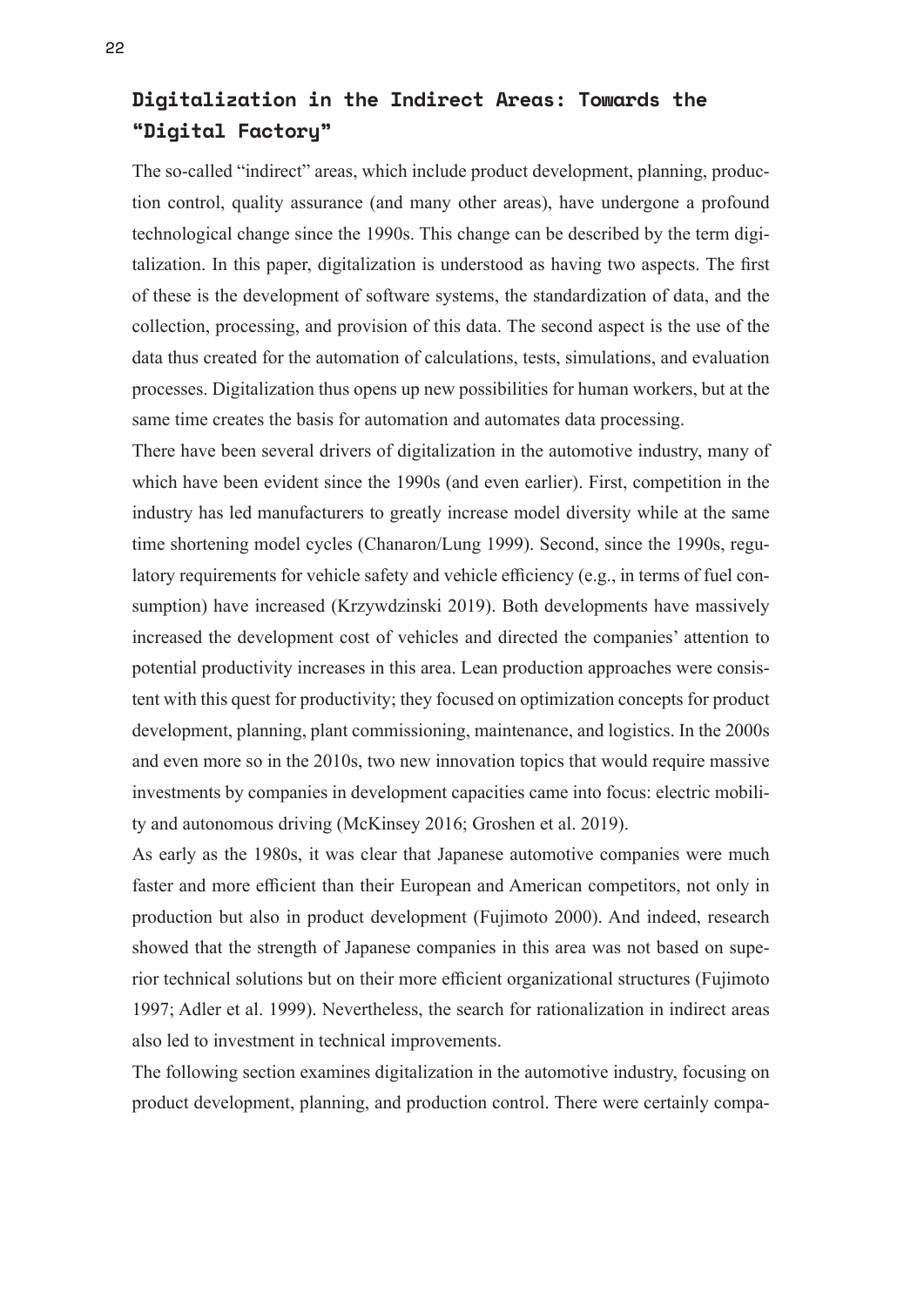rable developments in other areas, such as supply chain management,<sup>38</sup> but these are not included for reasons of space.

The digitalization approaches of the 1990s—the first phase considered here—can be characterized as follows:

*• Product development and planning*: Automotive companies in Germany, the United States, and Japan focused on promoting the use of computer-aided design (CAD) software. In 1992, Daimler reported that the new Rastatt plant was the first factory to be designed and planned 100% using CAD.39 CAD became the standard for supplier companies as well.<sup>40</sup> Based on CAD, new applications that changed the development and design process were created in the 1990s. New techniques such as stereolithography<sup>41</sup> or fused deposition modeling<sup>42</sup> used CAD data for rapid prototyping and accelerated the development process, as prototypes could be produced quickly and easily. The first software programs that used CAD data to simulate material behavior in the manufacturing process came onto the market and thus reduced the need for subsequent testing,<sup>43</sup> but these were applications specialized for individual processes. The use of CAD was also meant to facilitate simultaneous engineering. The idea was for automobile manufacturers to cooperate directly with suppliers and equipment manufacturers during the development of vehicles and parts and to exchange data in order to develop parts and systems simultaneously (and not one after the other).<sup>44</sup> Japanese companies pioneered simultaneous engineering (Fujimoto 2000), but European and American companies followed suit. VW reported a reduction in the development time for the new Passat from 72 to 27 months due to simultaneous engineering.45 In the 1990s, however, simultaneous engineering was still hampered by the lack of data standards, which made it difficult to transfer CAD data between companies. It was only in the second half of the 1990s that uniform data standards for CAD were developed at all.<sup>46</sup>

40 AP September 1992

- 42 The application of molten thermoplastic raw material through a thin nozzle.
- 43 AP April 1995, October 1999
- 44 AP September 1992

<sup>38</sup> The implementation of lean production and its core idea of just-in-time delivery were important drivers of the development of software-based supply chain management systems (Lamming 1996; MacDuffie/Helper 1997; Mudambi/Helper 1998). This included the development of digital communication for the detailed call-off of parts from suppliers. Ford already used digital communication for supplier call-offs at the beginning of the 1990s, and Daimler plants were also equipped accordingly for new product ramp-ups (AP February 1993, July 1993).

<sup>39</sup> AP July 1992

<sup>41</sup> The curing of a photopolymer under the influence of a light/laser.

<sup>45</sup> AP December 1996

<sup>46</sup> AP April 1997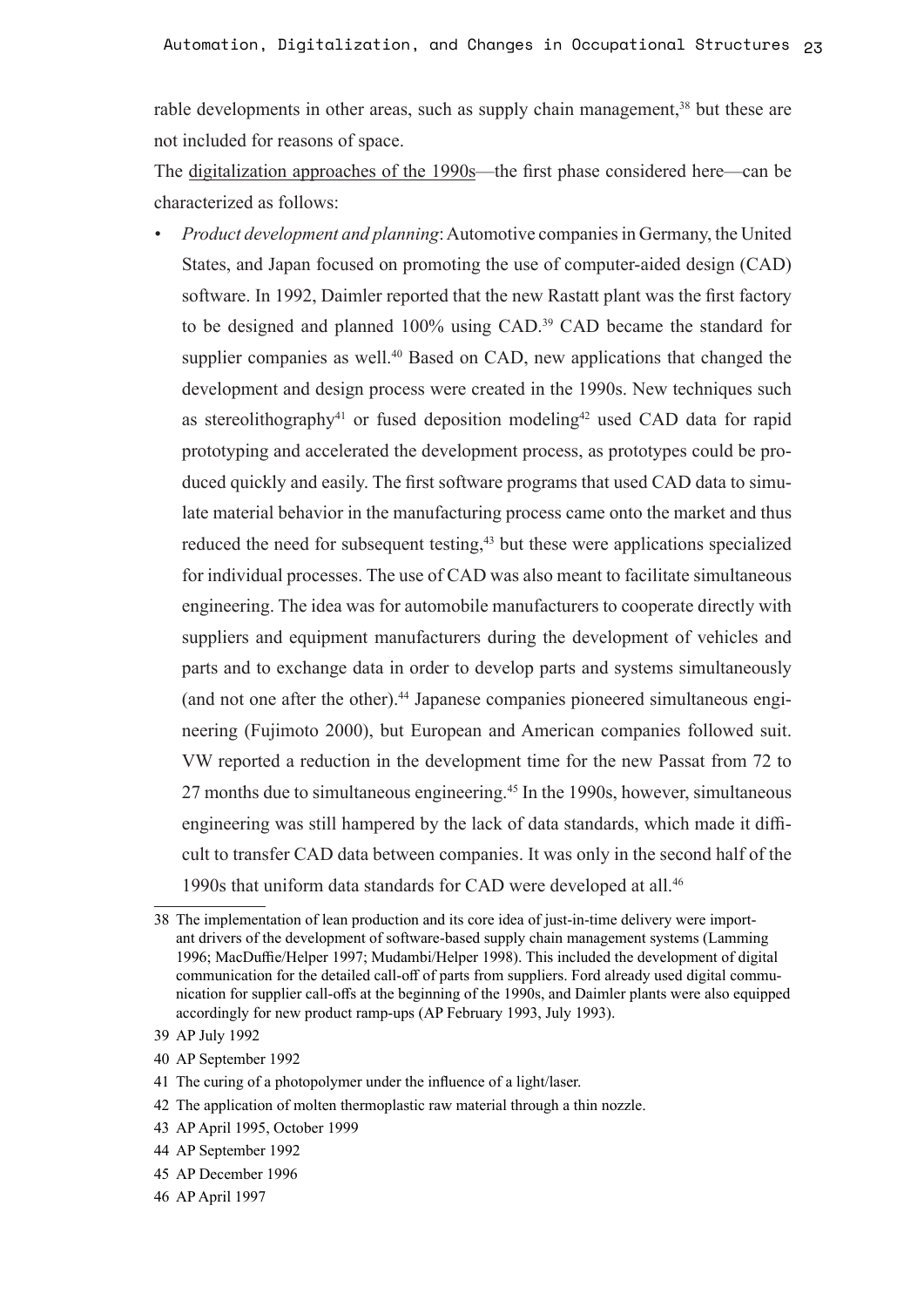*• Production control and quality assurance*: In the 1990s, the first steps were taken towards creating comprehensive connected networks in production, with the aim of better visualizing processes and simplifying production control.<sup>47</sup> Projects involving machines that were equipped with sensors whose data were to be used for preventive maintenance were also launched.<sup>48</sup> However, in the 1990s, these networks still encountered considerable problems. Only in the course of the 1990s did automobile factories switch from parallel wiring (where a separate line is laid for each signal) to serial wiring (a single line can transmit several signals; a fieldbus organizes communication based on a protocol); this considerably reduced the networking effort.49 Even then, however, there was still no uniform standard for different manufacturers' fieldbuses, causing high integration costs for companies.<sup>50</sup> Digitalization in production was further promoted by the advent of computer aided quality (CAQ) concepts.<sup>51</sup> The main drivers here were lean production and the emergence of certified quality assurance systems.<sup>52</sup> In the 1990s, process-quality-related certification became a must for all automotive plants and suppliers and generated considerable documentation requirements. As a result, production lines were increasingly equipped with digital measuring devices, which were miniaturized in the 1990s and replaced the manual measuring devices that had been widely used until then.<sup>53</sup> The Six Sigma concept spread the idea of statistical process control, which had long been established in Japan and the USA (Petersen 1999; Leitner 1999),<sup>54</sup> throughout the German automotive industry. The first software packages developed specifically for the automotive industry came onto the market.

The 1990s can thus be seen as a period in which the first digitalization concepts were diffused in the automotive industry; however, due to a lack of standards, poor data quality, and limited networking technology, these were not able to reach their potential and resulted in specialized isolated solutions.<sup>55</sup> There is little information about differences between German, American, and Japanese companies in the implementation of digital

<sup>47</sup> AP April 1995, June 1995, Special Edition A Class 1997

<sup>48</sup> AP June 1995, April 2000

<sup>49</sup> AP April 1992

<sup>50</sup> AP February 1995

<sup>51</sup> AP May 1992

<sup>52</sup> A pioneer of this development was Ford's Q1 certification system developed at the beginning of the 1980s. The first version of the global quality assurance standard ISO 9000ff was published in 1987.

<sup>53</sup> AP July 1998

<sup>54</sup> AP May 1992

<sup>55</sup> See e.g., AP Special Edition Audi A4 2001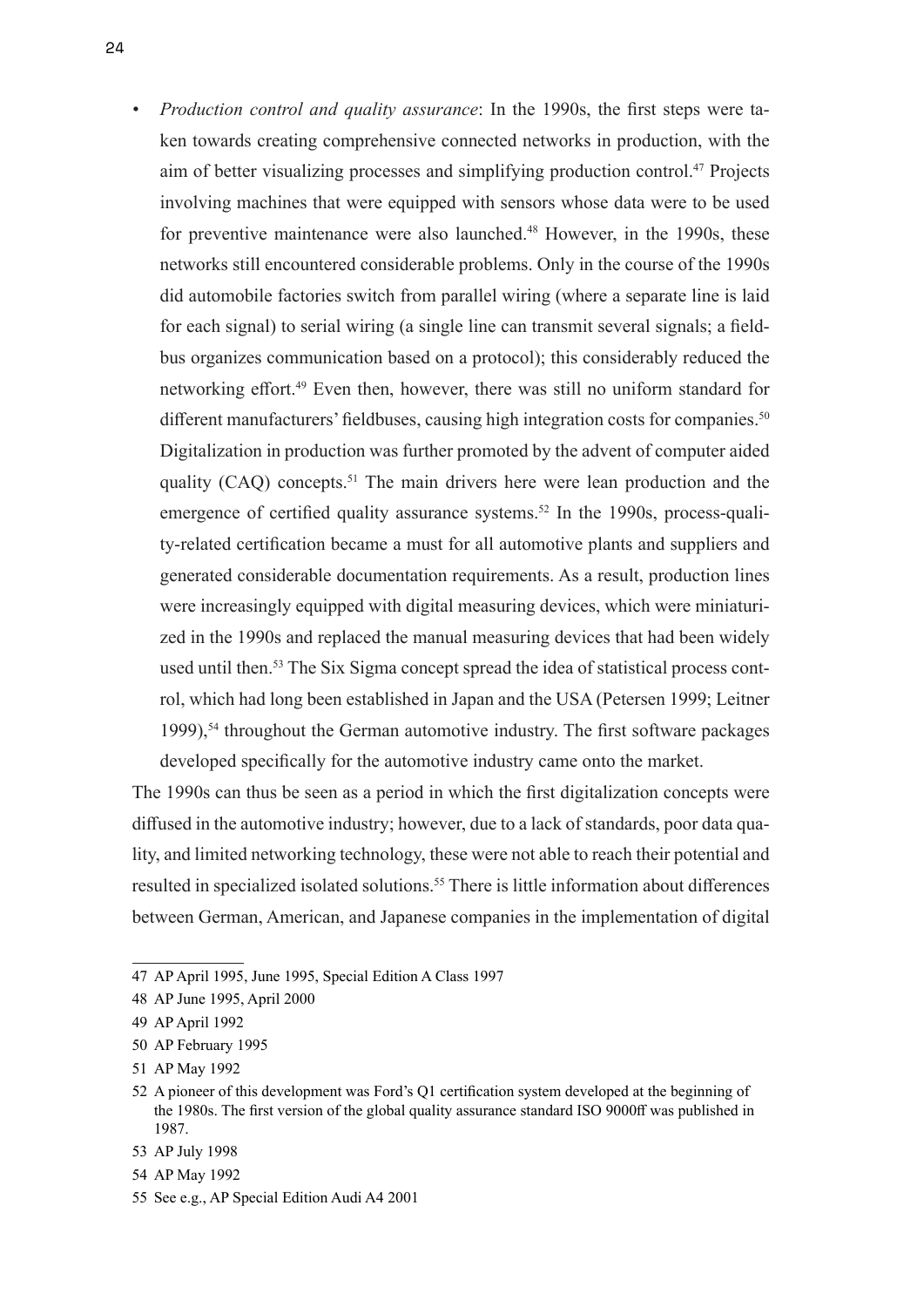technology in this period. A study by Liker et al. (1992) concluded that there were hardly any differences in the use of CAD between American and Japanese companies in the early 1990s. In one of the few company studies, Okamuro (2000) showed that Toyota had an advantage over its European competitors in the use of CAD in product development and in the exchange of data with its suppliers—which Okamuro linked to the particularly close relationship between Japanese car manufacturers and their suppliers. However, German manufacturers had largely caught up by the end of the 1990s, and they also made much greater efforts than the Japanese to harmonize CAD data within the global STEP standard (Standard for the Exchange of Product Model Data). The still largely isolated digitalization projects of the 1990s culminated in the 2000s in an intensive discussion about the "Digital Factory"— more than ten years before the beginning of the Industry 4.0 discussion. In principle, the "Digital Factory" was supposed to integrate all systems, but the focus was primarily on product development and production planning, with the promise that it would halve development and planning times. Companies saw enormous potential for cost reduction in this field, especially since the number of vehicle models offered by companies and their complexity increased at the same time.

Virtually all automotive companies (VW, Audi, Daimler, BMW, GM, Ford, but also many suppliers such as Bosch) developed plans for the "Digital Factory" and declared it to be a central goal for the coming years—even if it soon became apparent that developments were progressing much more slowly than had been hoped.<sup>56</sup> German companies such as Daimler, BMW, and Audi saw themselves as pioneers,<sup>57</sup> while the American companies positioned themselves somewhat more cautiously. A senior manager of Ford's Powertrain Division described his own company as a "cautious adopter of new technology, but wants to be a fast second adopter" (AW 3 April 2013). Unfortunately, there is little information about developments in the Japanese automotive industry.

With regard to the areas examined here, the following developments can be identified in the 2000s:

*• Product development and planning*: The first central element of the "Digital Factory" was a further digitalization of product development. The focus was on developing so-called "virtual prototypes" and the use of virtual reality and simulations (of crash tests, vibrations, noise development, etc.) in order to reduce the effort in-

<sup>56</sup> AP April 2002; AP June 2002; AW October 2004 und April 2008

<sup>57</sup> AP October 2010, October 2012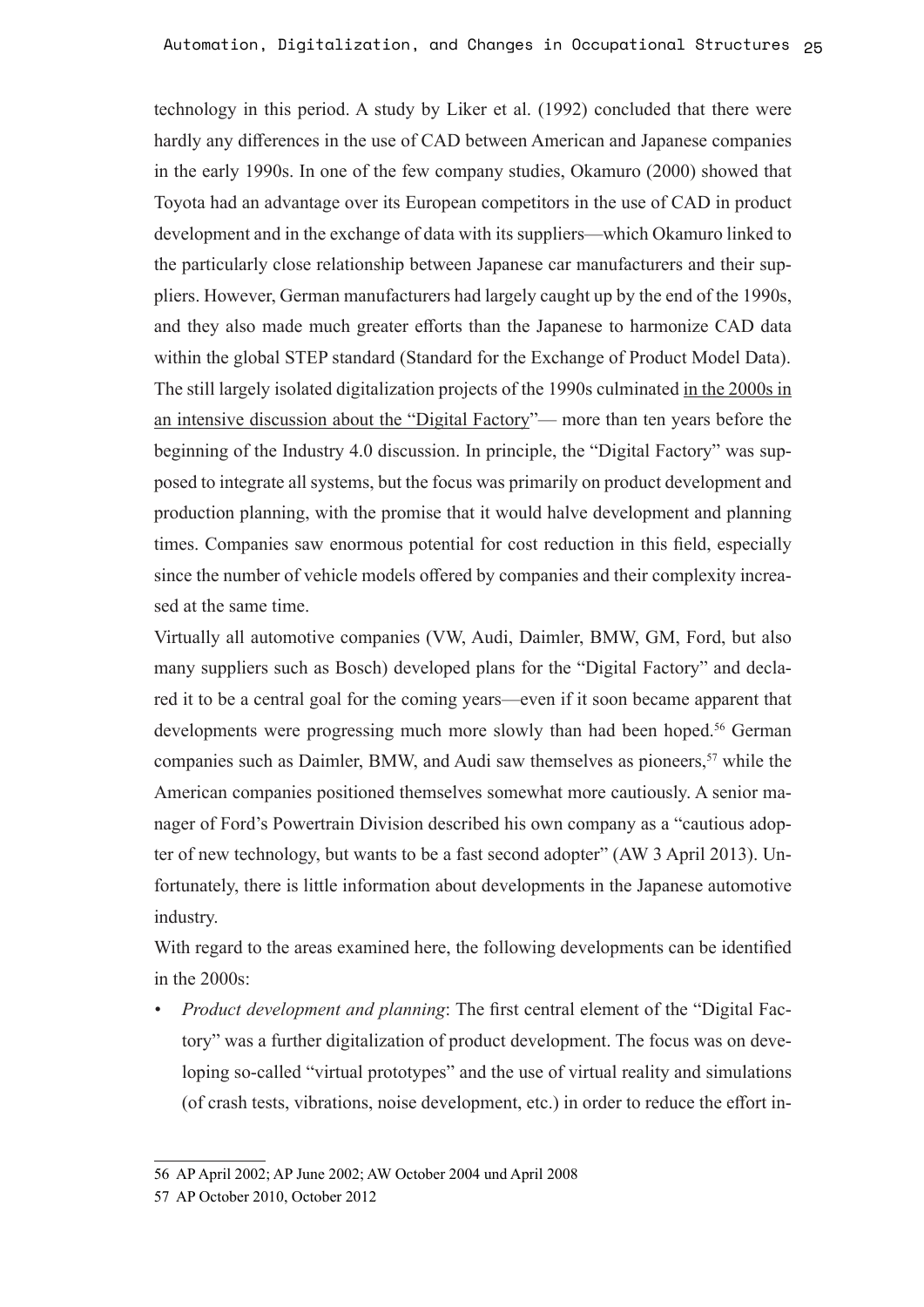volved in developing, producing and testing prototypes.<sup>58</sup> Companies also sought to use product development data directly for digital production planning.<sup>59</sup> The companies hoped to enable the systematic use of virtual reality and material flow simulations as well as virtual commissioning, i.e. (partially automatic) programming of machines and production lines based on digital planning. The companies were pursuing ambitious goals, and Daimler announced that it intended to completely digitalize factory planning by 2005.<sup>60</sup>

*• Production control and quality assurance*: In the 2000s, the so-called industrial Ethernet became widely used in automotive plants.<sup>61</sup> The Ethernet is a technology developed in the 1990s to locally network PCs in offices. In the 2000s, the industrial version of Ethernet became widely available, enabling local networks to be implemented in factories with significantly higher data rates than before; this met the safety and real-time requirements of the industrial environment. With the industrial Ethernet, networks were now cheaper and much more efficient. This enabled the proliferation of manufacturing execution systems (MES), which facilitated the monitoring of production processes.

The hopes placed in the "Digital Factory" were only partially met. In the course of the 2000s, industry experts repeatedly noted that there was still a lack of precise material and process data and that there was no standardization of data.<sup>62</sup> By the end of the 2000s, a true integration of systems from product development through planning, manufacturing, logistics, and maintenance still had not occurred.<sup>63</sup> The hoped-for halving of the planning time for new vehicle models was considered unrealistic early on.<sup>64</sup> In 2008, the head of the "Digital Factory" project for Daimler's body shops said: "We got off to a massive start and ran into a massive wall" (AP January 2008: 54). It was only in the second half of the 2000s that activities to develop data standards intensified. A group coordinated by Daimler began to develop an automotive-specific format for automation data. This would meet the needs of production planning and commissioning (AutomationML) and would be used as an open standard for the self-description of devices, machines, systems, control systems, and network components.<sup>65</sup> With

<sup>58</sup> AP Special Edition C Class 2000; AP March 2007

<sup>59</sup> AP Special Edition BMW 7 2001; AP April 2002

<sup>60</sup> AP April 2002

<sup>61</sup> AP February 2001; AP February 2002

<sup>62</sup> AP October 2002; AP August 2005

<sup>63</sup> AP January 2008; AP December 2010; AP October 2013

<sup>64</sup> AP October 2002

<sup>65</sup> AP April 2004; AP June 2007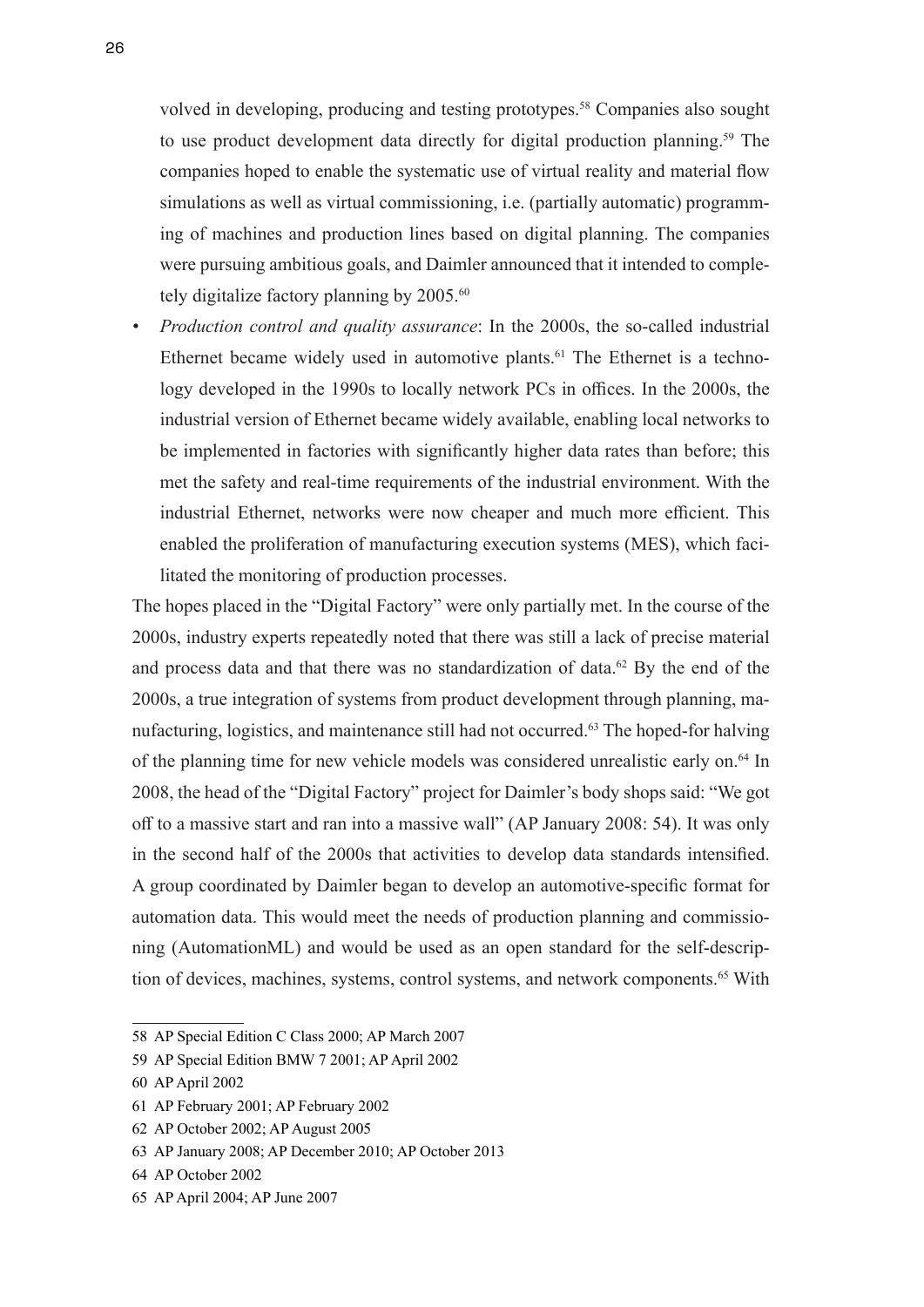German companies playing a key role, the development of the "Open Platform Communications—Unified Architecture" standard (OPC UA) began. The first version was published in 2010 and it is now increasingly becoming the dominant standard for machine networks (the industrial internet of things) in Europe (Lechowski/Krzywdzinski 2019). In the second half of the 2000s, integrated software solutions for digital product development, production planning, simulation, and commissioning also came onto the market in the form of product lifecycle management (PLM) systems.<sup>66</sup>

The "Digital Factory" was additionally boosted by the discussion on Industry 4.0, which began in 2012, although it should be noted that automotive companies were rather indifferent to the first publications on Industry 4.0. Initial comments emphasized that the automotive industry had been working on the "Digital Factory" for over a decade, that it was aware of the difficulties, and that the Industry 4.0 concept did not provide any new approaches or solutions.<sup>67</sup> In addition, the idea of self-organization of production, which was emphasized in the original Industry 4.0 publications (Acatech/ Forschungsunion 2013; Spath et al. 2013), was seen as incompatible with the precise takt planning and strict interlinking of processes that dominate the automotive industry. The idea of self-organization implies that production is a decentralized system of independent agents, each of which reacts to the other. By contrast, in the lean production systems dominating the automotive industry, production is a precisely defined (deterministic) chain of production steps that is set in motion by customer orders.

Despite initial skepticism about the idea of Industry 4.0, German companies in particular continued to work on digitalizing manufacturing. With regard to the areas this paper looks at, the following points should be emphasized:

- *• Product development and planning*: Due to the availability of data and software systems, more and more companies started using virtual commissioning to shorten production ramp-up processes during model changes.68 The PLM software packages covered more and more areas of production planning.
- *• Production control and quality assurance*: The increasing standardization of machine communication through standards such as OPC UA, the progressive equipping of production equipment with sensors, and the development of the mobile internet led to further networking in factories. Audi reported in 2016<sup>69</sup> that for the first time, all the shops in its automobile plants were connected with one another and that it

<sup>66</sup> AP September 2006; AP October 2007; AP October 2010

<sup>67</sup> AP February 2013

<sup>68</sup> AP June 2017

<sup>69</sup> AP November 2016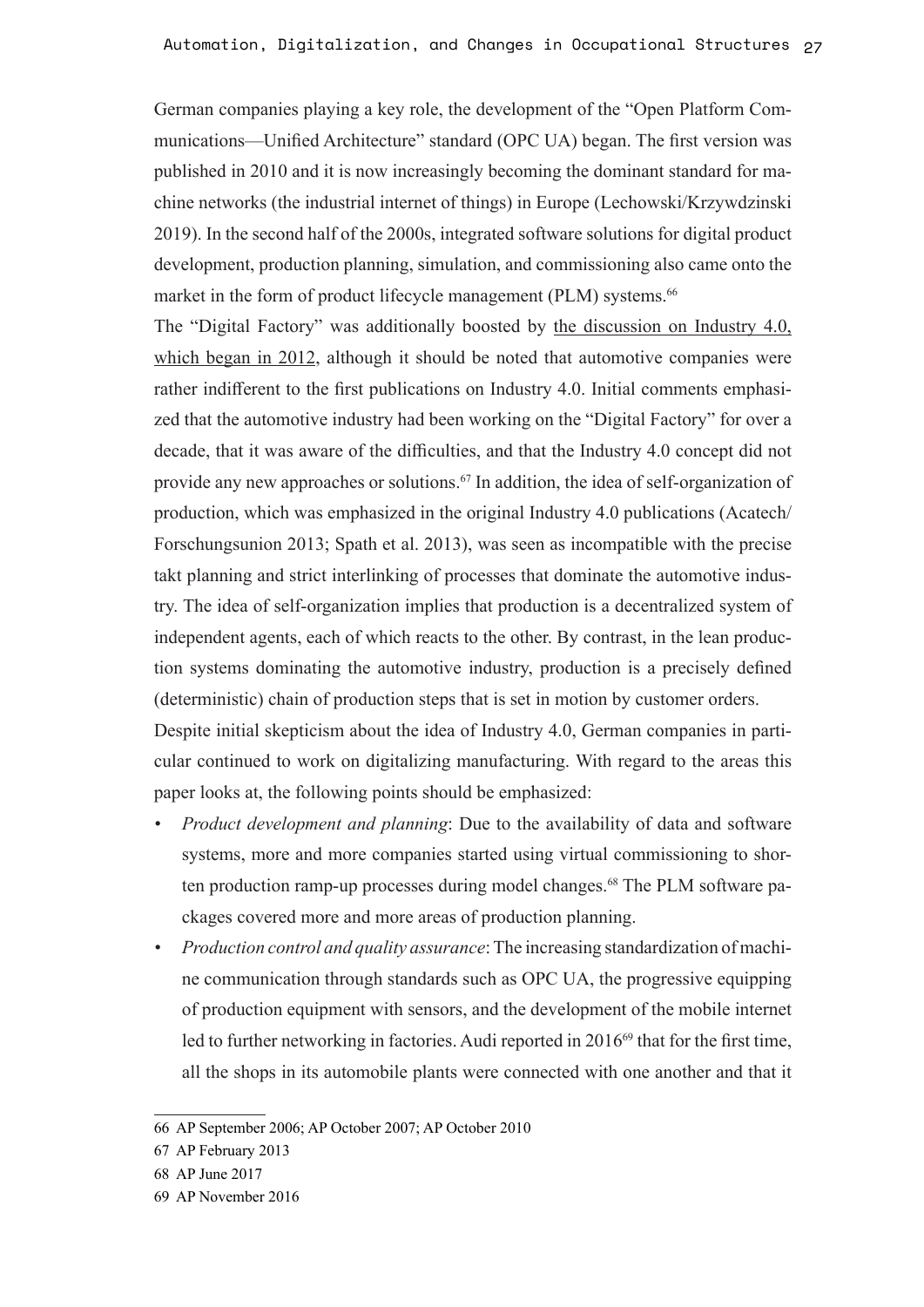had established a central production control center that allows production, material flows, and individual bodies to be tracked across all shops. Technologies such as RFID have become increasingly affordable and robust, and car manufacturers and suppliers have responded by developing specific standards for the use of these technologies in the automotive sector.<sup>70</sup> Software development also progressed in the 2010s. In the press plants, for example, the rapid progress in equipping presses with sensors in the 2010s made it possible to collect precise data for process monitoring and control. These data could then enable the tools in the presses to react immediately if deviations from the desired status were detected.<sup>71</sup> However, it is important to stress that press plants were relatively advanced in terms of "smart" control loops.<sup>72</sup> The press shops were also an example of how networking between OEMs and equipment manufacturers has increased: Data from the presses could be used for simulations in product development and process planning.<sup>73</sup> However, fragmentation of the data remained a problem. At the end of the 2010s, German companies therefore began to increase their investment in their IT architectures, as illustrated by the cooperation between VW, Siemens, and Amazon to develop a VW-specific industrial cloud.74

The developments described here did not just take place in Germany; they also happened in American automobile companies.75 However, there were important differences between the companies in both countries regarding their ambitions to develop their own digitalization competencies. A good example of this relates to the establishment of an industrial cloud for networking equipment in the companies. In the above-mentioned example of the cooperation between VW, Siemens, and Amazon in setting up a cloud for the VW Group, VW has sought to acquire its own development competencies itself. This is reflected in the company's stated goal of bringing together 5,000 computer scientists and software developers in the newly founded "Car.Software" unit in order to develop 60% of the software required in-house in future (the group currently estimates that 10% of the software used by the company is developed in house) (Volkswagen 2019; see also Cacilo/Haag 2018). General Motors has also been working on a project to develop an industrial cloud for its global factories since 2014.<sup>76</sup>

<sup>70</sup> AP June 2011

<sup>71</sup> AP September 2015, AP January 2017; AP December 2018

<sup>72</sup> AP September 2018

<sup>73</sup> AP December 2014

<sup>74</sup> AP June 2019

<sup>75</sup> AW October 2004, December 2006, April 2008, August 2012, April 2013, February 2014

<sup>76</sup> AMS July 2017; see also AMS August 2019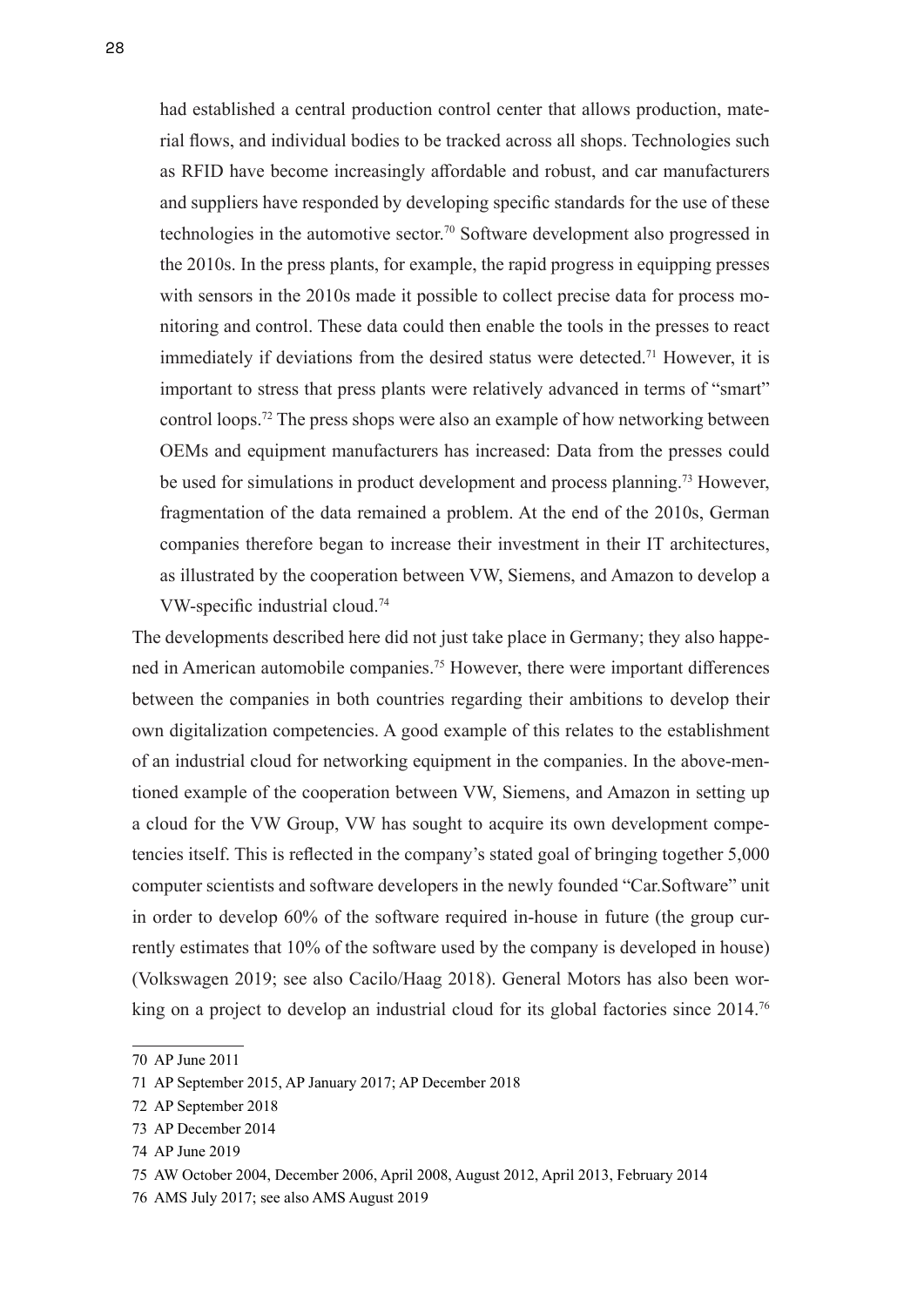The partners for this are the Japanese robot manufacturer Fanuc and the US network manufacturer Cisco. Interestingly, according to press reports, the responsibility for data analysis in terms of condition monitoring and preventive maintenance seems to have been outsourced to Fanuc.

The ambitions of the German car manufacturers and suppliers are particularly evident in the model factories, where new forms of digital technologies are being tested. One example is Daimler's Factory 56 in Sindelfingen (Daimler 2020). According to the original plans, Factory 56 was due to start production in 2020 as a pure final assembly facility for the Daimler group's luxury vehicles. It was to represent a new concept of modular assembly, with AGVs transporting all the required materials and the vehicles themselves. The aim was also to systematically test the use of big-data analyses and artificial intelligence in production. However, at the time of writing, Factory 56 had not yet started production, so it remains to be seen how much of the original plans can actually be realized.

#### **Summary**

The conclusions that arise as a result of this analysis of the development of automation and digitalization approaches in the automotive industry contradict the dominant arguments in today's discussions. There has been no major automation push in automotive production since the 1990s. Areas such as car body construction were already automated in the 1980s and 1990s and a gradual further development of the technology is underway in these areas—even if it can be assumed that there was catch-up automation in the 1990s and 2000s for latecomers, especially in the supplier sector. The assembly processes remain a bastion of manual work.

In contrast, the work processes in development, planning, quality assurance, and production control have undergone a massive digitalization process since the 1990s. Product development and planning account for a significant proportion of the total costs of the automotive industry, and increasing the efficiency of these processes has been one of the main objectives of the industry since the 1990s. According to the companies, developments such as CAD, CAQ, various simulation software packages, virtual reality, and the integrated concepts of PLM software have led to considerable reductions in the time required for development and planning. However, it must be emphasized that the productivity gains in these areas have not been systematically researched. In particular, it is unclear how technical and organizational innovations intertwined. Technical innovations can only reach their full potential if they are accompanied by the development of suitable organizational structures. For example, the integration of data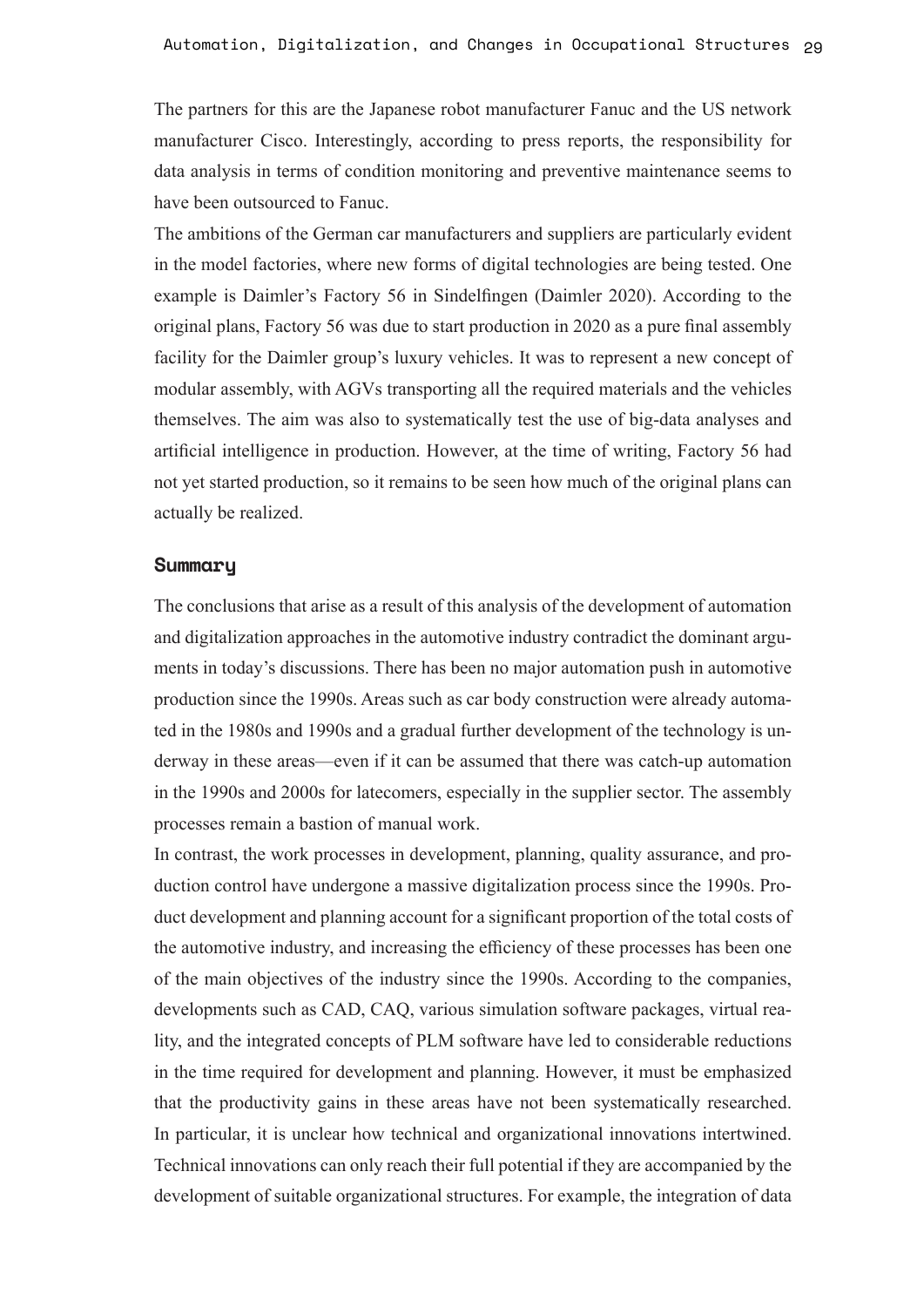and software systems is only feasible and can only unleash its full potential if it occurs within structures that promote cross-functional and cross-divisional cooperation.

All of these developments have taken different forms in the three countries examined here—Germany, the United States, and Japan. With regard to manufacturing processes, the available data suggest that German companies have made the greatest attempts to push automation and digitalization, while Japanese companies in particular seem to have moved away from the goal of automation, especially in the assembly sector. As far as the American automotive industry is concerned, the reporting in the press suggests that companies have been very reluctant to invest in automation and digitalization, especially since the global economic crisis.

### **4.2. Changing Automation Levels – Analysis of the Robot Statistics**

In both the public and academic debates, the number of robot installations and the robot density (industrial robots per thousand employees) have become the indicator par excellence for automation. What does this indicator show us? How does the development of robot use relate to the development of automation and digitalization approaches described in the previous section?

As Figure 2 shows, the use of industrial robots in the German and American automotive industry has increased continuously. While, in the early 1990s, about 10,000–30,000 robots each were installed in the automotive industry in both countries, by 2018 this number had risen to 128,000 in the United States and 108,000 in Germany.

The situation in Japan was somewhat different. The statistics show that about 90,000 industrial robots were already installed in the Japanese automotive industry in the early 1990s. This number remained constant in the 1990s, but the Japanese figures before 2000 are difficult to interpret because it was not until 2000 that the definitions of industrial robots used in Japan and the other countries were harmonized. The Japanese figures before 2000 overestimated the number of industrial robots compared to Germany and the USA. The figures after harmonization show an increase to a peak of 139,000 robots by 2008, after which the robot population fell back to around 100,000 by 2018. During this period, there has been no major revision of the methods used to survey the robot population, and there has been a corresponding decrease in new installations, so it is assumed here that the decline reflects a real trend.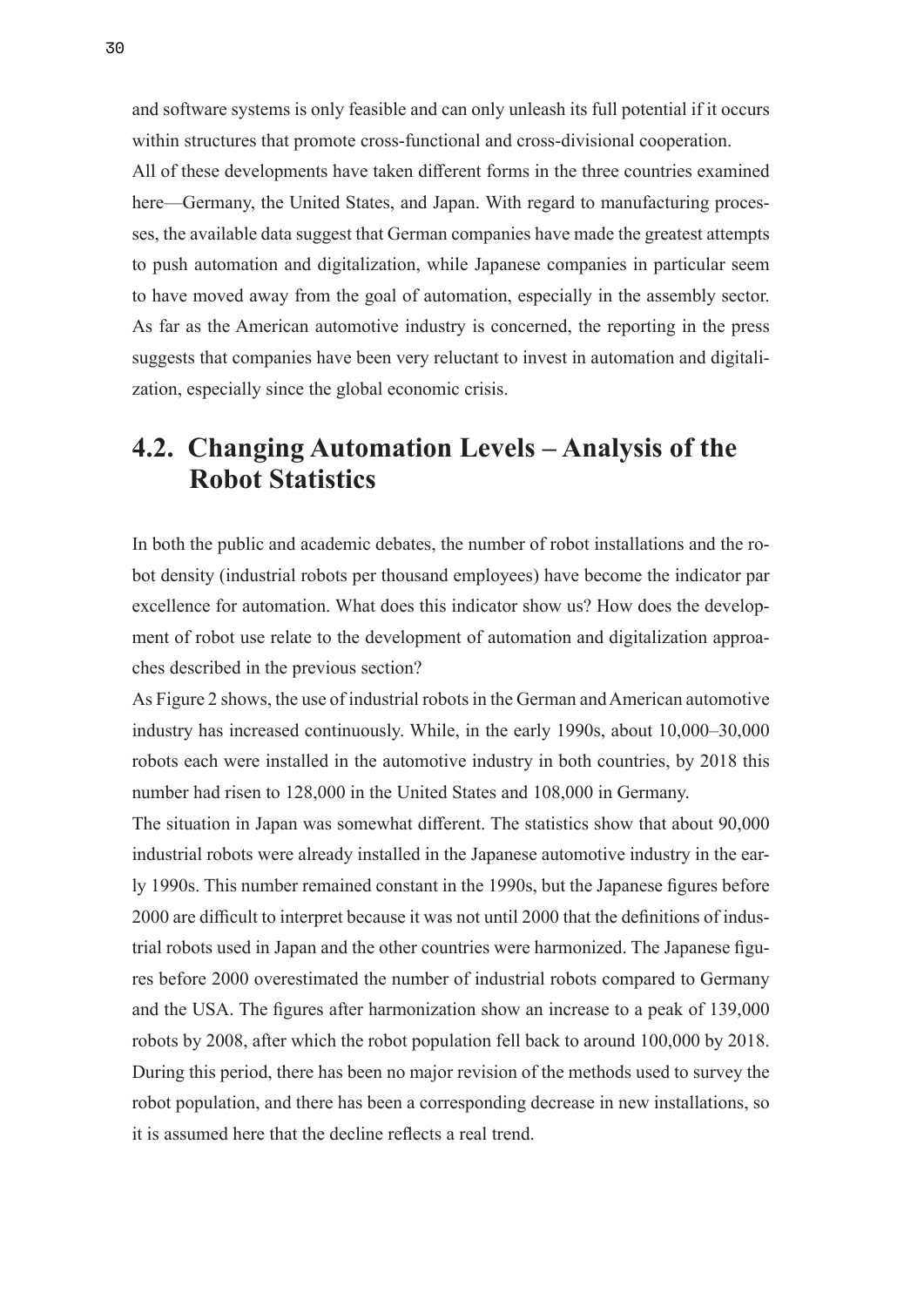



*Source: IFR, own calculations.*

The larger number of robots in the United States compared to Germany and Japan must be considered in light of the size of the automotive industry in the three countries. Since robots are only used in industrial production processes, the robot density has been calculated below as the stock of robots per 1000 blue-collar workers, with blue-collar workers including both direct production workers and workers in indirect functions such as maintenance, commissioning, and others (Figure 3). It should also be noted that automotive companies generally work in two or three shifts. As no statistical data on shift systems in the automotive industry are available, it was assumed that the two-shift mode is characteristic of the automotive industry in the three countries studied. Arguably, this somewhat underestimates the robot density, since at least some of the companies utilize three-shift systems.





*Source: Own calculations based on IFR, BLS, VDA.*

In the United States, robot density increased from about 100 robots per thousand blue-collar workers in the 1990s to 320 in 2018, but it should be noted that robot density has hardly increased since 2009, which may reflect the limited investment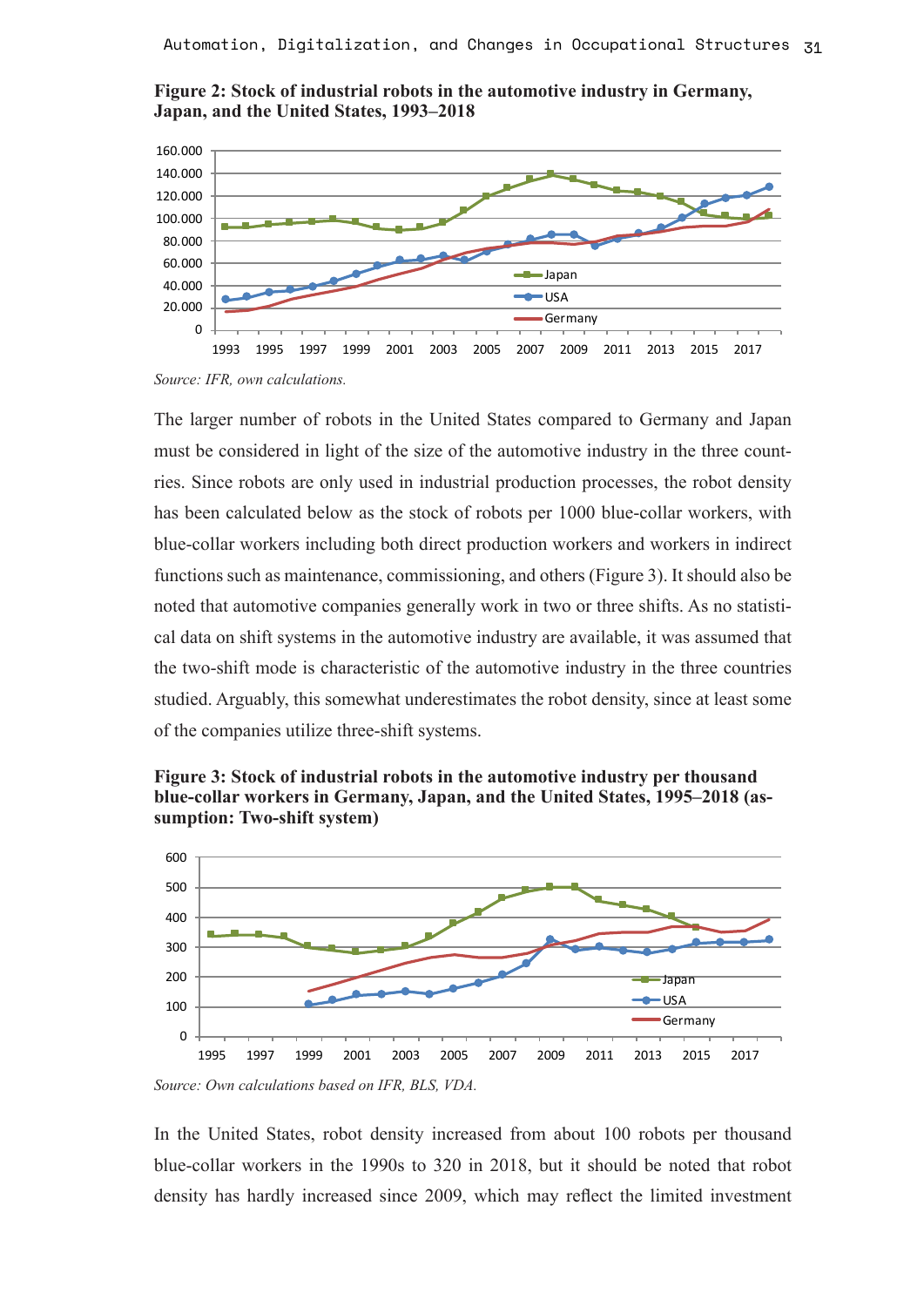by companies in their production equipment since the economic crisis. A continuous increase in robot density can be observed in Germany, although here too growth has slowed down somewhat over the last decade. In 2018, 390 robots were used per thousand blue-collar employees.

In Japan, the robot density reached its peak in 2008 with 500 robots per thousand blue-collar employees, only to decline again to 360 robots in 2015. For the years after 2015, there are as yet no occupational statistics available for Japan that would enable calculations of the number of blue-collar workers. However, the number of robots installed has remained largely constant, and employment has also remained stable in these years, so that a largely constant robot density can be assumed.

The decline in robot density in the Japanese automotive industry after 2008 is remarkable because it contradicts the perception widespread in today's debates. It is consistent with our account of developments in Japanese companies, which have tended to abandon automation in assembly. The car body manufacturing is, of course, highly automated in Japanese automotive companies. The Japanese companies are, however, cautious about automation if it could restrict flexibility. The decline of the number of robots in the body shop could be related to changes in the product architecture and the introduction of simpler equipment (as in the case of the Global Body Line of Toyota), or to the abandonment of automation steps, for instance regarding material handling.

The contrast between the development of robot density and the qualitative analysis of automation approaches is striking. The qualitative analyses make it clear that the robot density indicator by no means reflects the development of automation levels. First, the above analysis has shown that automation takes many forms and is only performed by robots in some work processes: mainly in welding, painting, and material handling. This means that the focus on robot density might underestimate the extent of automation, for instance in mechanical engineering which relies on machine tools and not on robots. Second, the example of car body construction in particular shows that an increase in the number of robots does not necessarily mean a rising level of automation, but rather reflects the increasing complexity of the equipment and the manufacturing process, as well as the variety of machining processes and materials. This implies that the robot density indicator overestimates automation.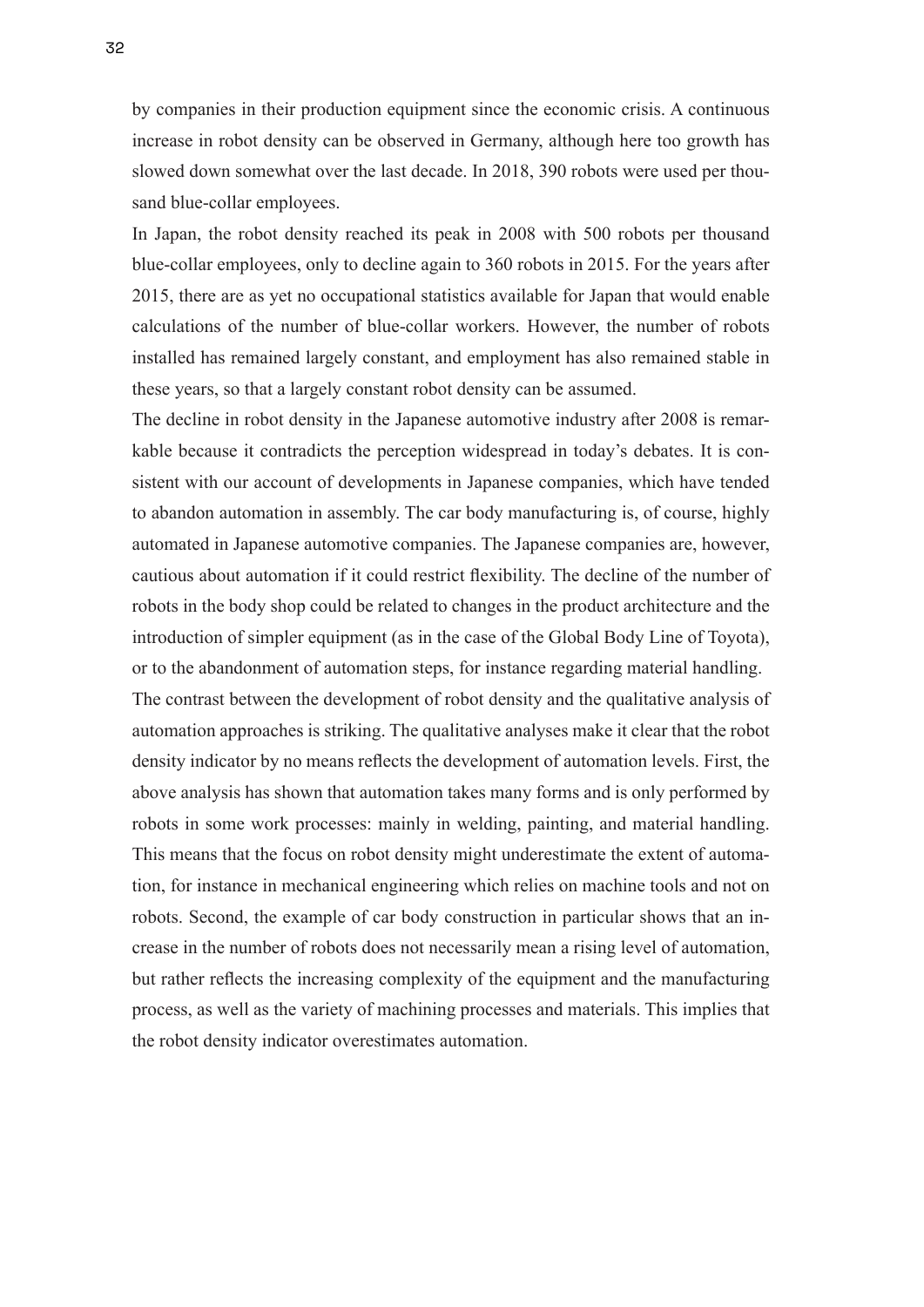# **5. Changing Occupational Structures in the Automotive Industry Since the 1990s**

To what extent are automation and digitalization approaches connected to changes in employment structures in the automotive industry? In the following, we will approach this question step by step. This section starts by looking at changes in employment volume and then moves on to analyze the composition by occupations.

### **5.1. Employment and Production**

In terms of employment volume, the national automotive industries in Germany, the United States, and Japan are relatively similar, although there have been differences in the development of employment over time. It should be noted that it is not possible here to account for structural differences in the composition of the various national industries and their links to other countries: For example, the German automotive industry is closely intertwined with that of its Central Eastern European neighbors (Krzywdzinski 2014; Jürgens/Krzywdzinski 2010 and 2009) and the automotive industry in the United States is closely integrated with that of Mexico (Klier/Rubenstein 2010); in contrast, the automotive industry in Japan is less integrated with the industry in Japan's Southeast Asian neighbors (Kobayashi et al. 2015).

As Figure 4 shows, Germany and Japan had relatively constant employment volumes in the period examined here, at around 800,000 persons in each country. In the case of Germany, the 1990s began with a crisis in which employment fell to just over 700,000 persons. However, it recovered in the second half of the 1990s and again reached levels well above 800,000. In the global economic crisis around 2008, employment again declined to levels around 700,000, only to climb again in the following years to 880,000 in 2018. In the case of Japan, the 1990s were characterized by a slow decline in automobile employment, which reached its lowest point in 2001, with around 720,000 persons employed in the industry. After that, employment rose to well over 800,000 before falling again to values below 800,000 during the global economic crisis and then rising to 916,000 by 2018.

Employment in the American automotive industry took a more dramatic course. It rose until the end of the 1990s and peaked in the year 2000 at over 1,300,000 employees. After that, it fell continuously and reached its lowest point in the global economic crisis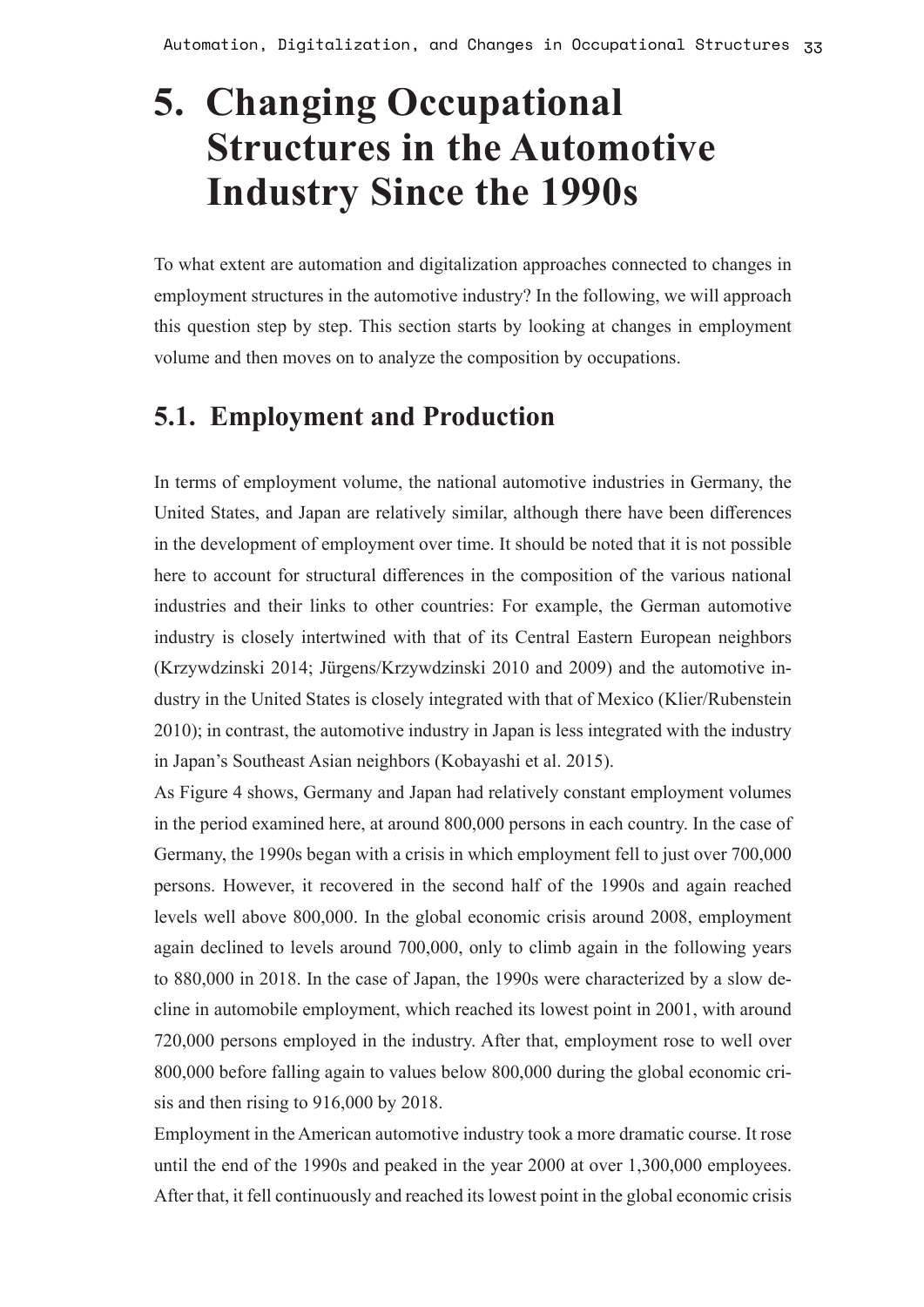at 660,000 people. The global economic crisis was a massive rupture in the American automotive industry, which pushed the manufacturers GM and Chrysler to insolvency (and Ford to near insolvency); ultimately, a rescue package from the American government was needed to resolve it (Klier/Rubenstein 2012). The crisis was particularly pronounced in the United States because the collapse in demand caused by the global economic crisis overlapped with a prolonged decline in the market shares of the Big Three in their home market: From the mid-1990s until the outbreak of the crisis, this market share fell from around 75% to below 50% (Klier/Rubenstein 2012). The crisis had dramatic consequences for the companies: Costs had to be reduced over a period of years (Goolsbee/Krueger 2015). In addition, the companies suffered an enormous loss of knowledge and skills due to the elimination of several hundred thousand jobs within a few years. Although employment rose again from 2009 and reached almost 1,000,000 people in 2018, knowledge and skills had to be rebuilt (Katz et al. 2013).

**Figure 4: Employment in the automotive industry in Germany, Japan, and the United States (1993–2018)**



The employment decline in the years of the global economic crisis is also reflected in production trends (Figure 5). This slump was particularly severe in the United States. While annual production was around 12 million vehicles in the 1990s, it collapsed by half during the crisis but recovered to values between 11 and 12 million by 2018. In Japan, production was around 10 million vehicles in the 1990s, rose to just under 12 million just before the crisis, and then slumped to 8 million, before leveling off at values around 10 million vehicles. In Germany, production in the early 1990s was at a low point of around 4 million vehicles per year; it subsequently rose to values of around 6 million and then slumped only briefly and weakly during the global econo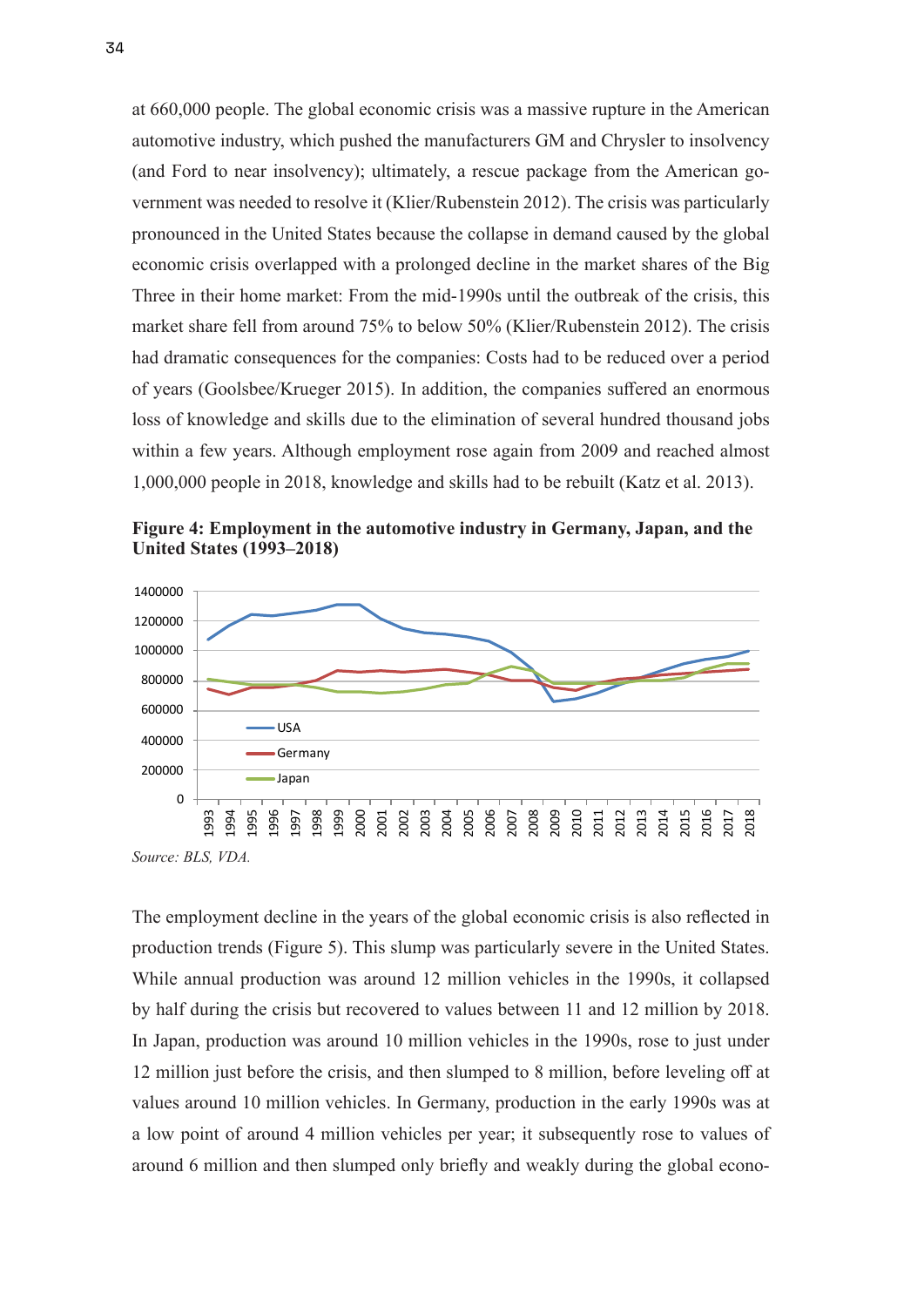mic crisis. However, in 2017/8, a slump was recorded again—in this case triggered by the so-called "dieselgate" scandal.



**Figure 5: Vehicle production in Germany, Japan, and the United States (1993–2018)**

*Source: OICA (Production Statistics), VDA (International Auto Statistics).*

### **5.2. Occupational Structure of the Workforce**

The three countries examined differ considerably in terms of their employment structures. The analysis will begin by looking at the development of the share of blue-collar workers in total employment (Figure 6) and will then turn to the share of engineers and computer scientists. Blue-collar workers are defined as workers in production, logistics, and construction (although the latter group is found only in small numbers in the automotive industry).

In the case of the American automobile industry, the share of blue-collar workers has remained surprisingly constant at around 80% since the 1990s. The absolute numbers of blue-collar workers employed have followed the general trend in the industry: These declined sharply during the crisis of 2009 and then recovered to nearly 800,000 workers in 2018. The trend in Germany deviated significantly from this. Here, there was a continuous decline in the share of blue-collar workers in total employment, from around 70% at the end of the 1990s to 60% in 2018. Given the positive employment trends in the sector, this decline does not mean that there was any loss of employment in absolute terms; in fact, the number of blue-collar workers remained relatively stable during the period under review, at around 500,000. Nevertheless, the extent of the change is remarkable: There has been a very evident and ongoing loss of importance of manufacturing employment. The situation is similar, even if less dramatic, in Japan. Here, the share of blue-collar workers declined from over 70% in the late 1990s to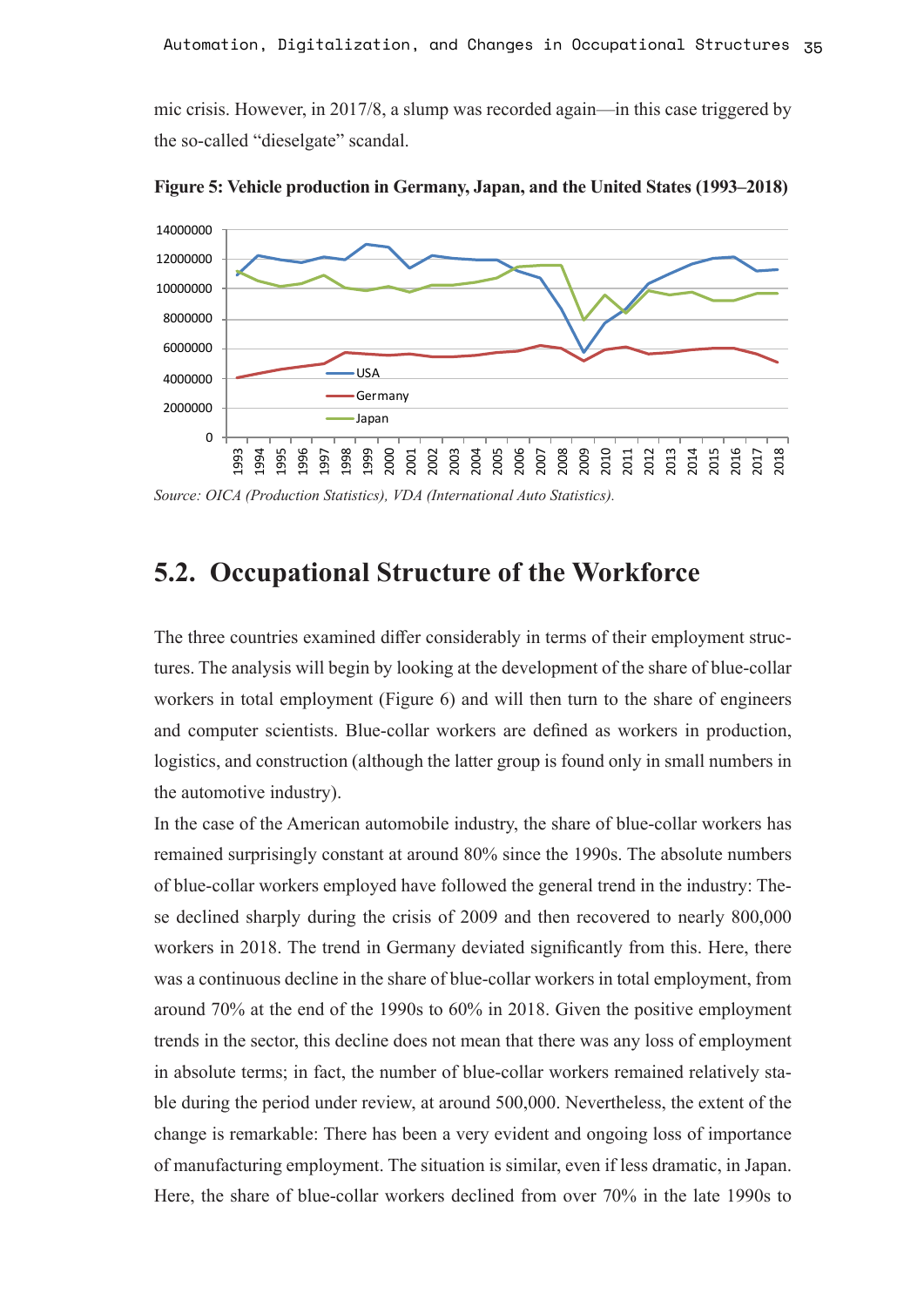67% in 2015, but given the positive employment trends in the industry, this was not associated with an absolute decline in the number of workers, which reached over 570,000 people in 2015.

![](_page_35_Figure_1.jpeg)

**Figure 6: Share of blue-collar workers (production, logistics, construction) in the total employment in the automotive industry in Germany, Japan, and the United States**

*Source: Own calculation based on BLS, SBJ, and BA. Major statistical revisions are marked by ||.*

In contrast to blue-collar workers, the share of engineers and computer scientists in employment in the automotive sector is increasing (Figure 7). This analysis only considers employment in the automotive industry itself—the employees of machine/ equipment builders and IT service providers who work for automotive companies but are not themselves assigned to the automotive industry are not included. This implies that the analysis shows the extent to which car manufacturers and automotive suppliers themselves create employment in engineering and IT jobs. It cannot say anything about the extent to which automotive companies buy in corresponding expertise externally. In the USA, the BLS data from 2002 onwards show that, as a proportion of the total automotive industry workforce, engineers made up 6–7%. This figure did not differ for car manufacturers and suppliers. Prior to 2002, the proportion of engineers was higher, at around 10%, but a major change in the industry statistics occurred in 2002, meaning that the decrease after 2002 may be a statistical artefact. The stable share of engineers from 2002 onwards means that their numbers followed overall employment trends in the industry. The figure decreased to a low of 40,000–50,000 people until the crisis in 2009 and then slowly increased again to reach 63,000 in 2018. The term "engineers" here refers to all persons in the "architecture and engineering occupations" (17-0000), which, in the case of the automotive industry, mainly includes engineers (environmental engineers, industrial engineers, mechanical engineers, materials engineers, miscel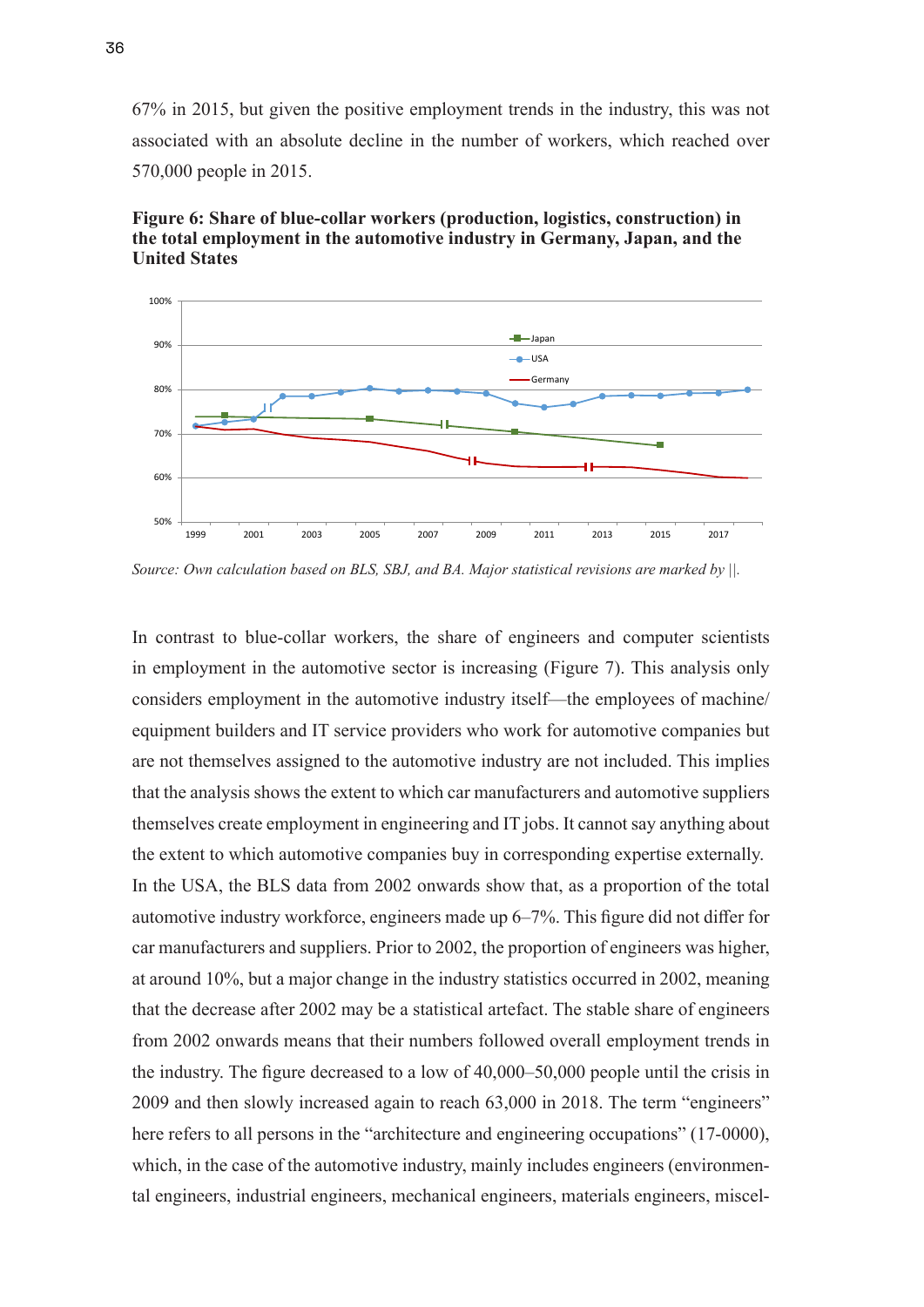laneous engineers) and drafters and engineering technicians. In the American system, the latter usually have a two-year post-high-school (but non-university) education at technical schools or community colleges. Drafters and engineering technicians account for about a quarter of all engineers and technicians in the American automotive industry.

The proportion of computer scientists in the American automotive industry rose slowly from about half a percent of the total automotive workforce at the beginning of the 2000s to just under 1% in 2018. Here, the term "computer scientist" refers to all groups of activities in the category "computer and mathematical occupations" (15-0000). In the case of the automotive industry, this category mainly includes software developers and programmers, database and systems administrators, network architects, computer support specialists, and operations research analysts and statisticians. In absolute terms, the numbers of computer scientists employed in the industry decreased only slightly during the economic crisis in 2009 from over 6000 to just over 5000 people. Since then, employment in the computer professions has risen, reaching 8200 people in 2018.

![](_page_36_Figure_3.jpeg)

![](_page_36_Figure_4.jpeg)

*Source: Own calculation based on BLS, SBJ, and BA. Dashed lines mark major revisions of the indus- try and/or occupational classifications that limit the comparability of the data.*

Trends in the employment of engineers and computer scientists in Japan differ from those in the United States—although here, too, there was a major change in the statistics between 2000 and 2010 that must be taken into account.<sup>77</sup> The data show an

<sup>77</sup> The absolute figures are based on the classification used in the respective census years.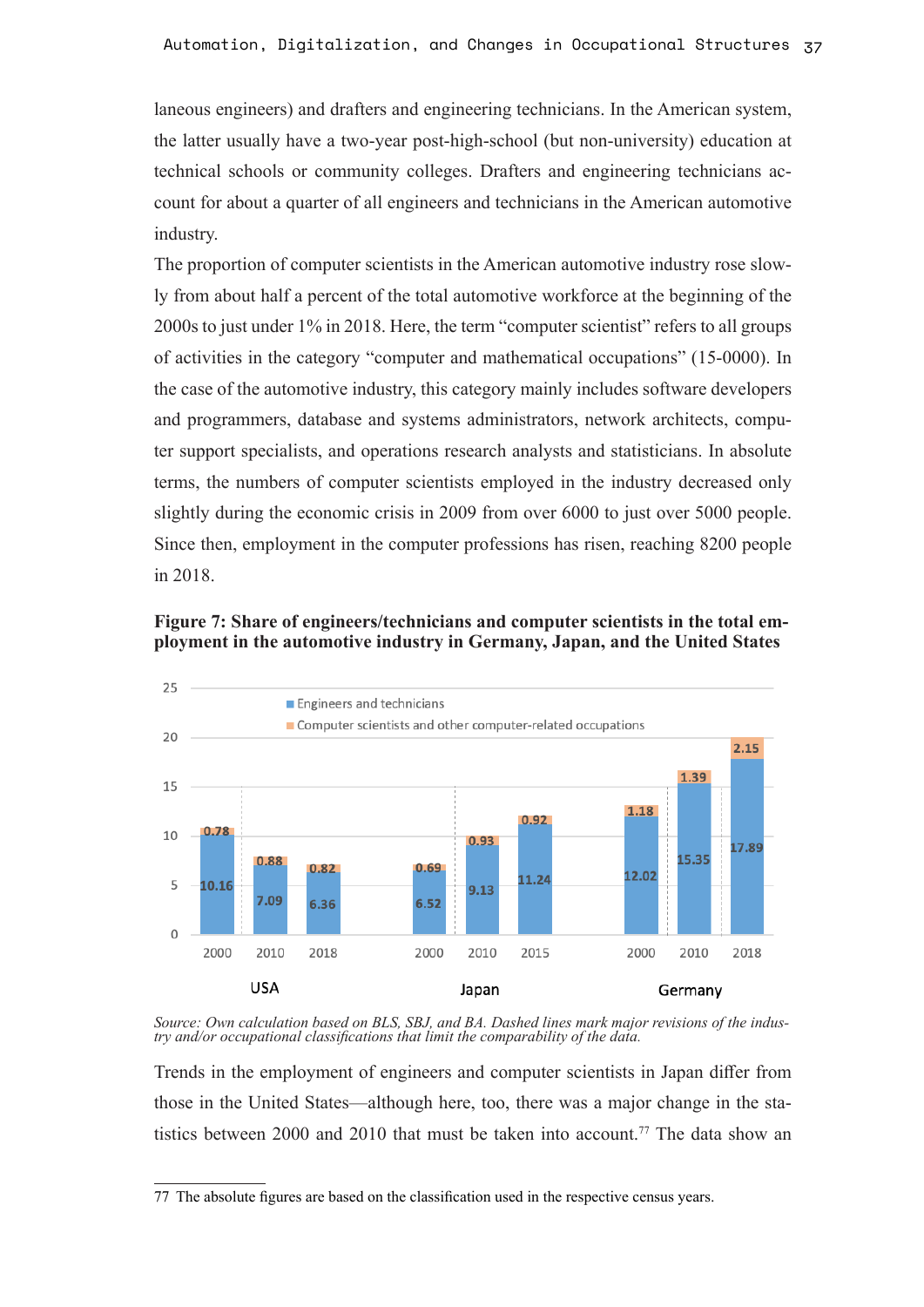increasing share of engineers in the total automotive industry workforce, from 6–7% in the early 2000s to over 11% in 2015. In absolute terms, this means that the number of engineers almost doubled, from about 50,000 in the 1990s to about 100,000 in 2015. Here, the category engineers mainly includes "transportation equipment engineers" and "machinery engineers"; in addition, there are "electrical and telecommunications engineers," "metal engineers," "chemical engineers," and others. In the Japanese statistics, there is no category comparable to the American engineering technicians. Some studies indicate that Japanese companies in the automotive sector also have a group of employees comparable to engineering technicians (Shibata 2009), but it is unclear in which statistical category these employees are categorized. It is therefore possible that the figures shown here underestimate the development in Japan.

The share of computer scientists in the Japanese automotive industry has also risen, from 0.7% in 2000 to 0.9% of total employment in 2015. In absolute terms, this means an increase from around 6,000 to over 8,000 people. In the Japanese statistics, the computer scientist category is fairly undifferentiated and includes "system designers," "software developers," and "other data processing and communication engineers."

Once again, the strongest change dynamics can be seen in Germany, although here, too, the figures must be interpreted with caution due to statistical revisions.78 In this case, the statistics show that engineers and technicians accounted for 12% of total automotive industry employment in 2000, and this share rose to around 18% by 2018. In absolute terms, this means an increase in the number of engineers and technicians from about 70,000–80,000 to about 160,000. As Schwarz-Kocher et al. (2019) have argued, this development was driven by both car manufacturers and automotive suppliers. The category of engineers and technicians is highly differentiated in the German statistics, and we do not list all the individual activity groups here. In principle, the engineer category includes persons whose work requires a master's or master's-equivalent university degree (defined as "expert level" in the German 2010 classification of occupations (KldB)). Technicians are persons whose work requires a bachelor's degree or a technician's diploma (a non-university, post-high-school qualification) ("specialist level"). Technicians make up about one third of the group of engineers and technicians in the German automotive industry.

The number of computer scientists is also increasing in Germany. As a proportion of total automotive industry employment, their share rose from about 1% in 2000 to over 2% in 2018. In absolute figures, this means an increase from about 7,000 to

<sup>78</sup> The absolute figures according to WZ93 and KldB1988 respectively WZ2008 and KldB2010.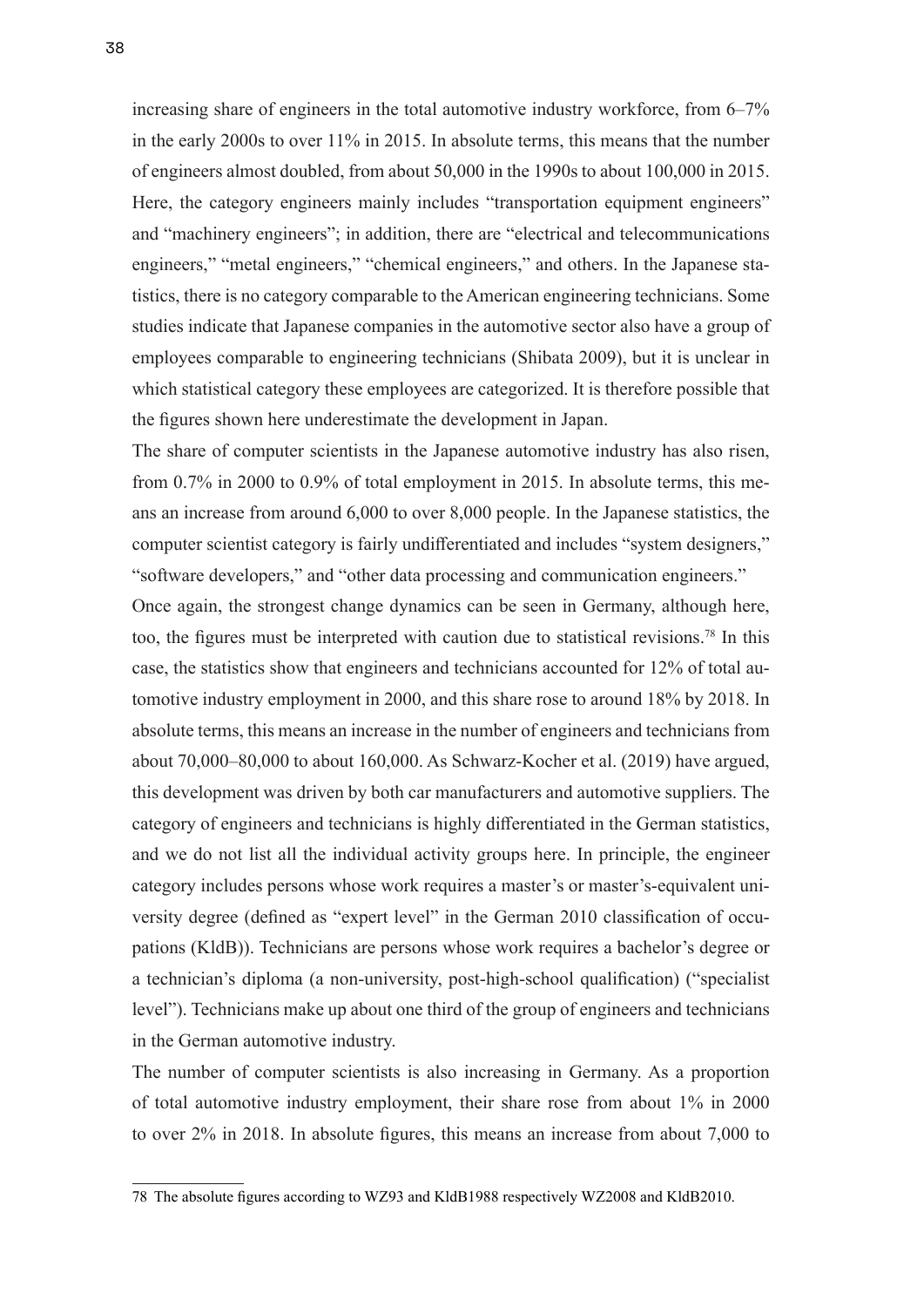about 19,000 people. This group is also recorded in great detail in the German statistics (KldB2010) and includes computer scientists without specialization, business information scientists, technical computer scientists, IT system analysts, IT application consultants, IT network technologists, IT system administrators, software developers, programmers, and database developers.

The differences in the development of the number of engineers and computer scientists in the German, American, and Japanese automotive industries are striking. There is reason to argue that they reflect the differences in the digitalization and automation approaches of German, Japanese and American companies, and especially the high-tech orientation of German companies. However, alternative explanations are also conceivable and will be briefly discussed here.

One possible reason pertains to their different outsourcing and skill-acquisition strategies. For example, American companies may be outsourcing their design and development activities to a particularly high degree, or they may be developing their competences in the field of new technologies primarily through acquisitions, whereby the acquired companies remain formally independent and are not recorded statistically in the automotive industry. German companies, on the other hand, might try to build up the same competences internally.

This question is difficult to answer with the available data. It certainly plays a role that the American companies have considerably globalized their product development activities. Even if all car manufacturers have a global structure of development centers (Florida/Kenney 1994; Calabrese 2001; Lara/Carillo 2003), this applies most strongly to American companies. In the case of Ford, passenger car development takes place mainly in the development center in Cologne (Germany), while the product development in the United States itself is concentrating on pickups. General Motors has also largely shifted the development of passenger cars abroad (China and Korea; until the sale of Opel, also Germany), while the company's American development activities are focusing primarily on pickups and vans. According to interviews with automotive experts, more than 85% of the passenger cars produced in the U.S. are developed abroad, and this also applies to the majority of SUV models. Only in the case of pickups and sports cars is product development still predominantly located in the U.S. This is certainly reducing the proportion of engineers and computer scientists in employment in the American automotive industry.

The structure of the industry may be another reason for the differences. The German and Japanese automotive industries are strongly dominated by domestic companies, which have both their production and product development sites in the respective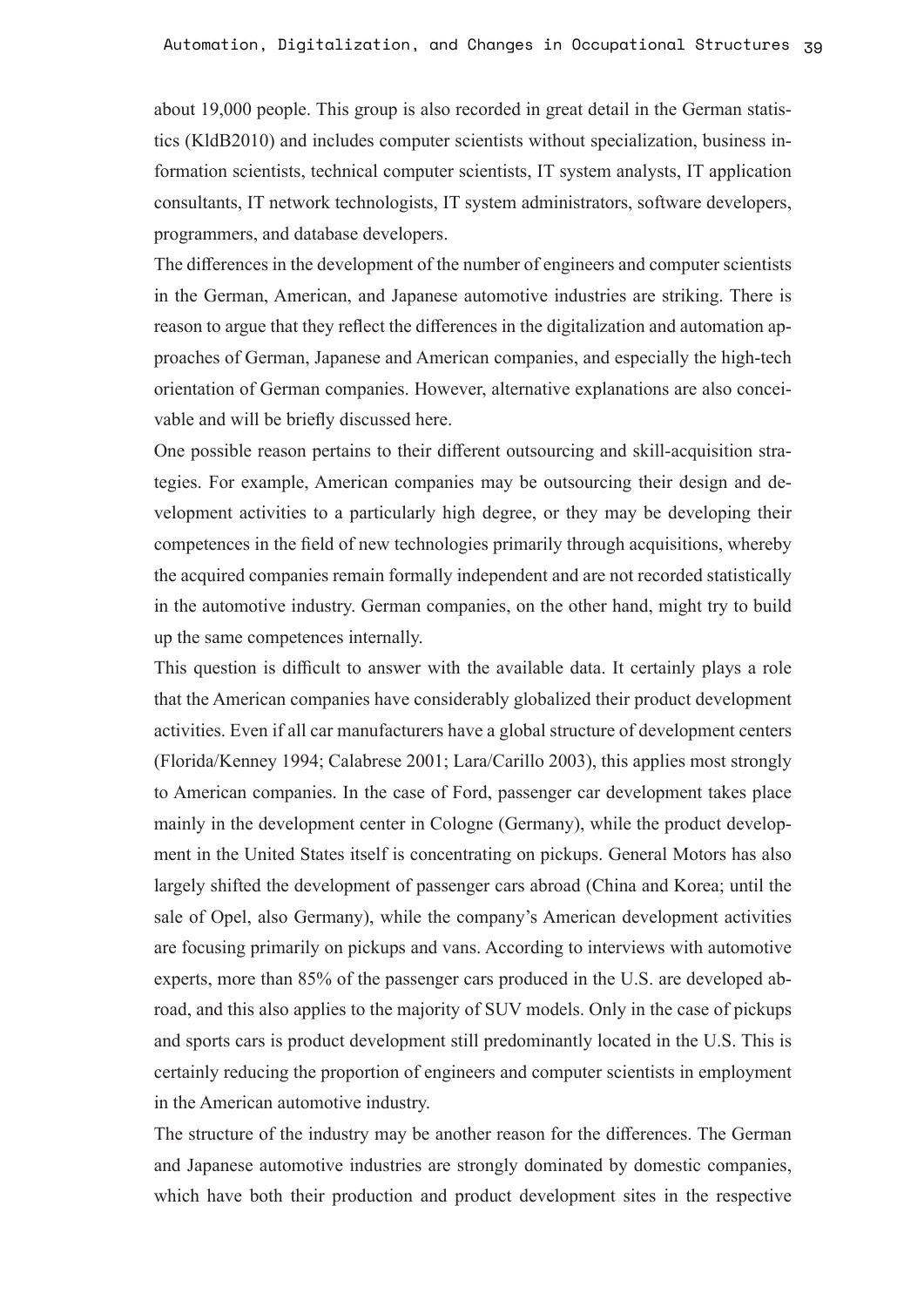countries. In the American automotive industry, by contrast, transplants of Japanese and German automotive manufacturers and suppliers play a very important role (Florida/Kenney 1991; Rubenstein 2002). These transplants produce for the American market, but the product development activities are not located in the USA.

In addition, studies show a significant growth in the outsourcing of design and engineering activities by American companies (MacPherson/Vanchan 2010). However, in the automotive industry, this applies to all countries, including Germany (VDA 2015)—the question of whether outsourcing processes were more pronounced in the United States than elsewhere cannot be answered with the available data. However, it is clear that European (and above all German) companies are particularly strong in the area of engineering services (VDA 2015).

The externalization of engineering and software development skills may also have taken the form of acquisitions. Indeed, American companies have invested massively in tech start-ups since 2016. General Motors took over the mobility services start-up Sidecar in 2016, and in the same year, it invested more than half a billion dollars in the autonomous driving start-up Cruise Automation. In 2017, it expanded its portfolio to include the lidar technology developer Strobe. Since 2016, Ford has acquired several mobility services providers (Chariot, Autonomic.AI, TransLoc), AI startups (SAIPS), and autonomous driving startups (Argo AI, Quantum Signal AI), Even FiatChrysler invested in this area, in StartMeUp, an autonomous driving startup, and in LeddarTech (specializing in lidar technology).

The start-ups and IT companies discussed here employ a larger number of highly qualified computer scientists and engineers. Hence, if we take these into account, this somewhat reduces the gap in the number of engineers in the American and the German automotive industry. Cruise Automation—by far the largest of the start-ups acquired employed around 1,000 developers in 2019 and planned to double this number soon (The Newswheel 2019). However, it should be noted that German car manufacturers are also investing in tech start-ups. In 2017, for example, Volkswagen took a multi-billion dollar stake in Argo AI (and is cooperating with Ford here); it also bought the lidar startup Aeva, the mobility services startup Split Finland Oy, and the mobile payment provider PayByPhone. Daimler invested primarily in mobility services start-ups (Chauffer Privé, Flinc, Ridescout, CleverTaxi, MyTaxi, Taxibeat), but it also acquired Torc Robotic, a start-up specializing in autonomous driving for trucks, for a three-digit million euro amount in 2019. The German car manufacturers have also set up large venture capital funds to expand their involvement in the start-up sector. So far, Japanese car manufacturers have been very reluctant to invest, but Toyota launched a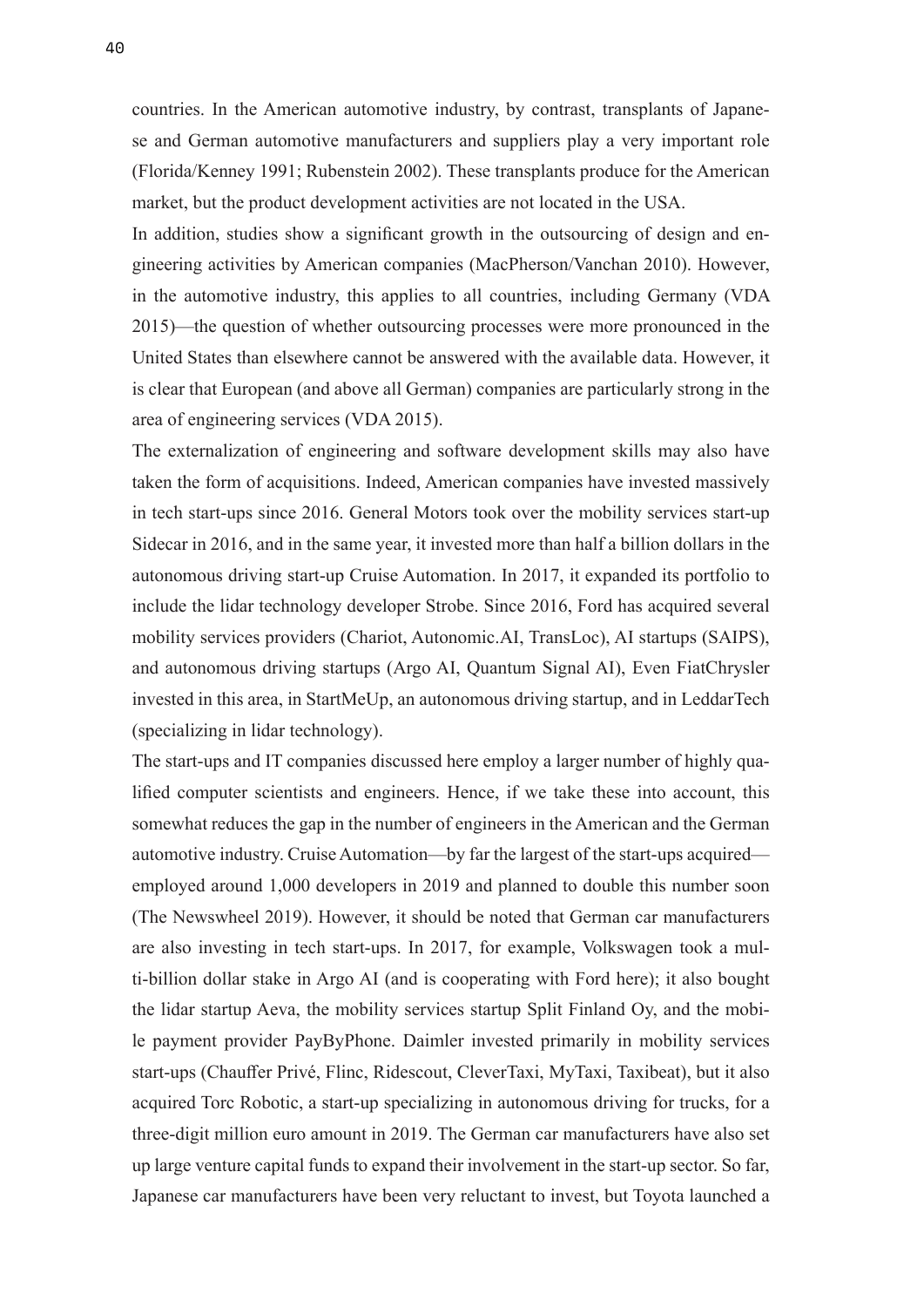Toyota AI Ventures fund in Silicon Valley in 2018. In the same year, Renault-Nissan also established a similar fund.

The investments made by American car companies in software start-ups can therefore put the differences in the employment of engineers and computer scientists between the American, German, and Japanese car industries into perspective; however, they cannot eliminate them. Moreover, German companies are massively expanding their engineering and software development capacities, whereas this does not seem to apply to American companies to the same extent.

## **5.3. Structural Change within the Production Workforce**

How did employment change within the production workforce? The basic structure of the occupational statistics is similar for all three countries examined here and allows to distinguish five major occupational groups:

- Assembly workers: This group includes workers engaged in manual production work. In the case of car manufacturers, this group is mainly found in the assembly areas that have so far only been automated to a limited extent.
- Metal workers: This group is to be found in metal production (especially foundries), metalworking (e.g. operating machine tools), metal construction (especially welding processes in car body construction) and toolmaking.
- Maintenance and commissioning of production equipment.
- Other production occupations: These include, for example, textile workers (e.g. upholsterers in seat manufacture), painters or quality control workers.
- Shop floor supervisors (in Germany the "Meister" level).

The exact breakdown of these five occupational groups differs considerably in the national statistics. It should be noted that these groups do not directly reflect the distinction between skilled and semi-skilled workers, which is central to research in the sociology of work. Discussions in the sociology of work about the course of automation processes and their consequences have revolved around the question of the extent to which there is a re-professionalization of production work and a reduction of highly standardized, repetitive work content (cf. Kern/Schumann 1984; Jürgens et al. 1993; Schumann et al. 1994; Kuhlmann 2004) or rather a deskilling trend (Braverman 1974). The official occupational statistics can only provide very indirect answers to this question. For example, the occupational groups in the maintenance and commissioning of production facilities are certainly almost exclusively made up of skilled workers. In the assembly and metal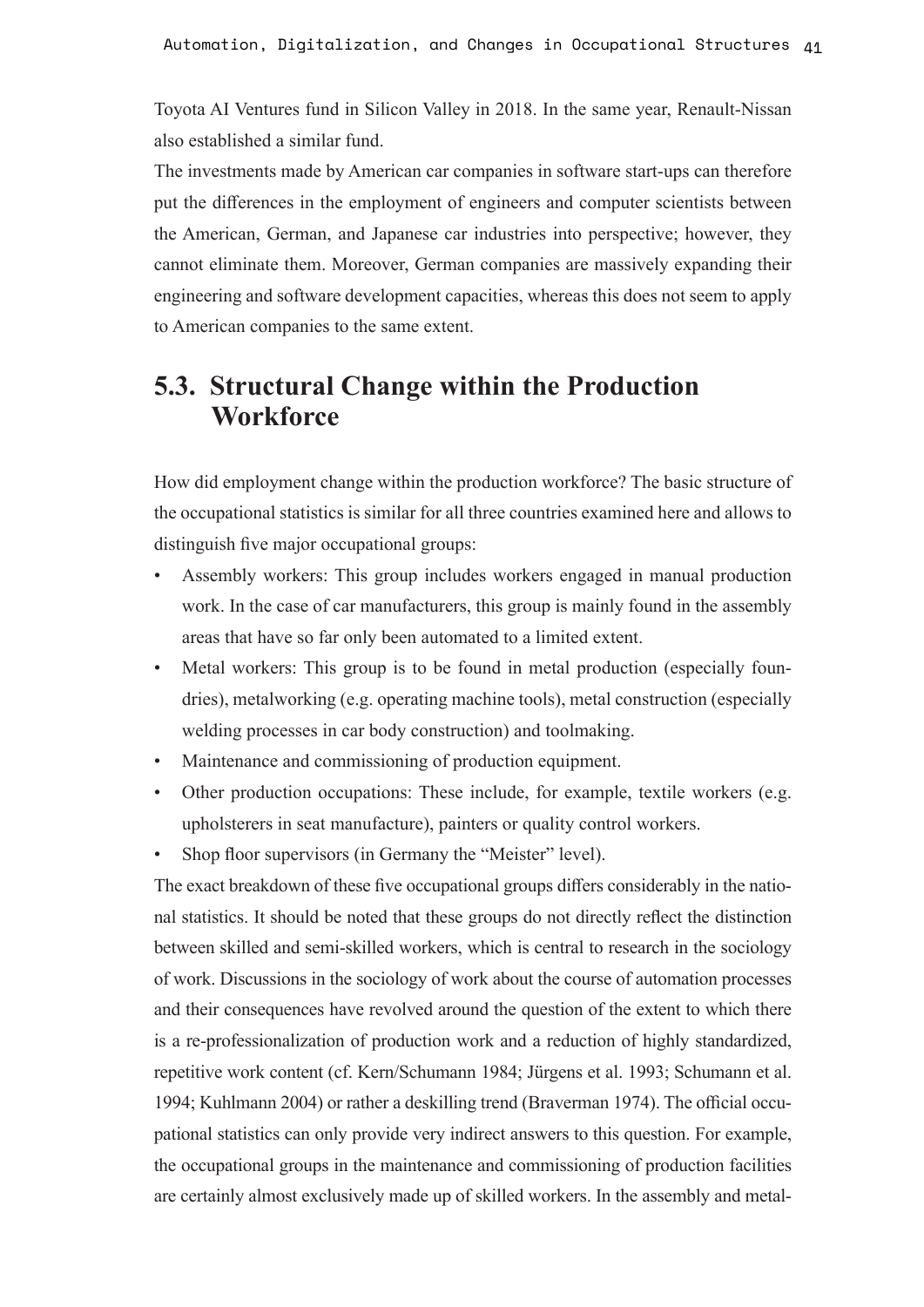working activity groups, however, there are both skilled and semi-skilled workers - the official statistics do not provide any information about the ratio.

What the statistics can tell us is the ratio of manual production work on the product compared to control work in automated processes. As the qualitative analysis has shown, manual work in the automotive industry is heavily concentrated in assembly areas. We can therefore use the development of assembly-related occupations as an indicator of the importance of manual work. The processes of metal production and machining, on the other hand, have been highly automated for a long time - the activities here consist mainly of control work.

|                                                       | 1999                | 2007                  | 2012                  | 2018                  |
|-------------------------------------------------------|---------------------|-----------------------|-----------------------|-----------------------|
| Total                                                 | 674,600             | 738,400               | 532,000               | 732,300               |
|                                                       | $(100\%)$           | $(100\%)$             | $(100\%)$             | $(100\%)$             |
| Assemblers and Fabricators (51-2000)                  | n/a                 | 319,800<br>$(43.3\%)$ | 248,600<br>$(46.7\%)$ | 377,000<br>$(51.5\%)$ |
| Metal and Plastic Workers (51-4000)                   | n/a                 | n/a                   | 154,200               | 185,200               |
| Of which:                                             |                     |                       | $(29.0\%)$            | $(25.3\%)$            |
| Computer Control Programmers and                      | 11,500              | 15,500                | 16,200                | 13,910                |
| Operators (51-4010)                                   | (1.7%)              | $(2.1\%)$             | $(3.0\%)$             | $(1.9\%)$             |
| Forming Machine Operators (51-4020)                   | 13,600<br>$(2.0\%)$ | n/a                   | 8,600<br>$(1.6\%)$    | 8,000<br>$(1.1\%)$    |
| Machine Tool Operators (51-4030)                      | 42,600              | 53,200                | 30,000                | 35,700                |
|                                                       | (6.3%)              | (7.2%)                | $(5.6\%)$             | $(4.9\%)$             |
| Machinists (51-4040)                                  | 14,800              | 32,500                | 23,500                | 23,600                |
|                                                       | (2.2%)              | (4.4%)                | (4.4%)                | (3.2%)                |
| Molders, molding machine operators                    | 14,700              | n/a                   | 8,500                 | 15,000                |
| $(51 - 4070)$                                         | (2.2%)              |                       | $(1.6\%)$             | $(2.0\%)$             |
| Tool and die makers (4110)                            | 16,100              | 19,700                | 15,600                | 14,300                |
|                                                       | (2.4%)              | (2.7%)                | $(2.9\%)$             | $(1.9\%)$             |
| Welding workers (4120)                                | 40,800              | 46,700                | 35,500                | 44,850                |
|                                                       | $(6.0\%)$           | $(6.3\%)$             | (6.7%)                | $(6.1\%)$             |
| Other Production Occupations (51-5000<br>bis 51-9000) | n/a                 | n/a                   | 65,800<br>$(12.4\%)$  | 80,000<br>$(10.9\%)$  |
| Of which:                                             |                     |                       |                       |                       |
| Painting workers                                      | 15,100              | 14,700                | 11,200                | 14,000                |
| $(51-9120)$                                           | (2.2%)              | $(2.0\%)$             | $(2.1\%)$             | $(1.9\%)$             |
| Inspectors (51-9060)                                  | 34,500              | 31,500                | 22,200                | 31,100                |
|                                                       | $(5.1\%)$           | (4.3%)                | (4.2%)                | (4.2%)                |
| Installation and maintenance occupations              | 58,800              | 61,900                | 38,800                | 50,400                |
| $(49-000)$                                            | $(8.7\%)$           | $(8.4\%)$             | $(7.3\%)$             | $(6.9\%)$             |
| First-line supervisors (51-1000)                      | 27,500              | 33,900                | 24,600                | 39,700                |
|                                                       | $(4.1\%)$           | $(4.6\%)$             | $(4.6\%)$             | $(5.4\%)$             |

Table 1: Occupational composition of production workers in the U.S. automotive industry

*Source: Author based on BLS. Major revisions of statistical classifications that limit the comparability of data are marked by bold lines.*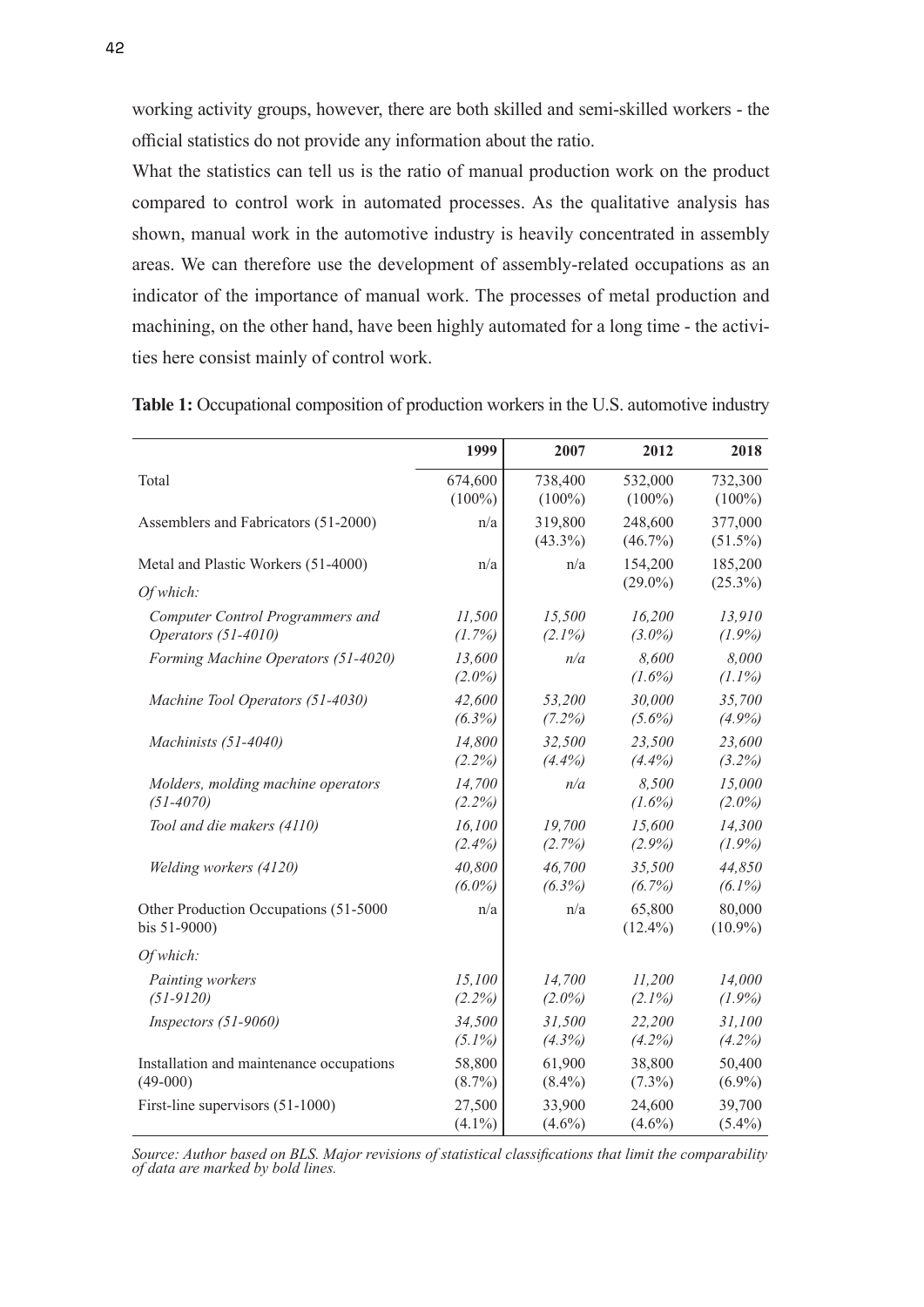Table 1 presents the trends for the U.S. automobile industry. It shows remarkable stability in the occupational structure. The most important changes are:

- The proportion of assembly workers has slightly increased. In absolute terms, although the numbers of assembly workers collapsed during the crisis of 2008/09, it then returned to a high level.
- The proportion of workers in metal occupations, by contrast, is declining. This relative decrease has mainly affected machine operators, while there has been hardly any change in the share of welding and painting workers, i.e., workers in the areas most affected by the use of robots in automotive engineering. This could be an indicator that, in recent decades, automation has not so much led to a direct substitution of human labor by robots—areas such as car body construction have been highly automated for some time and the major employment effects occurred a long time ago. Important changes in process technologies seem to relate primarily to digital process control technologies, which can, for instance, enable a smaller number of workers to operate a larger machine park.
- The share of maintenance and installation professions is decreasing. This could be related to new process control techniques, but it could also be due to an increasing implementation of preventive maintenance. Organizational changes may also be underway, such as a greater integration of maintenance tasks into production teams.

|                                             | <b>Motor vehicle</b><br>manufacturing<br>(NAICS 3361) | Motor vehicle body<br>and trailer manufac-<br>turing (NAICS 3362) | Motor vehicle pats<br>manufacturing<br>(NAICS 3363) |
|---------------------------------------------|-------------------------------------------------------|-------------------------------------------------------------------|-----------------------------------------------------|
| Total                                       | 187,600 (100%)                                        | 121,000 (100%)                                                    | 423,900 (100%)                                      |
| Assemblers and Fabricators                  | 141,100 (75.2%)                                       | $60,600(50.0\%)$                                                  | 175,200 (41.3%)                                     |
| Metal and Plastic Workers                   | 14,900 (7.9%)                                         | 31,500 (26.0%)                                                    | 138,800 (32.7%)                                     |
| Other Production Occupations                | $10,400(5.5\%)$                                       | $16,500(13.6\%)$                                                  | 53,200 (12.5%)                                      |
| Installation and maintenance<br>occupations | $11,100(5.9\%)$                                       | $6,400(5.3\%)$                                                    | 33,000 (7.8%)                                       |
| First-line supervisors                      | $10,000(5.3\%)$                                       | $6,000(4.9\%)$                                                    | $23,600(5.6\%)$                                     |

**Table 2:** Occupational composition of production workers in the U.S. automotive industry in 2018

*Source: Author based on BLS.*

The trends outlined above apply to both car manufacturers and suppliers, albeit at very different levels. In the case of car manufacturers (NAICS 3361), assembly workers even account for 75% of production workers (Table 2). The press and body shops are highly automated and employ few workers. The picture is different for suppliers. In this case, almost 33% of the production workers still work in metal production and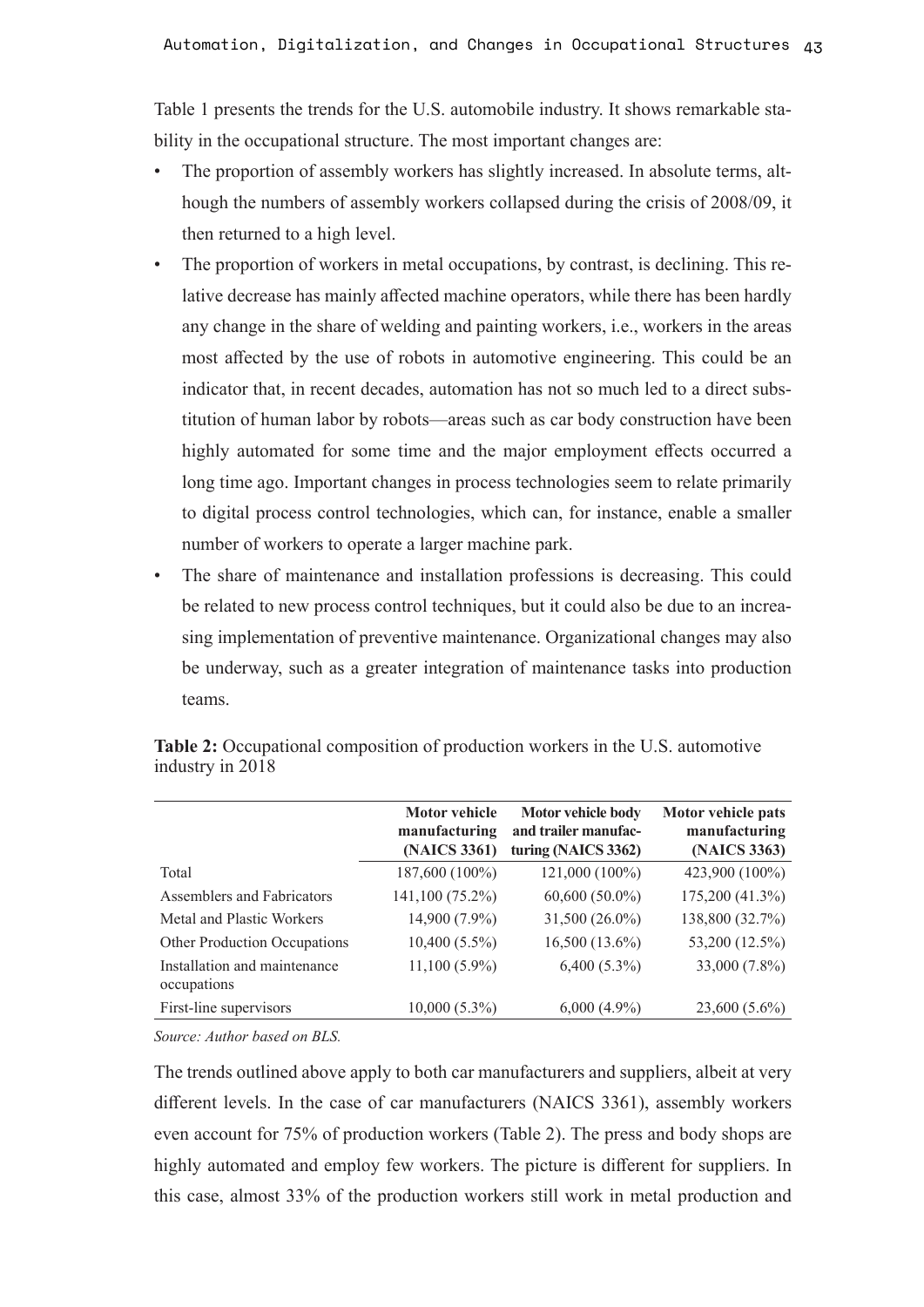processing occupations; here, too, however, 41% of the production workers are still working in assembly operations.

In the case of the Japanese occupational statistics (Table 3), it should be noted that the occupational designations tend to focus more on organizational areas and refer less to the specific function of the employees than is the case in the U.S. statistics. Furthermore, shop floor supervisors are not recorded as a separate category. However, very similar trends as in the USA are evident here.

• Assembly employment has remained largely stable in absolute terms and is gaining relative importance within the group of production workers. The share of assembly employment in Japan is significantly higher than in the USA, but note that it also includes shop floor supervisors. Given that the production teams in Japan are rather small (and the number of shop floor supervisors is accordingly high), the proportion of assembly workers is could be similar to American levels.

|                                                  | 1995                                               | 2005                                      | 2010            | 2015            |
|--------------------------------------------------|----------------------------------------------------|-------------------------------------------|-----------------|-----------------|
| Total                                            | 629,300 (100%)                                     | 567,200 (100%)                            | 553,600 (100%)  | 561,600 (100%)  |
| Assembly workers<br>$($ JSOC 51a-51f $)$         | 299,300 (47.6%)                                    | 352,400 (62.1%)                           | 331,200 (59.8%) | 351,000 (62.5%) |
| Metal Workers (JSOC<br>49a-49j/581-585)          | 241,700 (38.4%)                                    | 143,200 (25.2%)                           | 156,000 (28.2%) | 145,800 (26.0%) |
| Of which:                                        |                                                    |                                           |                 |                 |
| Machine tool workers<br>(JSOC 49d)               | 29,900 (4.7%)                                      | 28,800 (5.1%)                             | 19,600(3.5%)    | $16,900(3.0\%)$ |
| Metal press workers<br>(JSOC 49e)                | 27,300 (4.3%)                                      | 18,300 (3.2%)                             | 12,700(2.3%)    | $11,700(2.1\%)$ |
| Welding process work-<br>ers (JSOC 49i)          | 24,200 (3.8%)                                      | $18,200(3.2\%)$                           | $15,300(2.8\%)$ | 14,200(2.5%)    |
| Machine inspection<br>workers (JSOC 581-<br>585) | <i>(included in</i> )<br>other subcatego-<br>ries) | (included in<br>other subcatego-<br>ries) | 73,600 (13.3%)  | 71,700 (12.8%)  |
| Other Production Occu-<br>pations                | 54,700 (8.7%)                                      | 44,500 (7.8%)                             | 40,000 (7.2%)   | 37,700 (6.7%)   |
| Of which:                                        |                                                    |                                           |                 |                 |
| Painting workers                                 | $19,700(3.1\%)$                                    | $16,900(3.0\%)$                           | $15,900(2.9\%)$ | 14,900(2.6%)    |
| Maintenance and repair<br>workers (JSOC 551-555) | 28,400 (4.5%)                                      | 24,300 (4.3%)                             | 26,300 (4.7%)   | 27,100 (4.8%)   |

**Table 3:** Occupational composition of production workers in the Japanese automotive industry

*Source: Author based on SBJ. Occupational categories based on 2015 JSOC. Major revisions of sta- tistical classifications that limit the comparability of data are marked by bold lines.*

The share of employees in metalworking occupations has decreased. In contrast to the USA, however, the decrease has affected almost all occupations, including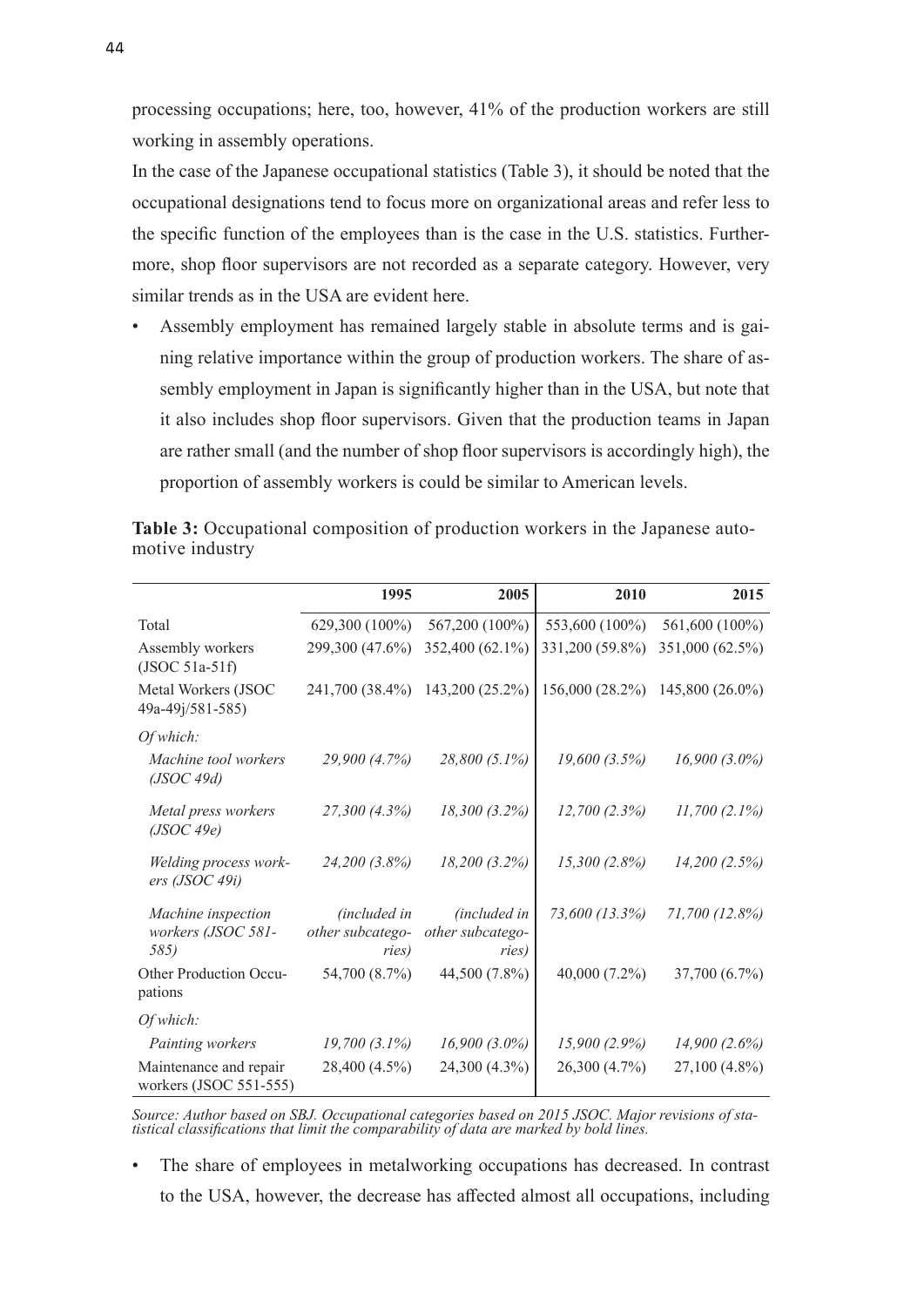welding process workers (and painting workers). This trend was particularly marked in the years 1995–2005, but continued thereafter—although the data is difficult to interpret due to the introduction of a new occupation (the "machine inspection workers"<sup>79</sup>). Again, this suggests that the employment-relevant developments in the field of automation in recent decades have not affected manual work or substituted for it but rather have led to a greater digitalization of process control, which has led to automated metalworking equipment being operated by a smaller group of employees. The declining numbers of body shop workers, in contrast to the trend in the United States, could also be related to efforts to automate insertion activities using material-handling robots.

The proportion of maintenance workers in Japan is lower than in the United States, which is plausible in view of the greater integration of maintenance activities into the tasks of production teams (Adler 1995; Jürgens 2015). It is not possible to calculate a breakdown by car manufacturers and suppliers with the Japanese census data used here.

When seeking to interpret trends in occupational composition in the German automotive industry (Table 4), there are several challenges. The first difficulty is that the German statistics do not focus as clearly as the Japanese statistics on the organizational areas in which workers are employed (e.g., assembly, maintenance, etc.) and at the same time the occupations are much broader than in the American statistics. For example, it is not possible to pin down the group of assembly workers exactly. While the American and Japanese occupational statistics identify assembly workers as a separate group, this is not the case in Germany. In the analysis presented here, the following KldB1988 occupational groups were classified as assembly-related: machine and equipment assemblers, general assemblers, machine fitters, electrical equipment assemblers and helpers. In KldB2010, the new occupational classification introduced in 2010, the occupations have been grouped together to an even greater extent. Based on the equivalence tables for the transition from KldB1988 to KldB2010, the following occupations have been classified as assembly-related: not-specialized occupations in machine-building and operating occupations (*Maschinenbau- und Betriebstechnikberufe*), machinery and equipment assemblers (*Maschinen- und Gerätezusammenset-*

<sup>79</sup> "Machine inspection workers" is the term used by the SBJ to translate the Japanese category. This category is somewhat mysterious, given that it includes around half of all workers in metalworking occupations. According to the description provided by the SBJ, these workers are "engaged in the inspection of intermediate and final products in the production activities of various machines" (SBJ 2015). This could include quality control workers, but also the machine operators responsible for feeding and checking parts produced by the machines.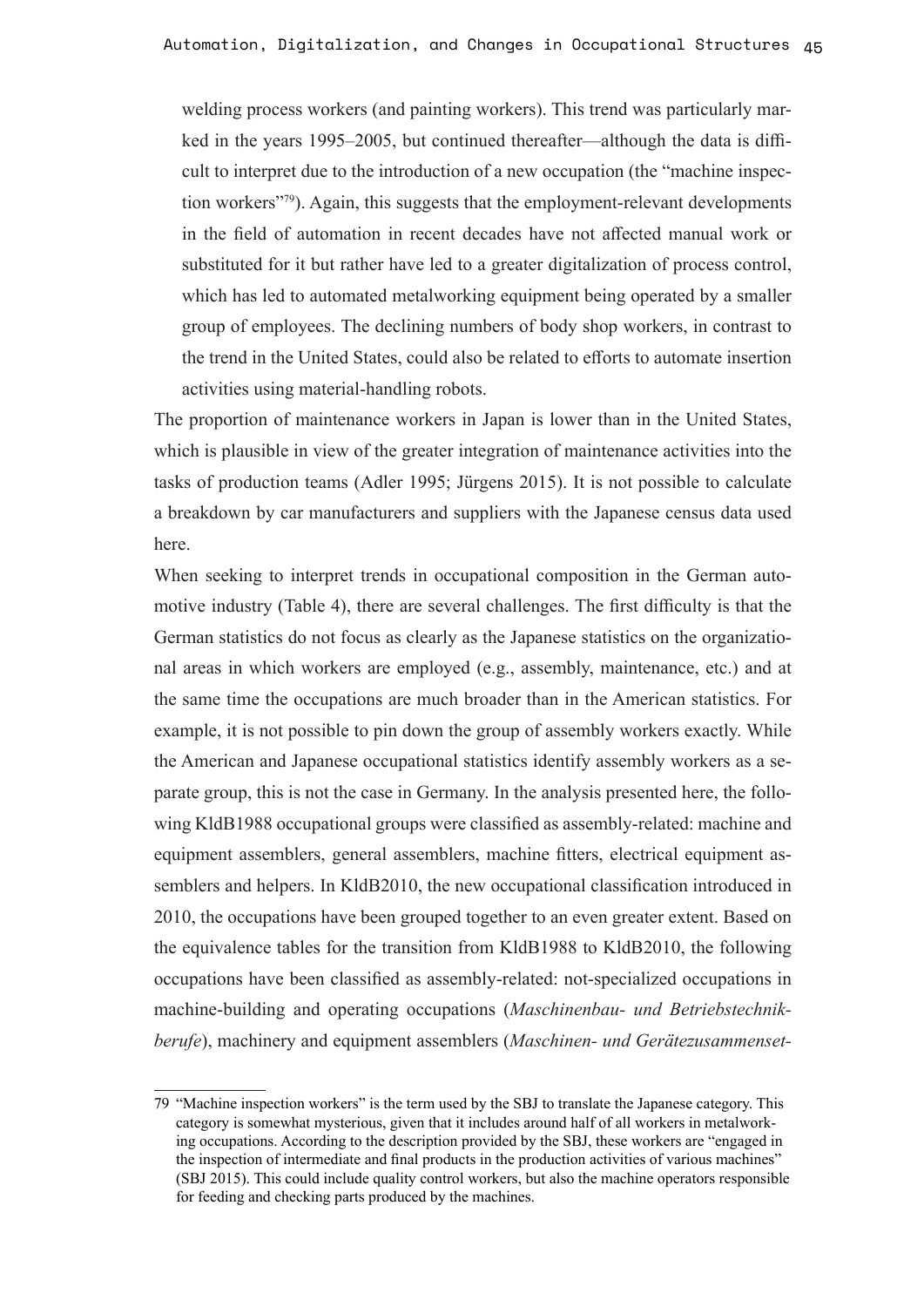*zer*), technical occupations in the automotive industry (*Kraftfahrzeugtechnikberufe*), and occupations in electrical engineering (*Elektrotechnikberufe*). However, this classification is not very clear-cut: For example, the category of technical occupations in the automotive industry includes occupations that are common in assembly areas but also found in other areas. The same problem applies to maintenance activities—these cannot be precisely narrowed down. Here, the German statistics differentiate between specialized occupations in machinery and equipment assembly (technical service staff in maintenance and repair), mechatronics and automation technology, and technical occupations in the maintenance of electric machines. Again, the classification is not very clear-cut, because mechatronics technicians are a kind of universal occupation in the automotive industry and are used in maintenance but also in the operation of automated equipment.

The second major difficulty in interpreting the data relates to the two major statistical changes that took place between 2008 and 2012: There was a major revision of sector classifications and of occupational classifications. Therefore, in order to capture trends in occupational groups, the analysis considered developments between 1999 and 2007 and between 2013 and 2018 separately and only identified a general trend if both coincided.

In general, it should be noted that, in the German automotive industry, the proportion of workers in assembly activities—as far as these can be narrowed down—is significantly lower than in the United States and Japan. This could be due to the shift of labor-intensive production processes (assembly) to the low-wage countries of Central and Eastern Europe in recent decades, particularly among automotive suppliers (Jürgens/Krzywdzinski 2009 and 2010; Krzywdzinski 2014; Schwarz-Kocher et al. 2019)—the slightly higher automation of assembly processes in German automotive plants compared with those Japan and the United States cannot explain this large difference. There is no clear trend in the share of assembly employment in the German automotive industry over the past 10–20 years.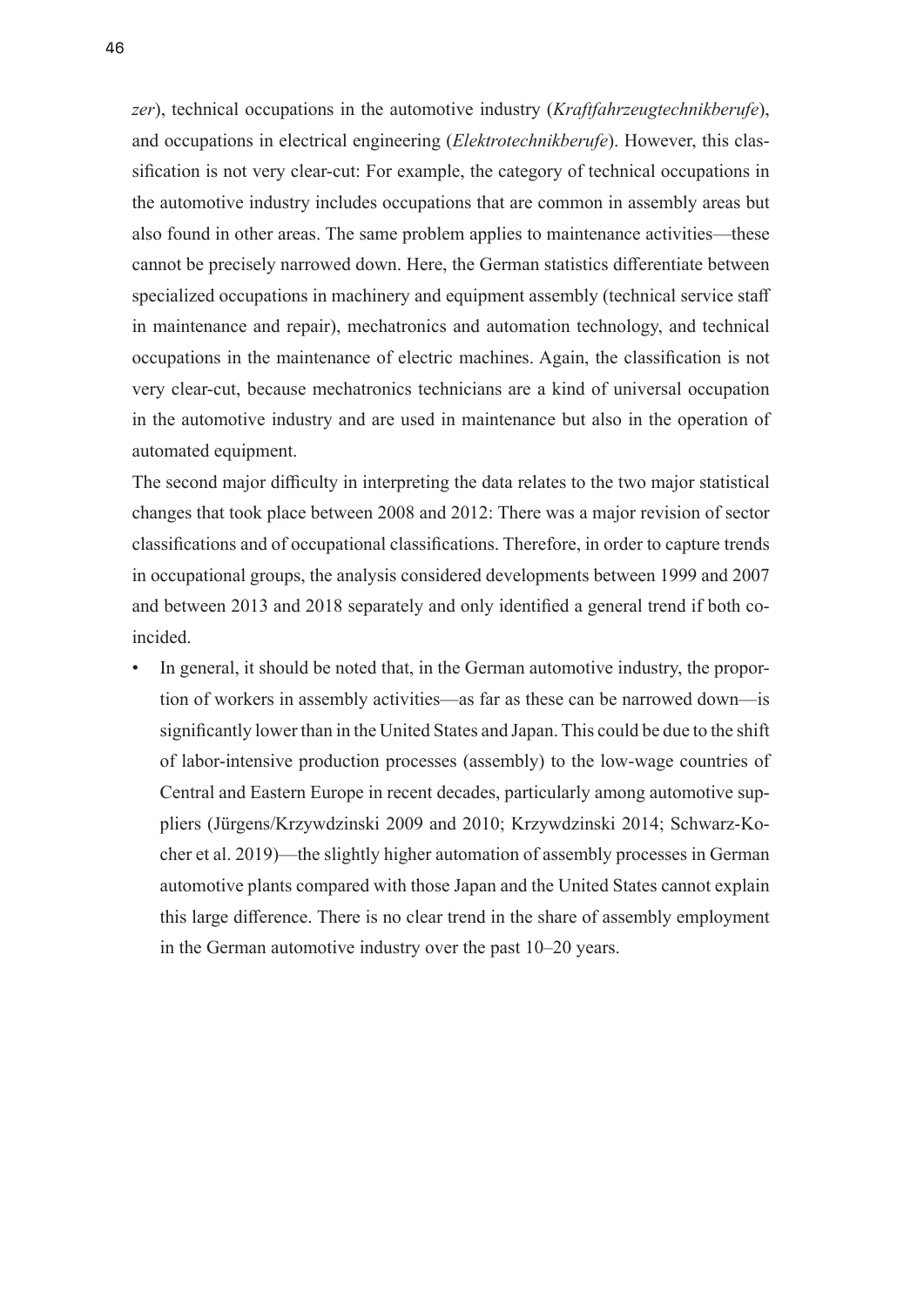|                                                                                                                                  | 1999            | 2007            | 2013              | 2018              |
|----------------------------------------------------------------------------------------------------------------------------------|-----------------|-----------------|-------------------|-------------------|
| Total                                                                                                                            | 394,200         | 410,400         | 458,800           | 487,500           |
|                                                                                                                                  | $(100\%)$       | $(100\%)$       | $(100\%)$         | $(100\%)$         |
| Assembly-related occupations                                                                                                     | 113,100         | 135,500         | 163,800           | 169,800           |
|                                                                                                                                  | (28.7%)         | $(32.9\%)$      | $(35.7\%)$        | $(34.7\%)$        |
| Metal occupations                                                                                                                | 185,500         | 180,300         | 152,000           | 161,300           |
| Of which:                                                                                                                        | $(47.0\%)$      | $(44.0\%)$      | $(33.1\%)$        | $(33.1\%)$        |
| Metal-making occupations                                                                                                         | $5,100$ (1.3%)  | $4,500(1.1\%)$  | $7,400$ $(1.6\%)$ | $7,700$ $(1.6\%)$ |
| Metalworking occupations                                                                                                         | 93,800 (23.8%)  | 89,900 (21.9%)  | 68,700 (15.0%)    | 69,300 (14.2%)    |
| Occupations in metal con-<br>structing and welding                                                                               | 59,900 (15.2%)  | 57,700 (14.0%)  | 25,900 (5.6%)     | 26,200 (5.4%)     |
| Precision mechanics and<br>toolmaking                                                                                            | $13,600(3.4\%)$ | 13,000 (3.2%)   | 12,700(2.8%)      | $11,500(2.4\%)$   |
| Plant and machine oper-<br>ators                                                                                                 | $13,000(3.3\%)$ | 14,600(3.6%)    | $37,200(8.1\%)$   | 46,500 (9.5%)     |
| Other production occupations                                                                                                     | 61,800 (15.7%)  | 60,400 (14.7%)  | 82,000 (17.9%)    | 91,000 (18.7%)    |
| Of which:                                                                                                                        |                 |                 |                   |                   |
| Color coating and varnis-<br>hing                                                                                                | 20,600 (5.2%)   | $16,200(3.9\%)$ | 12,300(2.7%)      | $11,900(2.4\%)$   |
| Technical occupations in<br>quality control                                                                                      | 19,500 (4.9%)   | $21,400(5.2\%)$ | 25,400 (5.5%)     | 26,100 (5.4%)     |
| Automation-related occupa-<br>tions: technical staff in mainte-<br>nance, mechatronics, automa-<br>tion and control technologies | 19,000 (4.8%)   | $19,200(4.6\%)$ | 39,100 (8.5%)     | 43,400 (9.0%)     |
| Supervisors in production                                                                                                        | $11,200(2.8\%)$ | $11,400(2.8\%)$ | 19,200 (4.1%)     | 19,000 (3.9%)     |

**Table 4:** Occupational composition of production workers in the German automotive industry

*Source: Author based on BA. Major revisions of statistical classifications that limit the comparability of data are marked with bold lines.*

- The metalworking occupations do not show a clear trend. However, there are clear shifts between different subgroups. The share of occupations in metalworking, welding and toolmaking is decreasing. At the same time, the proportion of machine and plant operators is increasing significantly. This could be related to technical changes, such as the automation of the remaining manual welding work or the insertion activities in car body construction. It could be also partly due to changes in the companies' reporting practices. There is a shift towards broader occupations (such as the mechatronics technicians) that are used across different company areas—it is possible that workers who were previously categorized in metalworking occupations (e.g., welders) are now classified as plant operators.
- The occupations in the field of maintenance/automation/mechatronics technology account for a higher share of employment than is the case in the United States and Japan. Throughout the entire period under consideration here, the share of these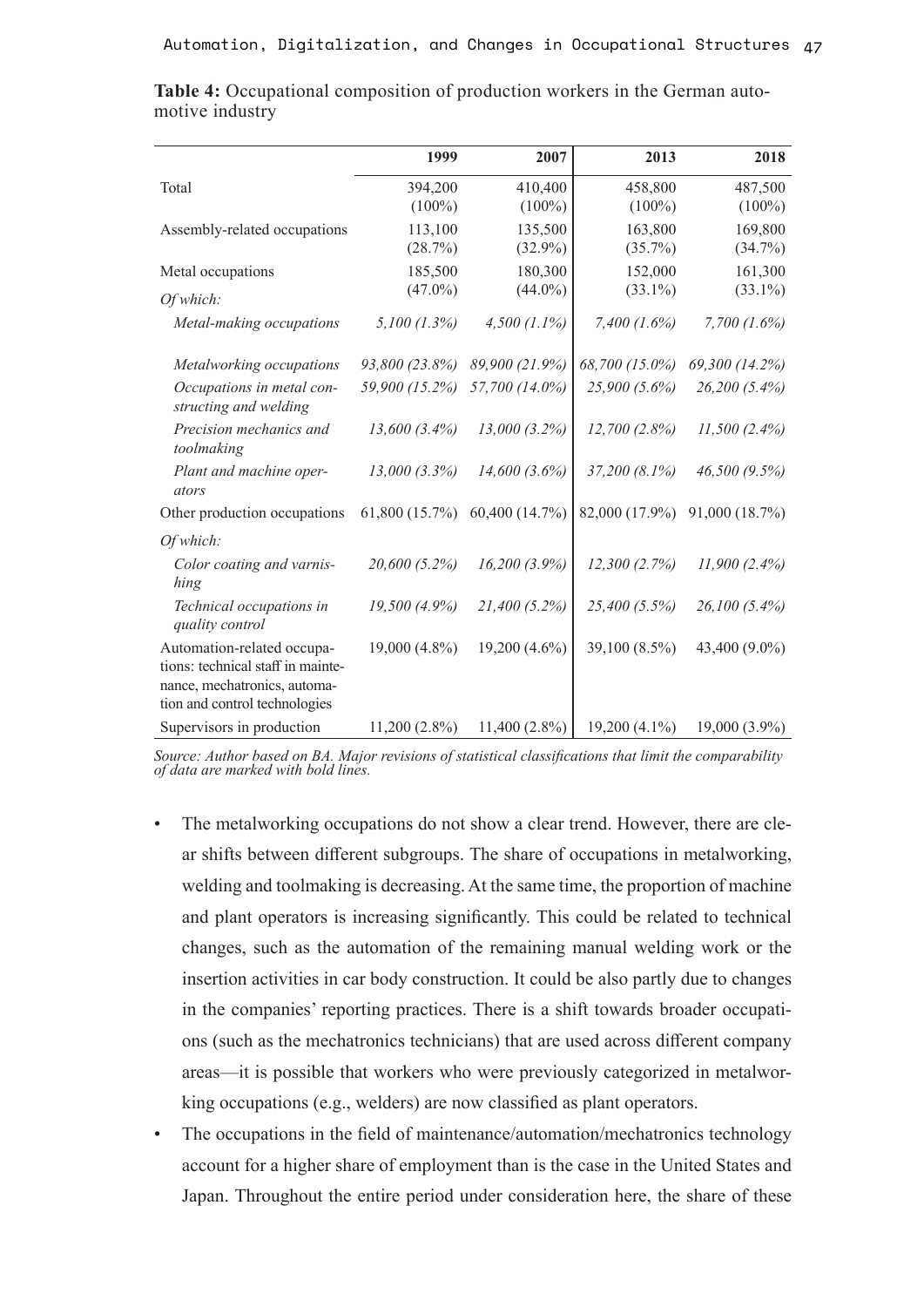automation-related occupations in the German automotive industry has increased. An explanation could be the increasing complexity of process technologies in the automotive industry, which German companies are responding to by modernizing occupational profiles and increasing manpower (Krzywdzinski 2020; Kuhlmann 2004).

The changing composition of the production workforce presented here applies equally to car manufacturers and car suppliers but at different levels (see Table 5). Assembly workers account for a significantly higher proportion of the production workforce at car manufacturers than at automotive suppliers, while the opposite is true for the metalworking occupations. This is due to the fact that central metalworking processes (casting, mechanical processing of parts and components, welding of parts and components) are carried out by suppliers rather than by the car manufacturers themselves. The metalworking processes at the automobile manufacturers (stamping, welding of the car body) have been highly automated for a long time, with the result that the assembly areas have a much larger share in terms of employment.

|                                     | Manufacturing of mo-<br>tor vehicles and en-<br>gines (WZ2008 291) | <b>Manufacturing of vehi-</b><br>cle bodies and trailers<br>(WZ2008 292) | <b>Manufacturing of motor</b><br>vehicle parts and com-<br>ponents (WZ2008 293) |
|-------------------------------------|--------------------------------------------------------------------|--------------------------------------------------------------------------|---------------------------------------------------------------------------------|
| Total                               | 232,500 (100%)                                                     | 26,900 (100%)                                                            | 228,100 (100%)                                                                  |
| Assembly-related<br>occupations     | 99,800 (42.9%)                                                     | 10,000 (37.4%)                                                           | 59,600 (26.1%)                                                                  |
| Metal occupations                   | 50,600 (21.8%)                                                     | $9,800(36.4\%)$                                                          | 100,800 (44.2%)                                                                 |
| Other production<br>occupations     | 42,200 (18.1%)                                                     | $4,300(16.0\%)$                                                          | 44,500 (19.5%)                                                                  |
| Automation-rela-<br>ted occupations | 28,700 (12.4%)                                                     | $1,400(5.2\%)$                                                           | $13,300(5.8\%)$                                                                 |
| Supervisors in<br>production        | $10,500(4.5\%)$                                                    | 900 (3.2%)                                                               | $7,700(3.2\%)$                                                                  |

**Table 5:** Occupational composition of production workers in the German automotive industry in 2018

*Source: Author based on BA.*

As we explained above, the occupational composition does not provide any precise information about the share of skilled and semi-skilled workers. For the 1990s, there are case studies of German automobile factories (Schumann et al. 1994; Kuhlmann 2004) that provide information on the employment structures in the assembly areas and body shops. In the 1990s, automation had changed the structures in car body manufacturing significantly. At the beginning of the 1990s, 60–70% of the production workforce in car body shops performed manual work on the product (welding, surface treatment etc.); about 20–30% of the workforce consisted of semi-skilled machine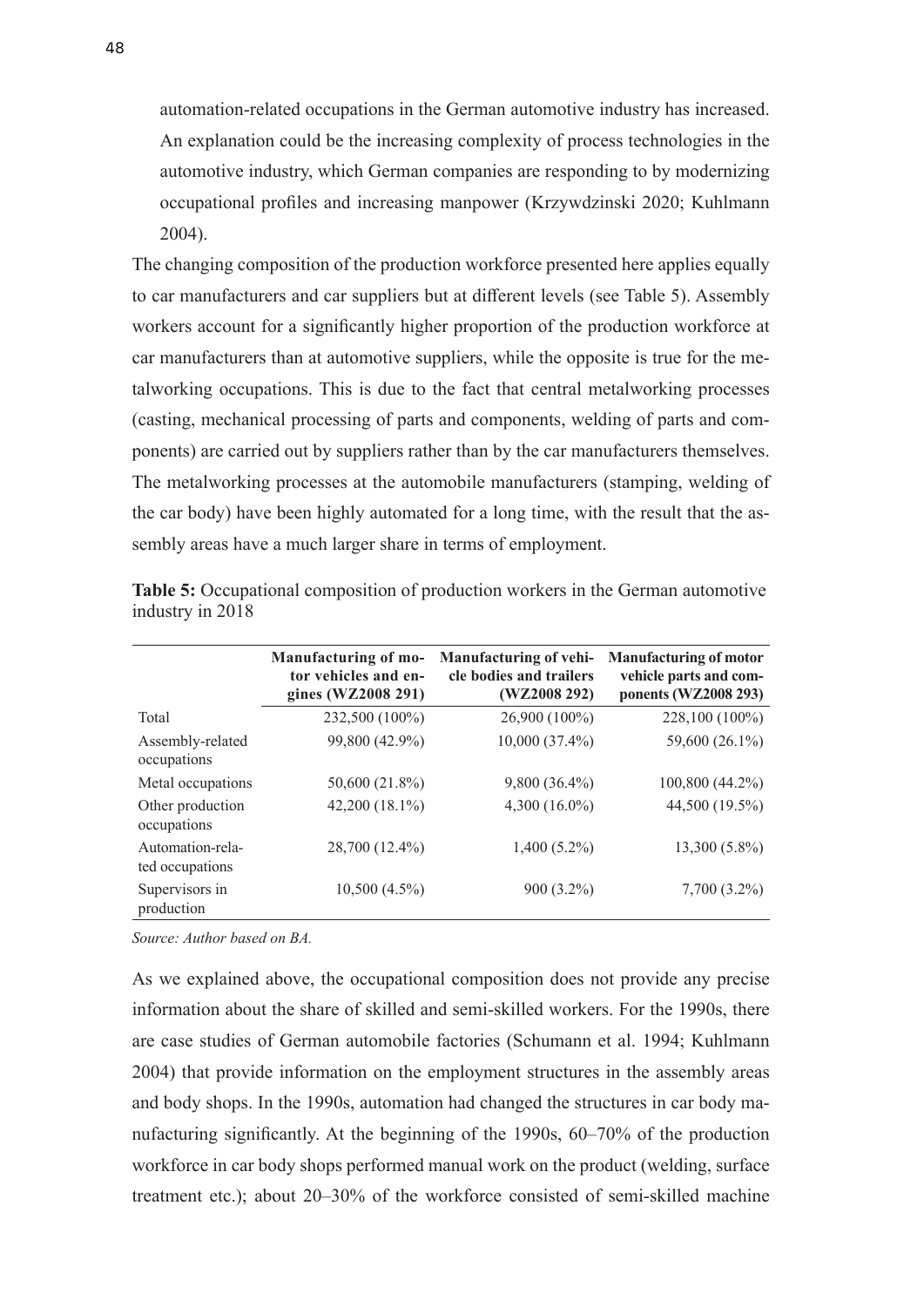operators and inserters and a maximum of 10% of the workforce was skilled workers operating automated equipment. In 2000, the workforce of modern body shops consisted of about 30% automated equipment operators (skilled workers), about 40–50% (often semi-skilled) machine operators and inserters, and 20–30% manual workers on the product (e.g., surface treatment and rework with a relatively high share of skilled workers) (Kuhlmann 2004: 245).

In assembly areas, at the end of the 1990s, up to 10% of the production workforce was skilled workers (mainly operators of automated equipment), about 25–40% upper-level semi-skilled workers (mainly machine operators and workers with more complex manual tasks), and about 25–40% lower-level semi-skilled workers (Kuhlmann 2004: 178).

Because automation levels in the body shop and in assembly only changed gradually, the associated structures have likely only changed at a slow pace. A slight increase in the proportion of skilled workers and a slight decrease in semi-skilled workers would be expected—due to the increasing complexity of the technologies and car manufacturers' recruitment practices. After all, these companies are attractive employers and can recruit workers with vocational training, even for jobs that do not necessarily require vocational training.

How can we summarize the findings of this section? In principle, there is little evidence in the employment data for the automotive industry since the 1990s that technological change has prompted an automation of manual activities in assembly. Assembly employment (along with, incidentally, logistics employment) has been astonishingly stable.

On the other hand, a slow decrease in manufacturing employment is evident in the occupations typical of highly automated areas, such as machine operation but also welding. This could be explained by the automation of the few remaining manual activities (e.g., the replacement of manual parts insertion by material handling robots), or by the increasing efficiency of digital process control techniques, which allow a smaller number of workers to operate ever bigger and more complex production processes.

## **6. Conclusions**

The present study leads to a number of conclusions. Firstly, it should be emphasized that technological change in the automotive industry should not primarily be understood as entailing an increase in automation. From the 1990s to the 2010s, the automation levels in press shops, body shops, and mechanical processing remained stable and very high (often close to full automation)—at least if we disregard the latecomers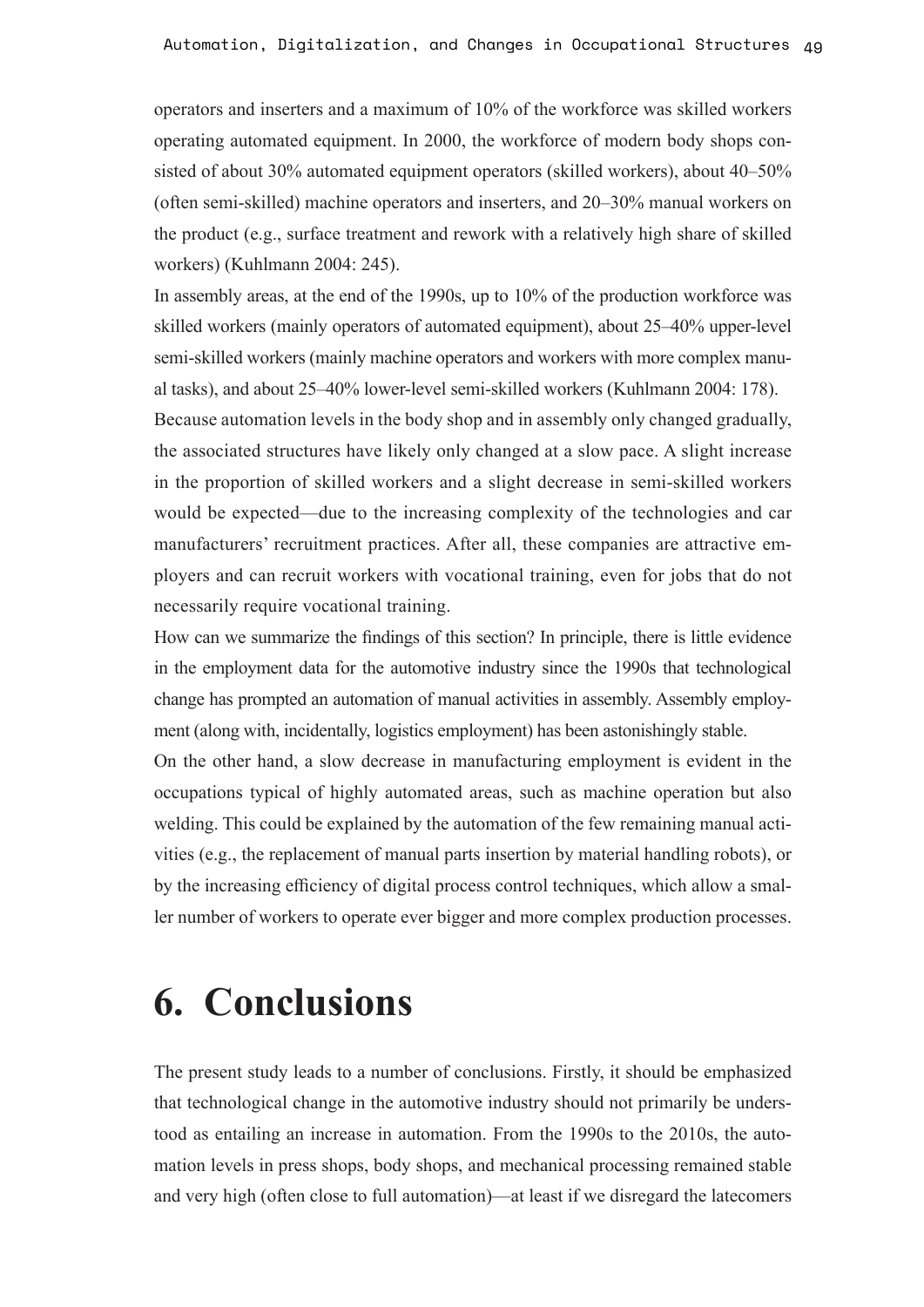to automation, especially among small and medium-sized enterprises. The major developments have been an ever-increasing complexity of technology, the combination of different materials, higher precision, and greater flexibility. In assembly processes, on the other hand, automation has remained relatively limited since the 1990s. These differences between assembly and body construction reflect the material and technical characteristics of the respective production processes.

This suggests that robot density indicator, which is currently very popular in research, should be treated with much more caution and circumspection—its value as an indicator of automation seems questionable. Since the 1990s, robot density in the automotive industry has tripled, but the levels of automation have remained largely the same.

The fixation on robots may also prompt us to overlook the fact that changes in employment structures has been driven less by production automation than by digitalization in the indirect areas of development, construction, or even planning. On the one hand, the use of digital tools has enormously reduced the effort required for calculations, simulations, and data exchange. At the same time, however, this has been more than compensated for by the rapidly increasing complexity of development and planning processes due to increasing model diversity, shorter model cycles, increasing component diversity, growing demands regarding safety and quality, and the globalization and fragmentation of logistics chains. These developments would not have been possible without digitalization. In recent years, electromobility and autonomous driving have added to the expansion of companies' development capacities. Knowledge work is gaining more and more importance in the automotive industry.

The historical analysis allows for some general considerations on the future of automation and digitalization.

It shows that deriving automation potentials at the level of individual professions or tasks (e.g. Frey/Osborne 2013; Dengler/Matthes 2018) is only of limited use. Rather, the material and technical conditions of automation must be considered at the level of entire manufacturing processes. Individual assembly activities are surely highly routine, which is why Frey and Osborne (2013) expect a 98% probability that assembly workers will be threatened by automation. However, an examination of the assembly processes in the automotive industry shows that the diversity of individual activities as well as of part and model variants, the fluctuations in production volumes and product mix, and a manufacturing environment in which robots can only move with difficulty (e.g. the interior of the car) have so far provided very difficult conditions for assembly automation.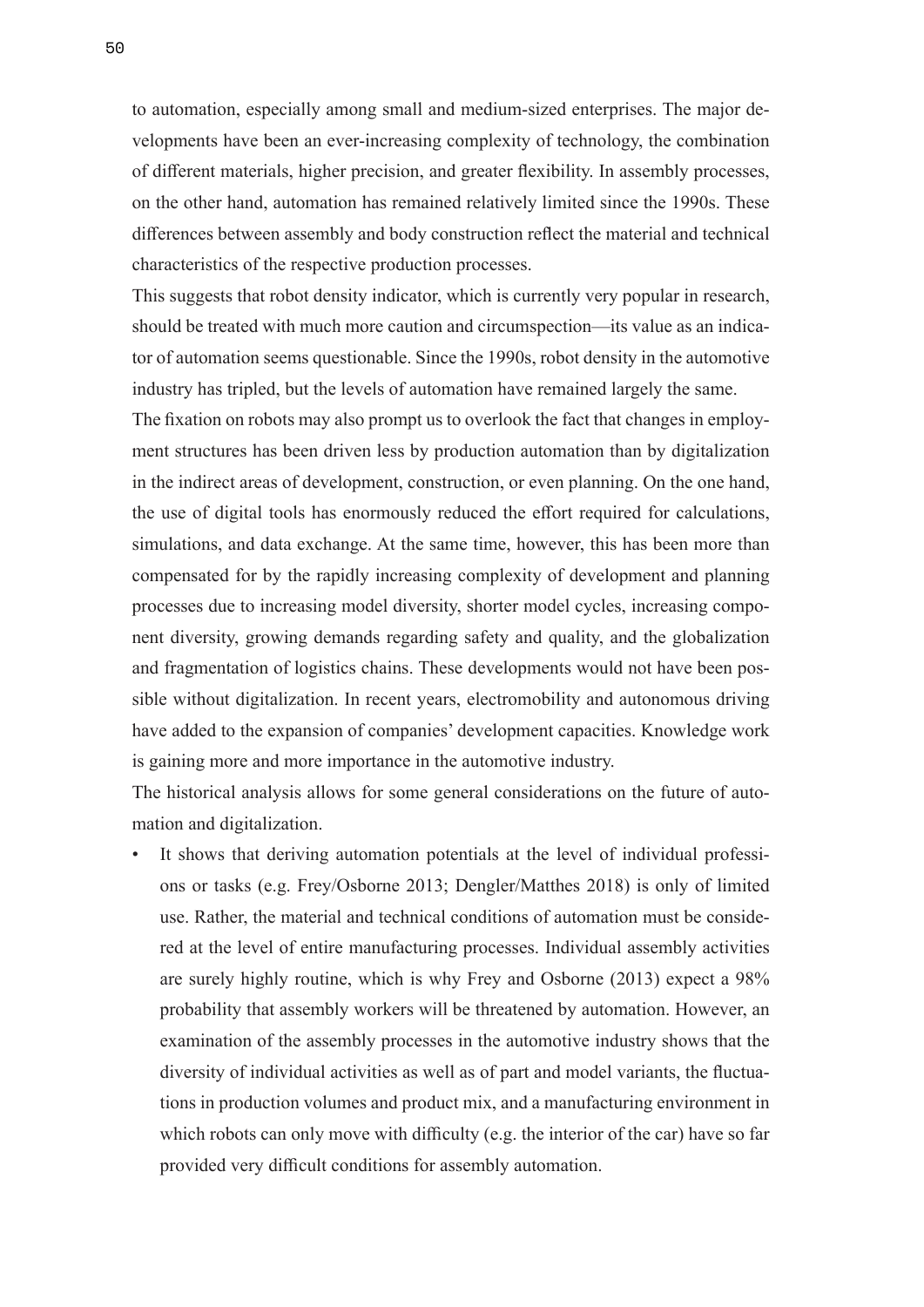- The analysis of automation processes must also take into account the evolution of product architectures. This point has only been briefly addressed in the analysis presented here because there were no radical changes in product architectures in automotive engineering over the last two decades. Nevertheless, it is important to note that product architectures influence the ability to automate. To stay with the example of assembly, the shift from internal combustion engines to electric motors, for example, reduces the complexity of the automobile powertrain - this could facilitate the automation of assembly steps in the engine compartment.
- In addition, the products themselves are subject to major change. The abstract estimation of automation potentials at the level of occupations or tasks (Frey/Osborne 2013; Dengler/Matthes 2018) is based on a static model which ignores product changes. In the case of the automotive industry, the increasing demands on the quality and safety of cars drove the digitalization of processes and the development of new manufacturing technologies; the pressure to reduce vehicle weight due to rising environmental standards led to the use of new materials and in turn changed manufacturing processes; innovations in the area of drive technologies and the steps towards autonomous driving added even more complexity to the products. These developments have enormously increased the requirements in the field of product development and production planning, and digitalization has often meant providing the tools to cope with these new requirements. Certainly, some calculation and simulation processes have been automated - but at the same time the complexity of development and planning has increased so much that employment expanded considerably.

The second important conclusion of this study concerns the differences in the automation and digitalization approaches of the German, Japanese, and American automotive industries. The diversity of corporate strategies is often overlooked in the current discussion, which often assumes a universal and global trend of automation and digitalization. The industries in the three countries under study have exhibited different understandings and assessments of the performance, costs, and advantages of automation technologies. The German automotive industry has maintained its focus on high-tech automation and is driving technological developments in car body construction (such as laser technology, the use of new materials such as aluminum); it has persisted with its efforts to automate assembly (even if they have so far borne relatively little fruit); and it is one of the pioneers of the "Digital Factory." Japanese companies have been somewhat more skeptical about technology and have attached great importance to the flexibility and the ability to control complexity in production. American companies,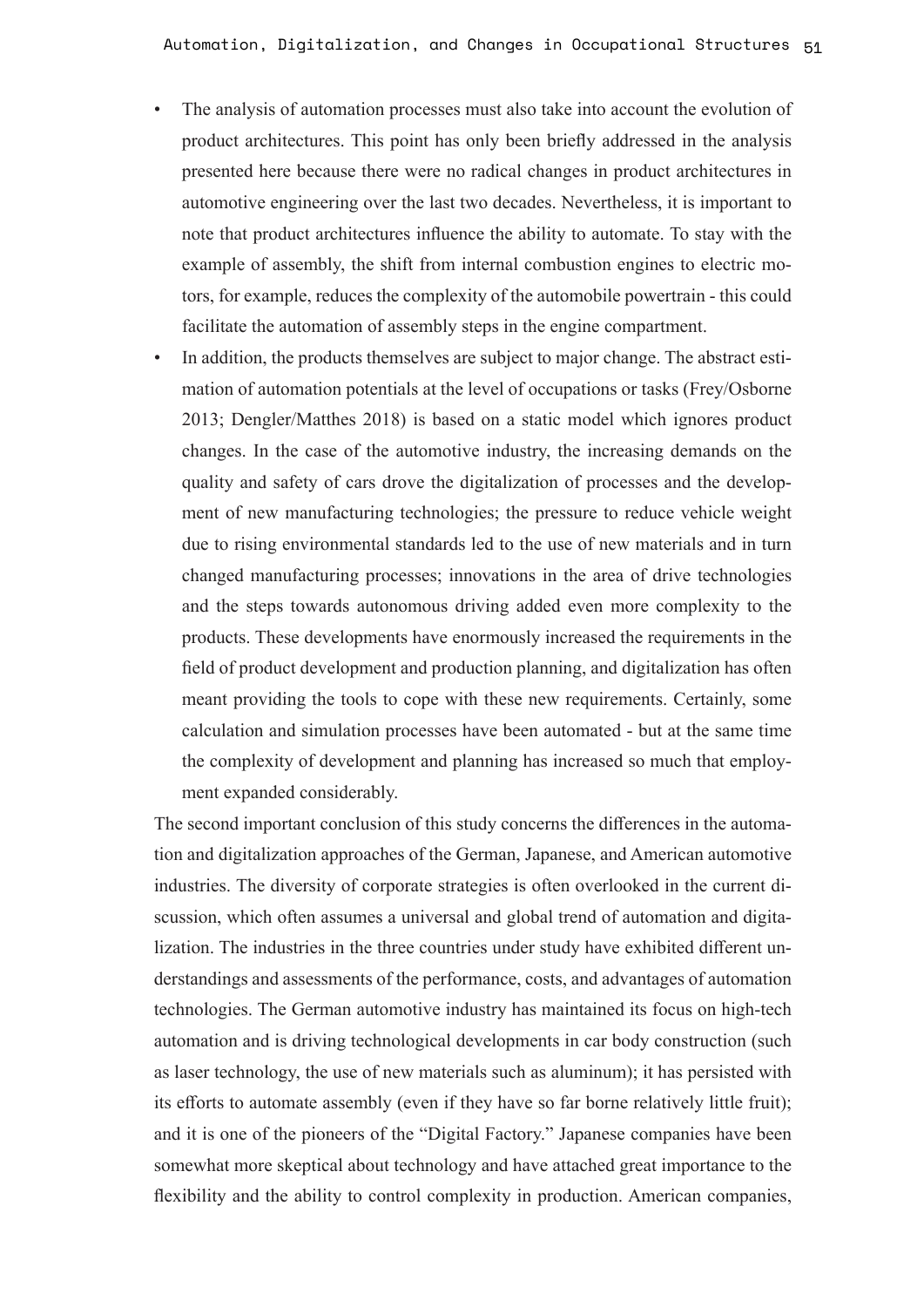on the other hand, seem to be treating investment in manufacturing technology as of relatively subordinate importance at present. They went through a massive crisis in 2009 and have had to focus their resources particularly strongly on innovation topics such as electric mobility and autonomous driving. However, the weakness of U.S. carmakers in terms of organizational innovation could also play a role, which authors such as Helper and Henderson (2014) have attributed to rigid organizational structures and the lack of trust between actors within the companies (labor and management) and in industry (automobile manufacturers and suppliers).

This conclusion also leads to a general reflection on the future of automation and digitalization. It illustrates that there is a variety of development paths and that it is still open to what extent the path of an offensive digitalization and automation will prove successful at all. The pioneering role of the German automotive industry could be an advantage or could prove to be expensive overengineering - not for the first time, by the way (Jürgens/Naschold 1994).

To what extent can the effects of the respective automation and digitalization approaches on employment structures be identified? In principle, caution is advisable at this point because the descriptive approach of the analysis pursued here does not allow causal relationships to be identified.

The third major conclusion of this study is that in all three countries, employment in manual assembly activities has been surprisingly stable. There is little sign of a decrease in assembly employment. Over a long period of time, there is evidence of a decreasing share of employment in the occupations used in highly automated areas typically in machine operation, but also in welding and painting activities. This may partly be the result of the automation of insertion activities by material handling robots. It also appears that increasing digitalization is enabling greater efficiency in the control, operation and maintenance of equipment.

It is evident that the investments in the digitalization of product development and planning, which can be considered collectively under the heading "digital factory," have not been accompanied by a reduction in employment in engineering areas. On the contrary, especially in the case of the German automotive industry, which has invested particularly heavily in the digital factory, a massive increase in employment in engineering and computer-related occupations has been evident. Certainly, the increasing importance of electric mobility and autonomous driving technologies are doing their part to support growth in the employment of engineers and computer scientists.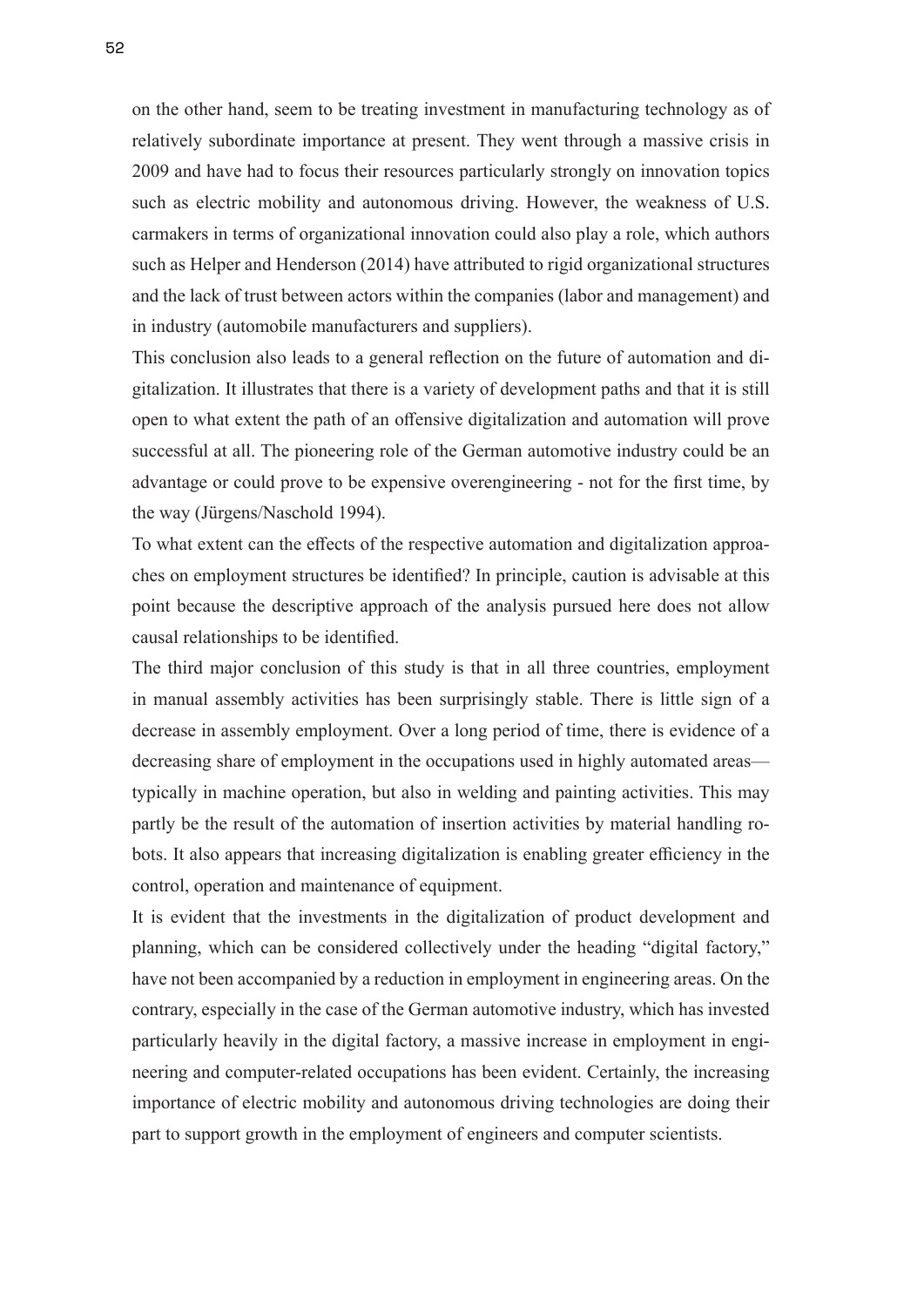As a fourth conclusion, it is important to emphasize the different employment dynamics in Germany, the United States, and Japan, which might reflect the differences in automation and digitalization approaches, but also different work models.

The German automotive industry is undergoing a long-term change: The share of blue-collar workers in total employment is declining; within the production workforce there is a shift towards higher shares of skilled workers; and the share of engineers and computer scientists is rising sharply. This can be seen as a continuation of the professionalization strategies that the German automotive industry has already used to respond to technological change in recent decades. The Japanese automotive industry has exhibited a similar, albeit somewhat slower, trend. By contrast, the employment structures in the American automotive industry appear to be frozen and the share of engineers and computer scientists is strikingly low, at least in comparison with Germany and Japan.

Some of these differences could be explained by the limitations of the statistics used here. For example, American companies have globalized their product development activities much more than their German and Japanese competitors. This explains a part of the differences between countries in the number of engineers. It is also quite probable that the changes in employment structures in the German automotive industry is not just due to technology or automation, but is linked to the massive relocation processes of production from Germany, especially to Central Eastern Europe (Jürgens/ Krzywdzinski 2009, 2010)—yet, there is also no systematic comparison between the three countries studied in this instance, so it is not possible at this point to estimate the relative significance of the technical changes and the relocation of production. It is noteworthy, however, that in the case of the Japanese automotive industry, which has experienced much less relocation of production abroad, a change in employment structures comparable to Germany can also be observed (albeit a slower one). It should also be emphasized that the American industry has seen a marked shift of production to low-wage locations (in this case to Mexico), but the occupational composition of the workforce in the American automotive industry has remained remarkably stable. These developments could suggest that automation and digitalization approaches could be a driver of the employment changes described here, independently of the geographic restructuring of production networks.

The differences between the countries beg the question of which conclusions can be drawn with regard to the future competitiveness of the three countries examined here. The changes in employment structures in the German automotive industry point to an attempt on the part of the industry to build up its own competences with regard to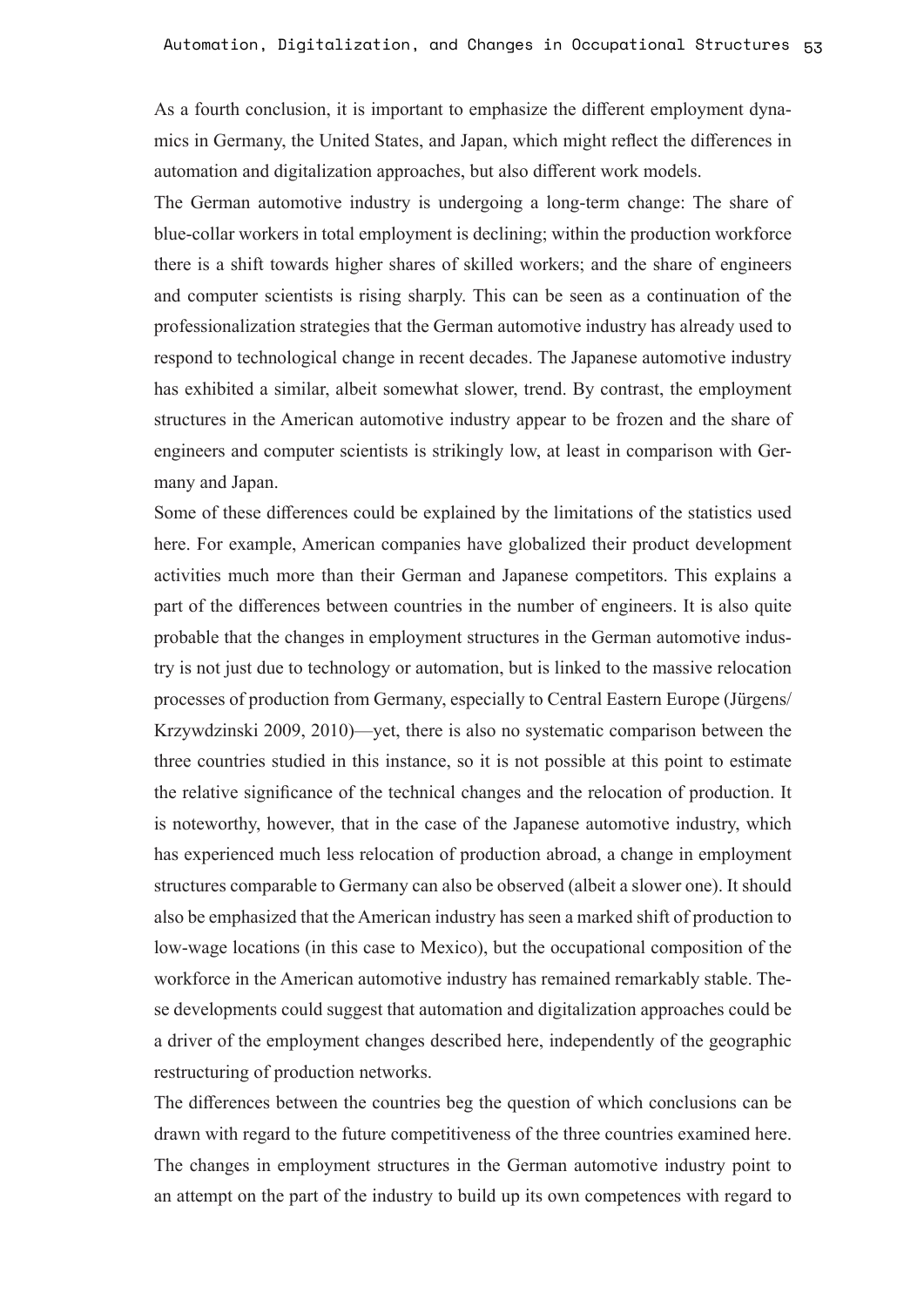digitalization and automation; by contrast, in the American automotive industry, the strategy of buying digitalization competences from external companies is emerging. This contradicts a thesis that has often been voiced in the public debate, namely that German industry is lagging behind its competitors in America and Asia with regard to digitalization.

However, the danger of over-engineering must be pointed out again. Moreover, the future of the automotive industry will not depend solely on automation and digitalization approaches. The development of future-proof products, i.e. sustainable vehicles adapted to modern mobility concepts, will be decisive. In the near future, this will not only mean a change towards electric mobility and autonomous driving, but also changes in the importance of individual ownership of vehicles. These are major strategic challenges that automotive companies must face.

# **7. References**

- Acatech (2015), *Smart Maintenance für Smart Factories,* München/Berlin: Acatech Acatech/Forschungsunion (2013), *Umsetzungsempfehlungen für das Zukunftsprojekt Industrie 4.0*. Abschlussbericht des Arbeitskreises Industrie 4.0, München/Berlin: Acatech.
- Acemoglu, Daron, & Restrepo, Pascual (2017), *Robots and jobs: Evidence from US labor markets*, NBER Working Paper No. 23285, Cambridge, MA: National Bureau of Economic Research.
- Acemoglu, Daron, & Restrepo, Pascual (2018), *Artificial Intelligence, Automation and Work*, NBER Working Paper 24196, Cambridge, MA: National Bureau of Economic Research.
- Adler, Paul (1988), Managing flexible automation. *California Management Review* 30(3): 34-56.
- Adler, Paul (1995), 'Democratic Taylorism': the Toyota production system at NUM-MI. In: Steve Babson (ed.). *Lean work: Empowerment and exploitation in the global auto industry.* Detroit: Wayne State University Press, pp. 207-219.
- Adler, Paul, & Cole, Robert (1993), Designed for Learning: A Tale of Two Auto Plants. *Sloan Management Review* 34(3): 85-94.
- Adler, Paul, Goldoftas, Barbara, & Levine, David I. (1999), Flexibility versus efficiency? A case study of model changeovers in the Toyota production system. *Organization Science* 10(1): 43-68.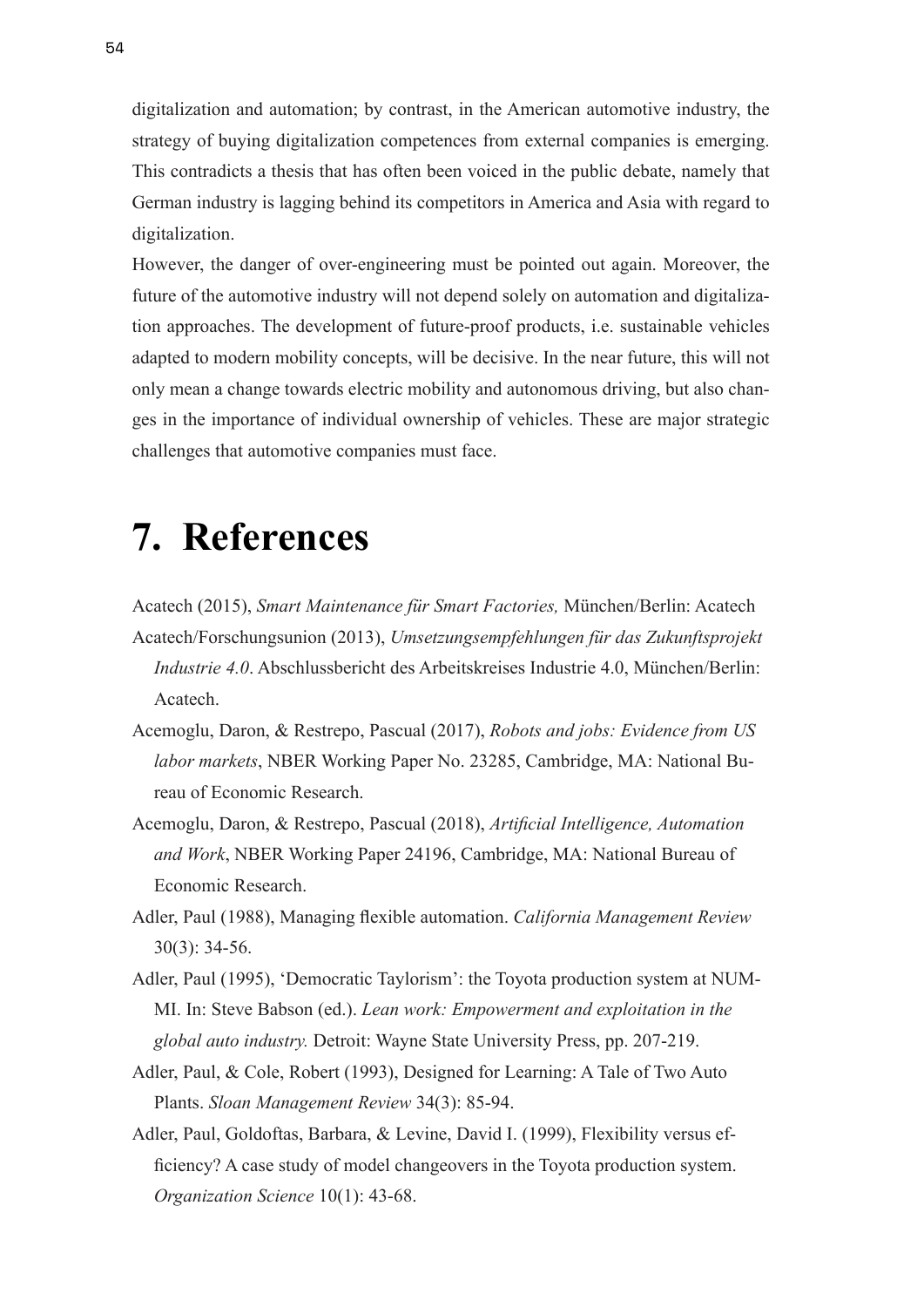- Aksoy, Cevat Giray, Berkay, Ozkan, & Philip, Julia (2019), *Robots and the Gender Pay Gap: Evidence from Europe*, Paper presented at the 2nd IZA/CREA Workshop: Exploring the Future of Work, 5./6. December 2019, Bonn: IZA
- Arntz, Melanie, Gregory, Terry, & Zierahn, Ulrich (2017), Revisiting the risk of automation. *Economics Letters* 159: 157-160.
- Autor, David H., Levy, Frank, & Murnane, Richard J. (2003), The skill content of recent technological change: An empirical exploration. *The Quarterly Journal of Economics* 118(4): 1279-1333.
- Baethge-Kinsky, Volker, Kuhlmann, Martin, & Tullius, Knut (2018), Technik und Arbeit in der Arbeitssoziologie – Konzepte für die Analyse des Zusammenhangs von Digitalisierung und Arbeit. *AIS-Studien*, 11(2): 91-106.
- Berggren, Christian (1997), Advanced automation or alternative production design? A reflection on the new Japanese assembly plants and the alternative approach of Volvo Uddevalla. In: Koichi Shimokawa; Ulrich Jürgens, & Takahiro Fujimoto (eds.), *Transforming Automobile Assembly*. Berlin: Springer, pp. 335-343.
- Boes, Andreas; Kämpf, Tobias; Gül, Katrin; Langes, Barbara; Lühr, Thomas; Marrs, Kira, & Ziegler, Alexander (2016), Digitalisierung und 'Wissensarbeit'. Der Informationsraum als Fundament der Arbeitswelt der Zukunft. *Aus Politik und Zeitgeschichte (APUZ)*, 66 (18-19): 32-39.
- Boudette, Neal (2018), Inside Tesla's Audacious Push to Reinvent the Way Cars Are Made, *New York Times* 30.6.2018, [https://www.nytimes.com/2018/06/30/business/](https://www.nytimes.com/2018/06/30/business/tesla-factory-musk.html) [tesla-factory-musk.html](https://www.nytimes.com/2018/06/30/business/tesla-factory-musk.html) (12.5.2020).
- Boyer, Robert, & Freyssenet, Michel (2000), *Productive Models. The Conditions of Profitability*, London: Palgrave Macmillan.
- Braverman, Harry (1974), *Labor and Monopoly Capital*, New York: Monthly Review Press.
- Brown, Stuart (2004), Toyota's Global Body Shop. *Fortune Magazine* 9.2.2004. Available at: [https://archive.fortune.com/magazines/fortune/fortune\\_archi](https://archive.fortune.com/magazines/fortune/fortune_archive/2004/02/09/360102/index.htm)[ve/2004/02/09/360102/index.htm](https://archive.fortune.com/magazines/fortune/fortune_archive/2004/02/09/360102/index.htm) (12.5.2020).
- Bundesagentur für Arbeit (2010), *Beschäftigungsstatistik: Umstellung der Klassifikation der Wirtschaftszweige von WZ 2003 auf WZ 2008*, Nürnberg: Bundesagentur für Arbeit. Available at: [https://statistik.arbeitsagentur.de/cae/servlet/content](https://statistik.arbeitsagentur.de/cae/servlet/contentblob/4370/publicationFile/116196/Methodenbericht-Beschaeftigungsstatistik-Umstellung-Klassifikation.pdf)[blob/4370/publicationFile/116196/Methodenbericht-Beschaeftigungsstatistik-Um](https://statistik.arbeitsagentur.de/cae/servlet/contentblob/4370/publicationFile/116196/Methodenbericht-Beschaeftigungsstatistik-Umstellung-Klassifikation.pdf)[stellung-Klassifikation.pdf](https://statistik.arbeitsagentur.de/cae/servlet/contentblob/4370/publicationFile/116196/Methodenbericht-Beschaeftigungsstatistik-Umstellung-Klassifikation.pdf) (12.5.2020).
- Bureau of Labor Statistics (BLS) (2010), *What's New in the 2010 SOC*, Washington, DC: BLS. Available at: [https://www.bls.gov/soc/soc\\_2010\\_whats\\_new.pdf](https://www.bls.gov/soc/soc_2010_whats_new.pdf) (12.5.2020).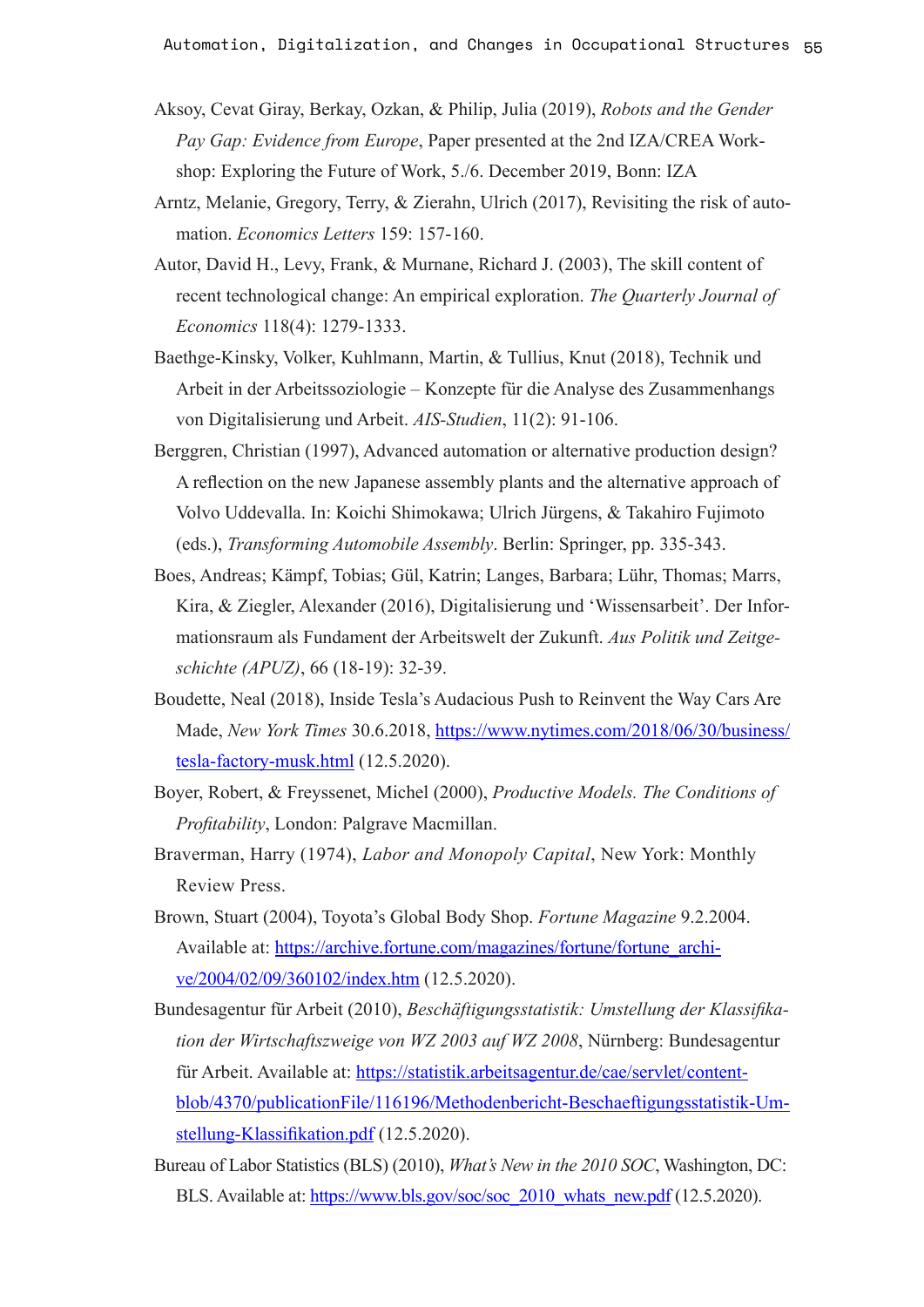- Butollo, Florian, Jürgens, Ulrich, & Krzywdzinski, Martin (2018), Von Lean Production zur Industrie 4.0. Mehr Autonomie für die Beschäftigten?. *Arbeits- und Industriesoziologische Studien* 11(2): 75-90.
- Cacilo, Andrej, & Haag, Michael (2018), *Beschäftigungswirkungen der Fahrzeugdigitalisierung*, Study Nr. 406, Düsseldorf: Hans-Böckler-Stiftung.
- Calabrese, Giuseppe (2001), R&D globalisation in the car industry. *International Journal of Automotive Technology and Management* 1(1): 145-159.
- Carbonero, Francesco; Ernst, Ekkehard, & Weber, Enzo (2020), *Robots Worldwide: The Impact of Automation on Employment and Trade*, IAB Discussion Paper 7/2020, Nürnberg: IAB.
- Chanaron, Jean-Jacques, & Lung, Yanick (1999), Product Variety, Productive Organization, and Industrial Models. In: Yannick Lung; Jean-Jacques Chanaron; Takahiro Fujimoto, & Daniel Raff (eds.), *Coping with Variety. Flexible Production Systems for Product Variety in the Auto Industry*, Aldershot: Ashgate, pp. 3-34.
- Christensen, Clayton (1997), *The Innovator's Dilemma*, Boston: Harvard Business School.
- Coffey, Dan, & Thornley, Carole (2006), Automation, motivation and lean production reconsidered. *Assembly Automation* 26(2): 98-103.
- Cusumano, Michael (1985), *The Japanese automobile industry: Technology and management at Nissan and Toyota*, Cambridge, MA: Harvard University Asia Center.
- Daimler (2020), "Factory 56". Mercedes-Benz Cars steigert Flexibilität und Effizienz in der Produktion. Available at: [https://www.daimler.com/innovation/produktion/](https://www.daimler.com/innovation/produktion/factory-56.html) [factory-56.html](https://www.daimler.com/innovation/produktion/factory-56.html) (12.5.2020).
- Daito, Eisuke (2000), Automation and the Organization of Production in the Japanese Automobile Industry: Nissan and Toyota in the 1950s. *Enterprise & Society* 1(1): 139-178.
- Dengler, Katharina, & Matthes, Britta (2018), The impacts of digital transformation on the labour market: Substitution potentials of occupations in Germany. *Technological Forecasting and Social Change* 137: 304-316.
- Director General for Policy Planning (Statistical Standards) (2007), *Japan Standard Industrial Classification* (Rev. 12, November 2007). Historical Background and Revision, Tokyo: Ministry of Internal Affairs and Communications, Available at: [https://www.soumu.go.jp/english/dgpp\\_ss/seido/sangyo/san07-1.htm](https://www.soumu.go.jp/english/dgpp_ss/seido/sangyo/san07-1.htm) (12.5.2020).
- Director General for Policy Planning (Statistical Standards) (2009), *Comparison Table of Groups*, Tokyo: Ministry of Internal Affairs and Communications, Availalbe at: [https://www.soumu.go.jp/main\\_content/000327410.pdf](https://www.soumu.go.jp/main_content/000327410.pdf) (12.5.2020).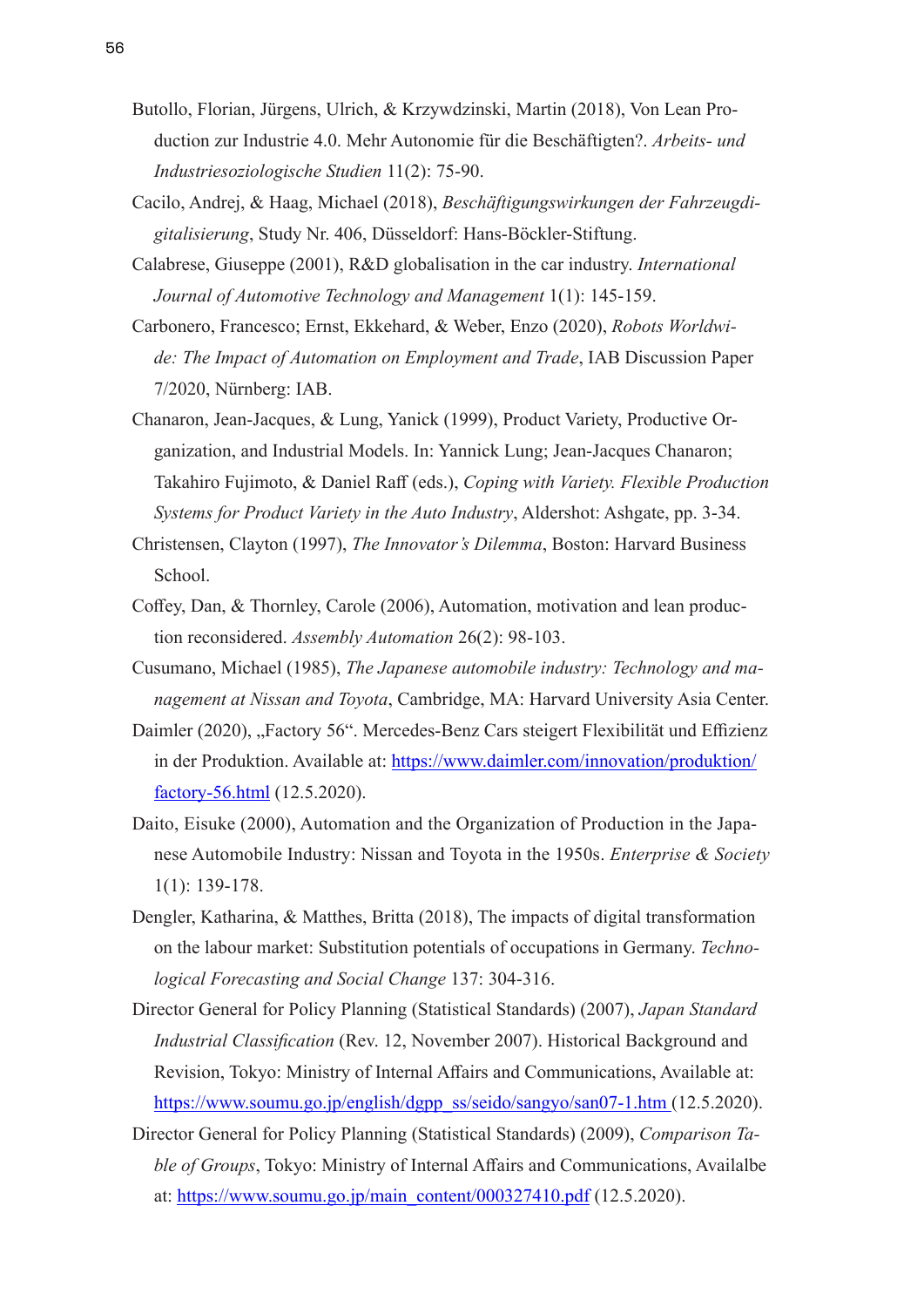- Director General for Policy Planning (Statistical Standards) (2013), *Japan Standard Industrial Classification* (Rev. 13, October 2013). Historical Background and Revision, Tokyo: Ministry of Internal Affairs and Communications, Available at: [https://www.soumu.go.jp/english/dgpp\\_ss/seido/sangyo/san13-1.htm](https://www.soumu.go.jp/english/dgpp_ss/seido/sangyo/san13-1.htm) (12.5.2020).
- Evers, Maren, Krzywdzinski, Martin, & Pfeiffer, Sabine (2019), Wearable Computing im Betrieb gestalten. Rolle und Perspektiven der Lösungsentwickler im Prozess der Arbeitsgestaltung. *Arbeit – Zeitschrift für Arbeitsforschung, Arbeitsgestaltung und Arbeitspolitik* 28(1): 3-27.
- Florida, Richard, & Kenney, Martin (1991), Transplanted organizations: The transfer of Japanese industrial organization to the US. *American Sociological Review* 56(3): 381-398.
- Florida, Richard, & Kenney, Martin (1994), The globalization of Japanese R&D: the economic geography of Japanese R&D investment in the United States. *Economic Geography* 70(4): 344-369.
- Fraunhofer Institut für Produktionstechnik und Automatisierung (IPA) (1988), *Fortschritte in der Montage*, Dokumentation der 19. IPA-Arbeitstagung, Stuttgart: Fraunhofer IPA.
- Frey, Carl Benedikt, & Osborne, Michael (2013), *The Future of Employment*, Oxford: Oxford Martin School.
- Freyssenet, Michel (1999), Competitive strategies, industrial models and assembly automation templates. In: Anna Comacchio; Giuseppe Volpato, & Arnaldo Camuffo (eds.), *Automation in Automotive Industries*, Berlin: Springer, pp. 31-45.
- Fujimoto, Takahiro (1992), *Why Do Japanese Companies Automate Assembly Operations?*, Discussion paper for the Berlin Workshop on Assembly Automation, Berlin (WZB), November 1992, Available at: [http://www.cirje.e.u-tokyo.ac.jp/](http://www.cirje.e.u-tokyo.ac.jp/research/dp/92/f15/dp.pdf) [research/dp/92/f15/dp.pdf](http://www.cirje.e.u-tokyo.ac.jp/research/dp/92/f15/dp.pdf) (12.5.2020)
- Fujimoto, Takahiro (1997), Strategies for Assembly Automation in the Automobile Industry. In: Koichi Shimokawa; Ulrich Jürgens, & Takahiro Fujimoto (eds.), *Transforming Automobile Assembly*, Berlin: Springer, pp. 211-237.
- Fujimoto, Takahiro (2000), Shortening Lead Time through Early Problem Solving A New Round of Capability-building Competition in the Auto Industry. In: Ulrich Jürgens (ed.), *New Product Development and Production Networks*, Berlin: Springer, pp. 23-53.
- Giordano, Lorraine (1992), *Beyond Taylorism. Computerization and the New Industrial Relations*, Basingstoke: Macmillan.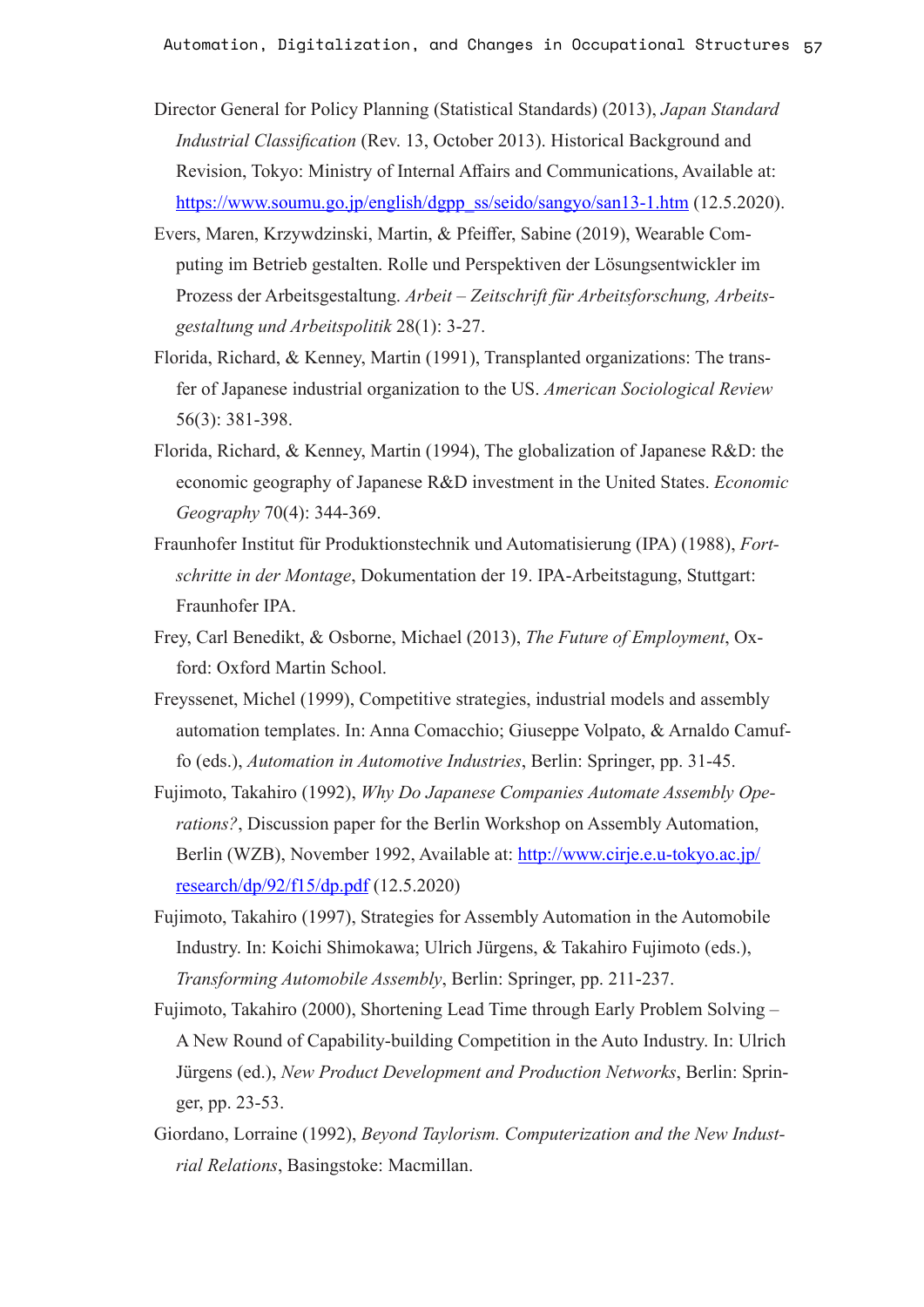- Goolsbee, Austan, & Krueger, Alan (2015), A Retrospective Look at Rescuing and Restructuring General Motors and Chrysler. *Journal of Economic Perspectives* 29(2): 3-24.
- Graetz, Georg, & Michaels, Guy (2018), Robots at work. *Review of Economics and Statistics* 100(5): 753-768.
- Groshen, Erica, Helper, Susan, MacDuffie, John Paul, & Carson, Charles (2019), *Preparing U.S. Workers and Employers for an Autonomous Vehicle Future*, Upjohn Institute Technical Report No. 19-036. Kalamazoo, MI: W.E. Upjohn Institute for Employment Research.
- Günther, Georg, Benisch, Michael, Dankl, Andreas, & Isopp, Jutta (2015), *Roadmap der Instandhaltung 4.0*. Salzburg: Salzburg Research.
- Helper, Susan, & Henderson, Rebecca (2014), Management Practices, Relational Contracts, and the Decline of General Motors. *Journal of Economic Perspectives* 28(1): 49-72.
- Heßler, Martina (2014), Die Halle 54 bei Volkswagen und die Grenzen der Automatisierung. Überlegungen zum Mensch-Maschine-Verhältnis in der industriellen Produktion der 1980er-Jahre. *Zeithistorische Forschungen* 11(1): 56-76.
- Hirsch-Kreinsen, Hartmut (2018), Einleitung: Digitalisierung industrieller Arbeit. In: Hartmut Hirsch-Kreinsen; Peter Ittermann, & Jonathan Niehaus (eds.), *Digitalisierung industrieller Arbeit: die Vision Industrie 4.0 und ihre sozialen Herausforderungen*. Baden-Baden: Nomos, pp. 13-32.
- Hirsch-Kreinsen, Hartmut, & ten Hompel, Michael (2015), Digitalisierung industrieller Arbeit: Entwicklungsperspektiven und Gestaltungsansätze. In: Birgit Vogel-Heuser; Thomas Bauernhansl, & Michael ten Hompel (eds.), *Handbuch Industrie 4.0*, Berlin: Springer, pp. 1-20.
- Hsieh, L.-H., Schmahls, T., & Seliger, G. (1997), Assembly Automation in Europe Past Experience and Future Trends. In: Koichi Shimokawa; Ulrich Jürgens, & Takahiro Fujimoto (eds.), *Transforming Automobile Assembly*, Berlin: Springer, pp.19-37.

IFR (2019), World Robotics 2019, Frankfurt am Main: IFR.

- Ingrassia, Paul, & White, Joseph (1994), *Comeback: the fall and rise of the American automobile industry*, New York: Simon & Schuster.
- Jürgens, Ulrich (1995), Group work and the reception of Uddevalla in German car industry. In: Ake Sandberg (ed.), *Enriching Production. Perspectives on Volvo's Uddevalla Plant as an Alternative to Lean Production*, Aldershot: Avebury, pp. 199-216.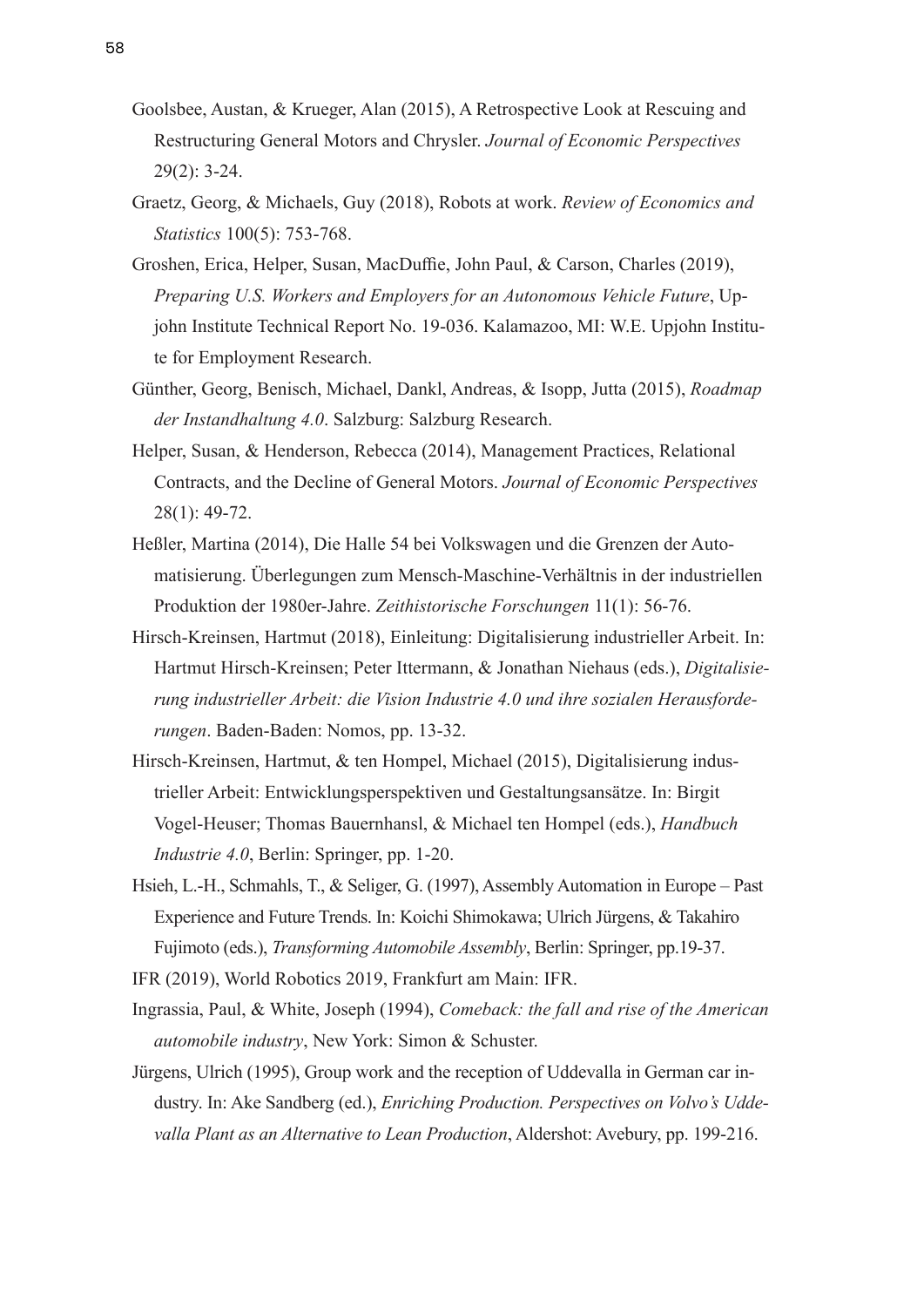- Jürgens, Ulrich (2015), Lean production. In: David Guest, & David Needle (ed.), *Wiley Encyclopedia of Management*, Vol. 5 (Human Resource Management), Hoboken, NJ: Wiley, pp. 1-3, <https://doi.org/10.1002/9781118785317.weom050138>.
- Jürgens, Ulrich (2020), *Arbeit und Automatisierung in der Automobilindustrie* [Manuskript, im Erscheinen].
- Jürgens, Ulrich (ed.) (1997), *New Product Development and Production Networks*, Berlin: Springer.
- Jürgens, Ulrich, & Krzywdzinski, Martin (2009), Changing East-West Division of Labour in the European Automotive Industry. *European Urban and Regional Studies* 16(1): 27-42.
- Jürgens, Ulrich, & Krzywdzinski, Martin (2010), *Die neue Ost-West-Arbeitsteilung. Arbeitsmodelle und industrielle Beziehungen in der europäischen Automobilindustrie*, Frankfurt/New York: Campus.
- Jürgens, Ulrich, & Krzywdzinski, Martin (2016), *New Worlds of Work. Varieties of Work in Car Factories in the BRIC Countries*, Oxford: Oxford University Press.
- Jürgens, Ulrich, & Meißner, Heinz-Rudolf (2005), *Arbeiten am Auto der Zukunft,* Berlin: sigma.
- Jürgens, Ulrich, & Naschold, Frieder (1994), Arbeits- und industriepolitische Entwicklungsengpässe in der deutschen Industrie in den neunziger Jahren. In: Zapf, Wolfgang (ed.), *Institutionenvergleich und Institutionendynamik*, Berlin: sigma, pp. 239-270.
- Jürgens, Ulrich, Malsch, Thomas, & Dohse, Knuth (1988), *Moderne Zeiten in der Automobilfabrik*, Berlin: Springer.
- Jürgens, Ulrich, Malsch, Thomas, & Dohse, Knuth (1993), *Breaking from Taylorism. Changing Forms of Work in the Automobile Industry*, Cambridge: Cambridge University Press.
- Jürgens, Ulrich, Wilhelm, Miriam; Ishida, Mitsuo, & Nakamura, Keisuke (2012), *Ein Vergleich der Personalsysteme bei Volkswagen und Toyota*, Berlin: WZB [unpublished report].
- Katz, Harry, MacDuffie, John Paul, & Pil, Frits (2013), Crisis and recovery in the US auto industry: Tumultuous times for a collective bargaining pacesetter. In: Howard Stanger; Paul Clark, & Ann Frost (eds.), *Collective Bargaining Under Duress: Case Studies of Major North American Industries*, Champaign, IL: Labor and Employment Research Association, pp. 45-80.
- Kern, Horst, & Schumann, Michael (1984), *Das Ende der Arbeitsteilung*, München: C.H. Beck.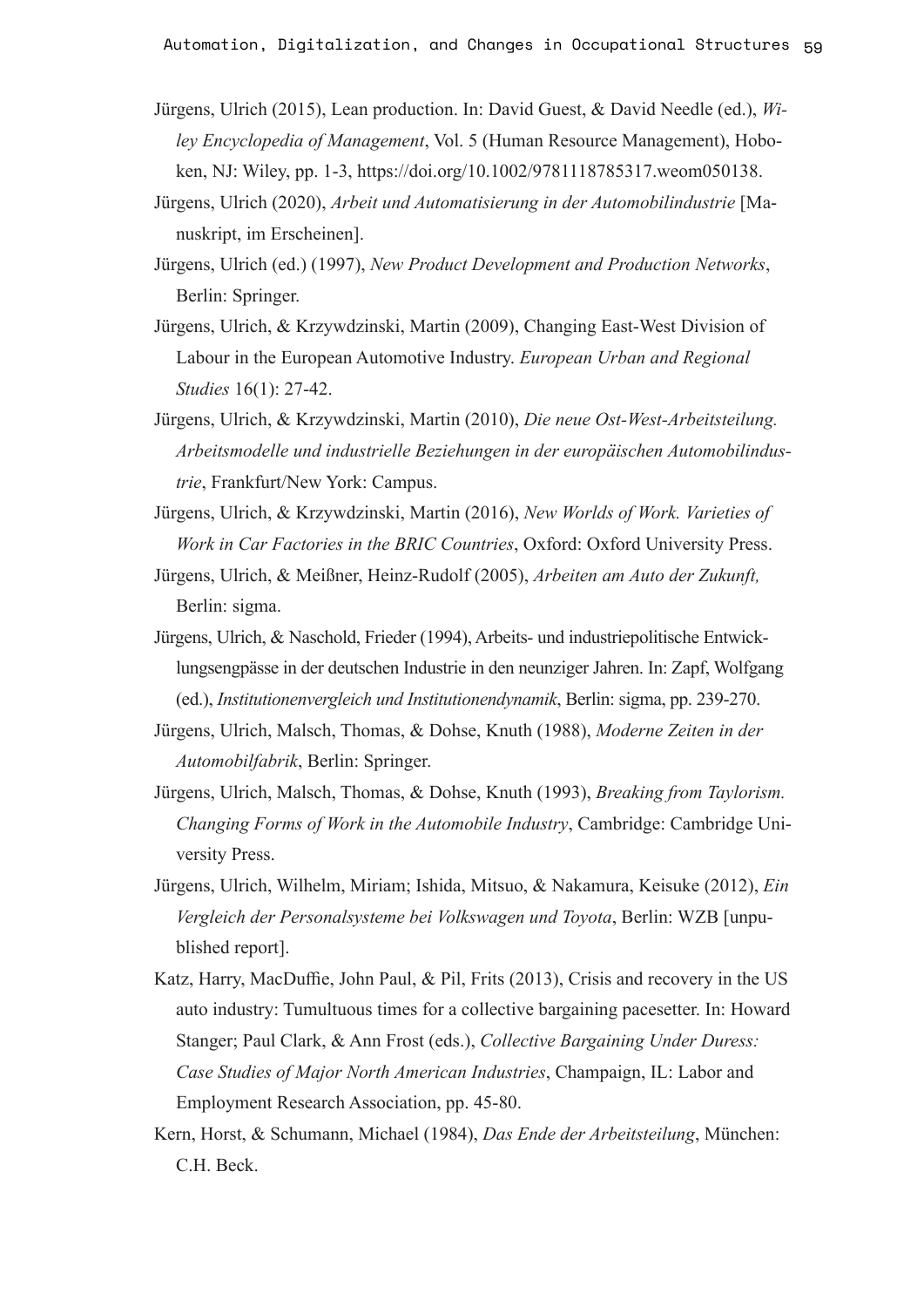- Klier, Thomas, & Rubenstein, James (2010), The changing geography of North American motor vehicle production. *Cambridge Journal of Regions, Economy and Society* 3(3): 335-347.
- Klier, Thomas, & Rubenstein, James (2012), Detroit back from the brink? Auto industry crisis and restructuring, 2008-11. *Economic Perspectives* 36(2): 35-54.
- Kobayashi, Hideo, Yingshan, Jin, & Schroeder, Martin (2015), ASEAN economic community and the regional automotive industry: impact of ASEAN economic integration on two types of automotive production in Southeast Asia. *International Journal of Automotive Technology and Management* 15(3): 268-291.
- Krafcik, John (1988), Triumph of the Lean Production System. *Sloan Management Review* 30(1): 41-52.
- Krzywdzinski, Martin (2014), How the EU's Eastern Enlargement Changed the German Productive Model. The Case of the Automotive Industry. *Revue de la Régulation – Capitalisme, Institutions, Pouvoir* 15(1): 1–61.
- Krzywdzinski, Martin (2016), *Technologie, Qualifikationen und international Arbeitsteilung. Anmerkungen zu der Diskussion über Industrie 4.0*. WZB Discussion Paper SP III 2016-301. Berlin: WZB.
- Krzywdzinski, Martin (2017), Automation, Skill Requirements, and Labour-Use Strategies. High-wage and Low-wage Approaches to High-tech Manufacturing in the Automotive Industry. *New Technology, Work and Employment* 32(3): 247-267.
- Krzywdzinski, Martin (2019), Globalisation, Decarbonisation and Technological Change. Challenges for the German and CEE Automotive Supplier Industry. In: Béla Galgóczi (ed.), *Towards a Just Transition. Coal, Cars and the World of Work*, Brussels: European Trade Union Institute, pp. 215-241.
- Krzywdzinski, Martin (2020), Alternative Models of Lean Production: Germany. In: Thomas Janoski, & Darina Lepadatu (Hg.), *The International Handbook of Lean Production*, Cambridge: Cambridge University Press [forthcoming].
- Krzywdzinski, Martin, & Ulrich Jürgens (2019), Transfer deutscher und japanischer Ansätze der Facharbeiterausbildung an die BRIC-Standorte. Volkswagen und Toyota im Vergleich. In: Michael Gessler; Martina Fuchs, & Matthias Pilz (eds.), *Konzepte und Wirkungen des Transfers Dualer Berufsausbildung*, Wiesbaden: Springer VS, pp. 281-319.
- Kuhlmann, Martin (2004), *Modellwechsel. Die Entwicklung betrieblicher Arbeitsund Sozialstrukturen in der deutschen Automobilindustrie*, Berlin: sigma.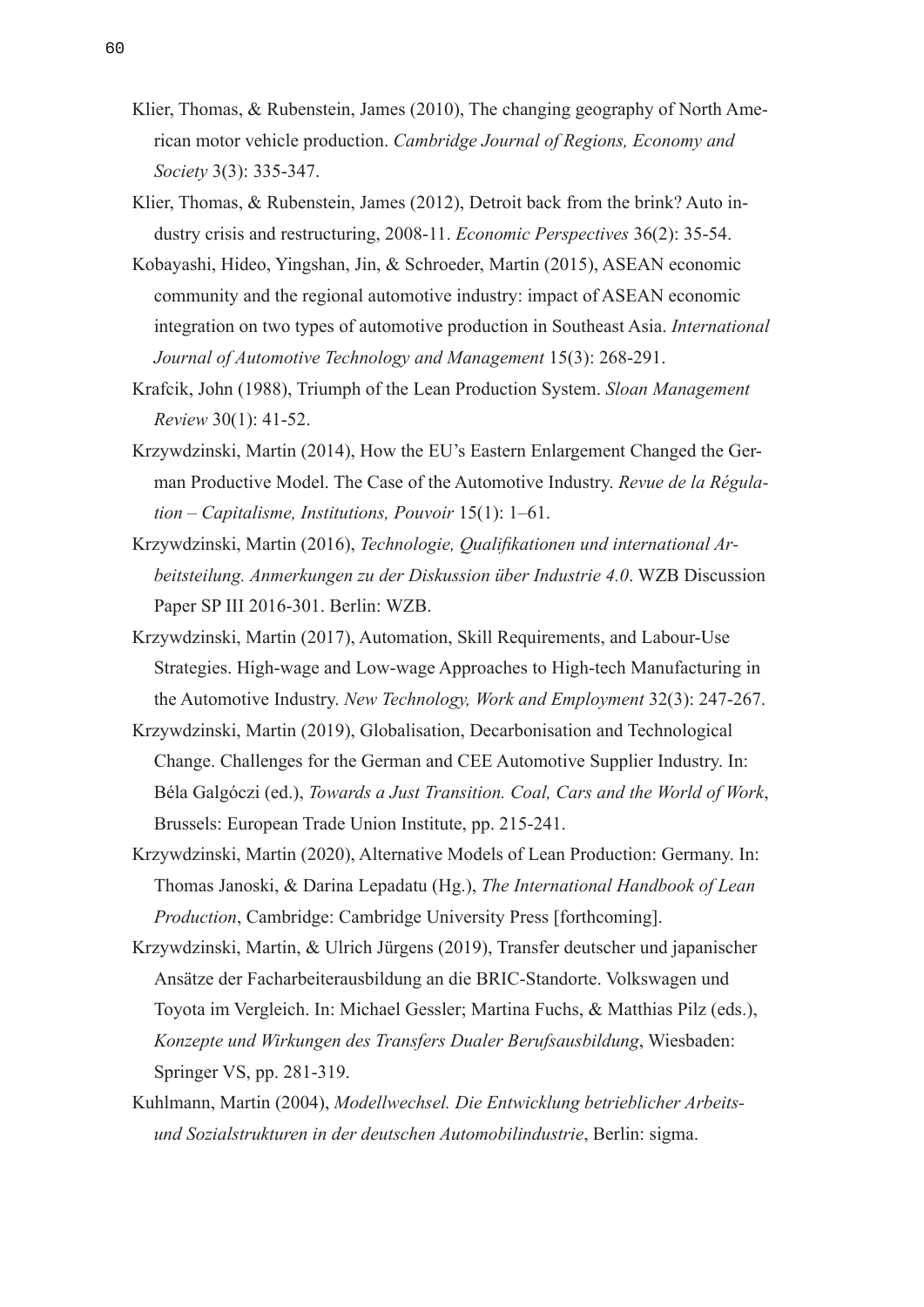- Kuka (2016), *Matrix-Produktion: Ein Beispiel für Industrie 4.0*, Augsburg: Kuka, Available at: [https://www.kuka.com/de-de/branchen/loesungsdatenbank/2016/10/](https://www.kuka.com/de-de/branchen/loesungsdatenbank/2016/10/solution-systems-matrix-produktion) [solution-systems-matrix-produktion](https://www.kuka.com/de-de/branchen/loesungsdatenbank/2016/10/solution-systems-matrix-produktion) (12.5.2020)
- Lamming, Richard (1996), Squaring lean supply with supply chain management. *International Journal of Operations & Production Management* 16(2): 183-196.
- Lara, Arturo, & Carrillo, Jorge (2003), Technological globalization and intra-company coordination in the automotive sector: the case of Delphi-Mexico. *International Journal of Automotive Technology and Management* 3(1): 101-121.
- Lechowski, Grzegorz, & Krzywdzinski, Martin (2019), *Governing "digital transformation" through transnational technological standards*. Paper presented at the SASE Annual Conference, 27-29 June 2019, The New School, New York City.
- Leitner, Peter (1999), Japan's post-war economic success: Deming, quality, and contextual realities. *Journal of Management History* 5(8): 489-505.
- Liker, Jeffrey (2004), *The Toyota Way. Fourteen management Principles from the World's Greatest Manufacturer*, New York: McGraw-Hill.
- Liker, Jeffrey, Fleischer, Mitchell, Nagamachi, Mitsuo, & Zonnevylle, Michael (1992), Designers and their Machines: CAD Use and Support in the US and Japan. *Communications of the ACM* 35(2): 77-95.
- Liker, Jeffrey; Haddad, Carol, & Karlin, Jennifer (1999), Perspectives on Technology and Work Organization. *Annual Review of Sociology* 25: 275-596.
- MacDuffie, John Paul (2013), Modularity-as-Property, Modularization-as-Process, and Modularity-as-Frame: Lessons from Product Architecture Initiatives in the Global Automotive Industry. *Global Strategy Journal* 3(1): 8-40.
- MacDuffie, John Paul, & Helper, Susan (1997), Creating lean suppliers: diffusing lean production through the supply chain. *California Management Review* 39(4): 118-151.
- MacDuffie, John-Paul, & Pil, Frits (1997), From Fixed to Flexible: Automation and Work Organization Trends from the International Assembly Plant Study. In: Koichi Shimokawa; Ulrich Jürgens, & Takahiro Fujimoto (eds.), *Transforming Automobile Assembly*, Berlin: Springer, pp. 238-254.
- MacKenzie, Donald, & Judy Wajcman (1985), *The Social Shaping of Technology*, Milton Keynes: Open University Press.
- MacPherson, Alan, & Vanchan, Vida (2010), The Outsourcing of Industrial Design Services by Large US Manufacturing Companies. *International Regional Science Review* 33(1): 3-30.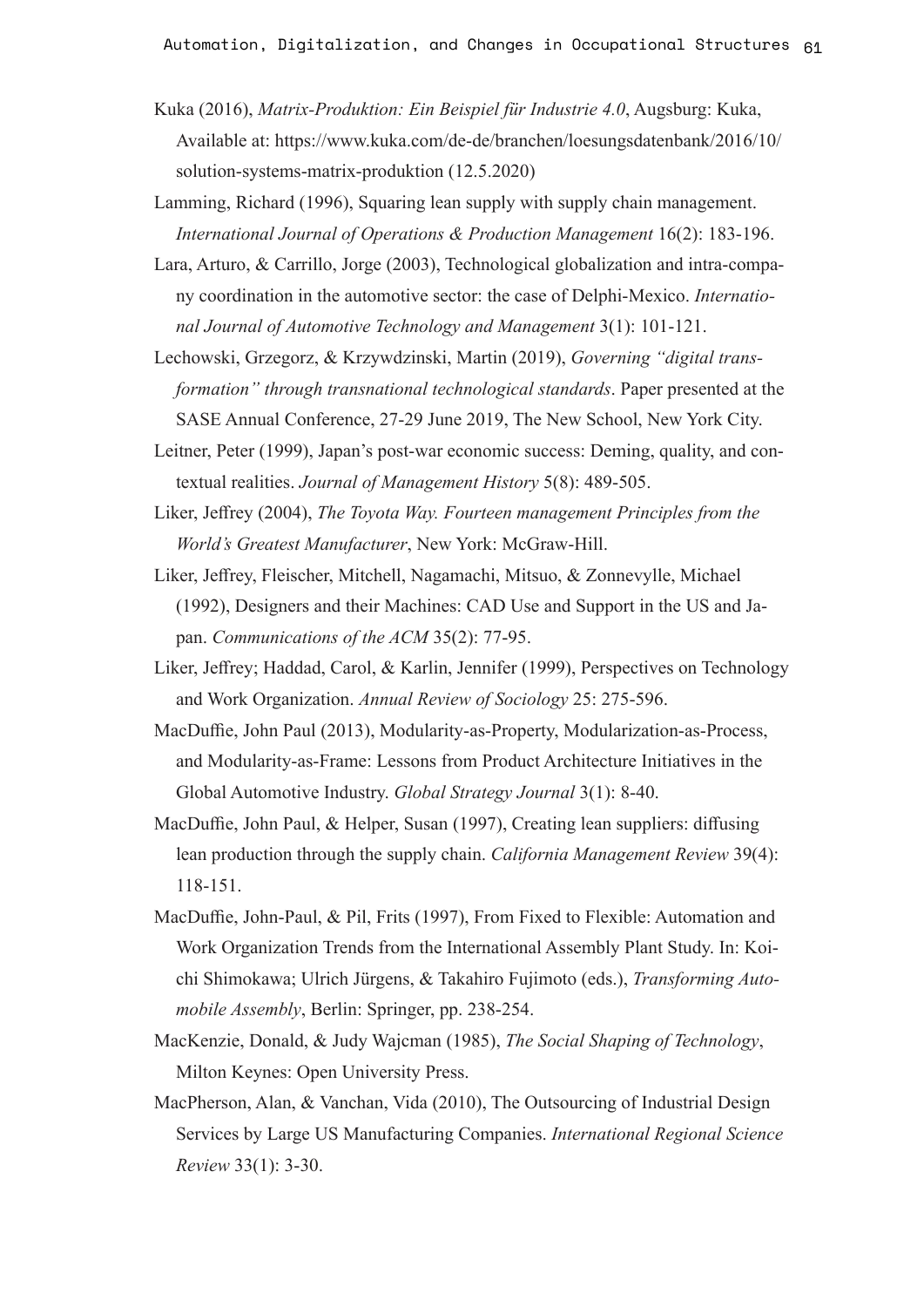- Malsch, Thomas (1987), Die Informatisierung des betrieblichen Erfahrungswissens und der "Imperialismus der instrumentellen Vernunft". *Zeitschrift für Soziologie* 16(2): 77-91.
- McKinsey (2016), *Automotive revolution perspective towards 2030*, New York: McKinsey.
- McLoughlin, Ian (1989), CAD The 'Taylorisation' of drawing office work? *New Technology, Work & Employment* 4(1): 27-39.
- McLoughlin, Ian (1990), Management, Work Organisation and CAD Towards Flexible Automation? *Work, Employment & Society* 4(2): 217-237.
- Milkman, Ruth, & Pullman, Cydney (1991), Technological change in an auto assembly plant: The impact on workers" tasks and skills. *Work and Occupations* 18(2): 123-147.
- Mudambi, Ram, & Helper, Susan (1998), The 'close but adversarial' model of supplier relations in the US auto industry. *Strategic Management Journal* 19(8): 775-792.
- Niimi, A.; Matsudaira, Y. (1997), Development of a New Vehicle Assembly Line at Toyota: Worker-oriented, Autonomus, New Assembly System. In: Koichi Shimokawa; Ulrich Jürgens, & Takahiro Fujimoto (eds.), *Transforming Automobile Assembly*, Berlin: Springer, pp. 82-93.
- Noble, David (1979), Social Choice in Machine Design: The Case of Automatically Controlled Ma-chine Tools. In: Andrew Zimbalist (ed.), *Case Studies on the Labor Process,* New York: Monthly Review Press, pp. 18–50.
- Nof, Shimon (2009), Automation: What It Means To Us Around the World. In: Shimon Nof (ed.), *Springer Handbook of Automation*, Berlin: Springer, pp. 13-52.
- Okamuro, Hiroyuki (2000), CAD/CAM Utilization Patterns in japan and Germany. In: Ulrich Jürgens (ed.), *New Product Development and Production Networks*, Berlin: Springer, pp. 407-424.
- Petersen, Peter (1999), Total quality management and the Deming approach to quality management. *Journal of Management History* 5(8): 468-488.
- Pfeiffer, Sabine (2019), Produktivkraft konkret. Vom schweren Start der Leichtbauroboter. In: Florian Butollo, & Sabine Nuss (eds.), *Marx und die Roboter*, Berlin: Dietz, pp. 156-177.
- Rammert, Werner (1999), Produktion von und mit "Wissensmaschinen". Situation sozialen Wandels hin zur "Wissensgesellschaft". In: Konrad Wilfried, & Wilhelm Schumm (eds.), *Wissen und Arbeit. Neue Konturen von Wissensarbeit*. Münster: Westfälisches Dampfboot, pp. 40-57.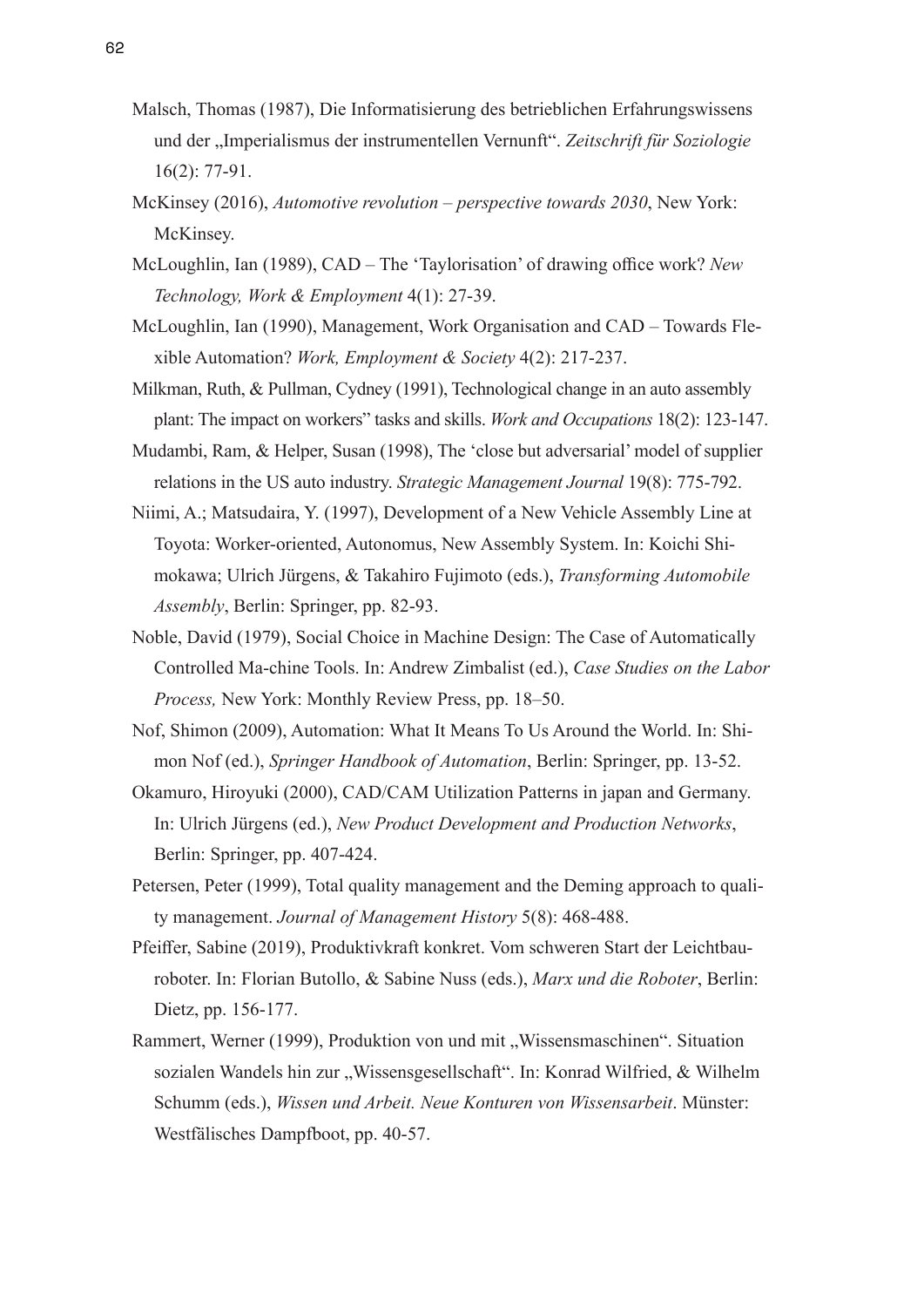- Ro, Young K., Liker, Jeffrey K., & Fixson, Sebastian K. (2007), Modularity as a strategy for supply chain coordination: The case of US auto. *IEEE Transactions on Engineering Management* 54(1): 172-189.
- Rothfelder, Jeff (2017), *At Toyota, the automation is human-powered*, Available at: [https://www.fastcompany.com/40461624/how-toyota-is-putting-humans-first-in](https://www.fastcompany.com/40461624/how-toyota-is-putting-humans-first-in-an-era-of-increasing-automation)[an-era-of-increasing-automation](https://www.fastcompany.com/40461624/how-toyota-is-putting-humans-first-in-an-era-of-increasing-automation) (12.5.2020).
- Rothstein, Jeffrey (2016), *When Good Jobs Go Bad. Globalization, De-Unionization, and Declining Job Quality in the North American Auto Industry*, New Brunswick: Rutgers University Press.
- Rubenstein, James (2002), *The changing US auto industry: A geographical analysis*, London: Routledge.
- Salerno, Mario Sergio (2001), The characteristics and the role of modularity in the automotive business. *International Journal of Automotive Technology and Management* 1(1): 92-107.
- Salzmann, Harold (1989), Computer-Aided Design: Limitations in Automating Design and Drafting. *IEEE Transactions on Engineering Management* 36(4): 252-261.
- Sandberg, Ake (1994), *Enriching Production. Perspectives on Volvo's Uddevalla plant as an alternative to lean production*, Aldershot: Avebury.
- Schmitt, Bertel (2019), *Inside Toyota's Takaoka #2 Line*, Available at: [https://www.](https://www.thedrive.com/tech/26955/inside-toyotas-takaoka-2-line-the-most-flexible-line-in-the-world) [thedrive.com/tech/26955/inside-toyotas-takaoka-2-line-the-most-flexible-line-in](https://www.thedrive.com/tech/26955/inside-toyotas-takaoka-2-line-the-most-flexible-line-in-the-world)[the-world](https://www.thedrive.com/tech/26955/inside-toyotas-takaoka-2-line-the-most-flexible-line-in-the-world) (12.5.2020).
- Schulz-Schaeffer, Ingo (2008), *Technik als Gegenstand der Soziologie*, TUTS-Working Paper 3-2008, Berlin: Technische Universität Berlin.
- Schumann, Michael, Baethge-Kinsky, Volker, Kuhlmann, Martin, Kurz, Constanze, & Neumann, Uwe (1994), *Trendreport Rationalisierung – Automobilindustrie, Werkzeugmaschinenbau, Chemische Industrie*, Berlin: sigma.
- Schwarz-Kocher, Martin, Krzywdzinski, Martin, & Korflür, Inger (eds) (2019), *Standortperspektiven in der Automobilzulieferindustrie. Die Situation in Deutschland und Mittelosteuropa unter dem Druck veränderter globaler Wertschöpfungsstrukturen*, Düsseldorf: Hans-Böckler-Stiftung.
- Shaiken, Harley (1984), *Work Transformed: Automation and Labor in the Computer Age*, New York: Holt, Rinehart, and Winston.
- Shibata, Hiromochi (2009), A comparison of the roles and responsibilities of manufacturing engineers in Japan and the United States. *International Journal of Human Resources Management* 20(9): 1896-1913.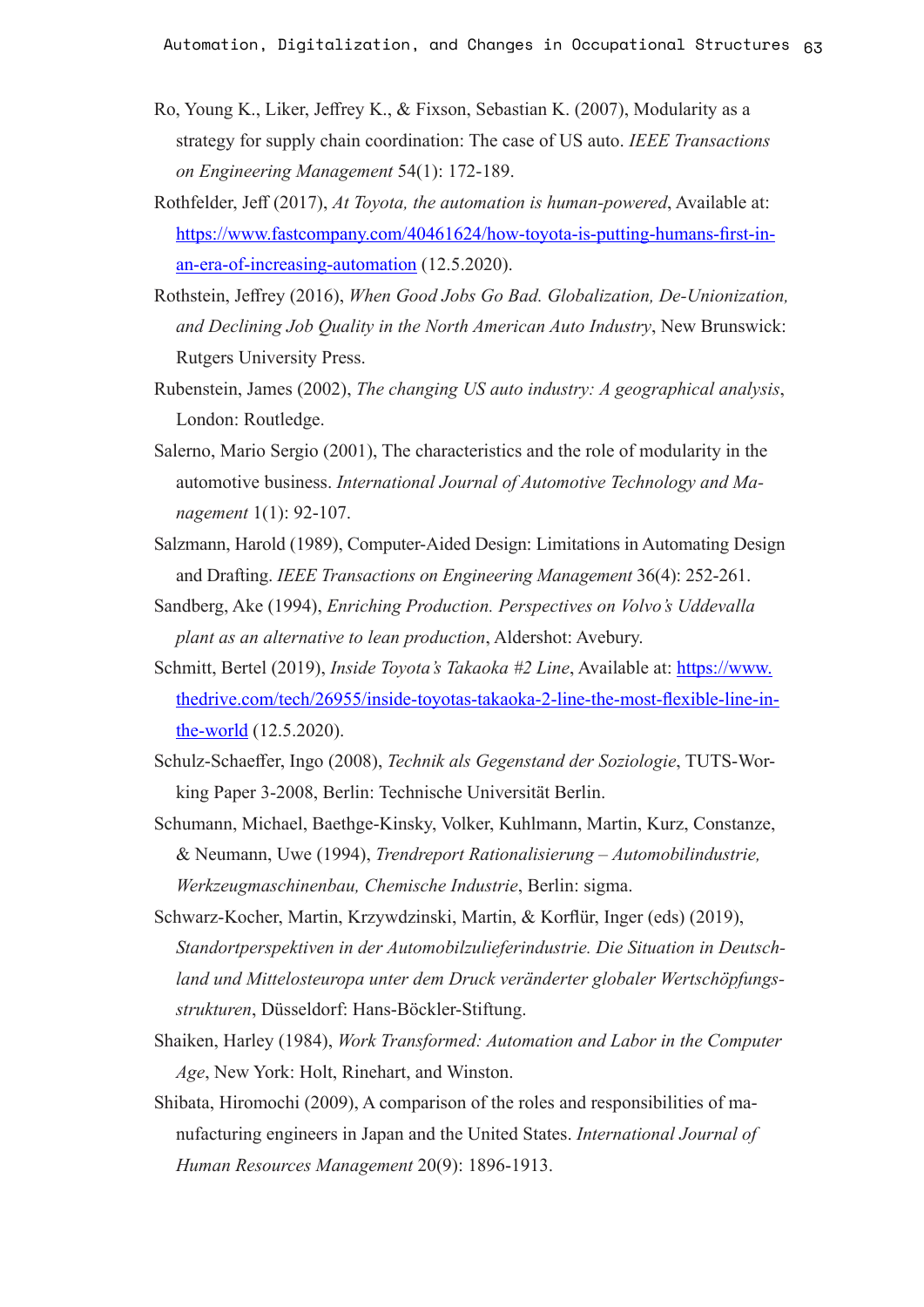- Spath, Dieter, Ganschar, Oliver, Gerlach, Stefan, Hämmerle, Moritz, Krause, Tobias, & Schlund, Sebastian (2013), *Produktionsarbeit der Zukunft-Industrie 4.0*, Stuttgart: Fraunhofer Verlag.
- Statistics Bureau of Japan (2015), *Classification of occupations used for the 2015 census (Heisei 27-nen kokuseichōsa ni mochiiru shoku-gyō-bun-rui)*, Tokyo: SBJ.
- Statistisches Bundesamt (2003), *Klassifikation der Wirtschaftszweige mit Erläuterungen* Ausgabe 2003, Wiesbaden: Statistisches Bundesamt, Available at: [https://](https://www.destatis.de/DE/%20Methoden/Klassifikationen/Gueter-Wirtschaftsklassifikationen/Downloads/klassifikation-wz-2003-erlaeuterung.pdf?__blob=publicationFile) [www.destatis.de/DE/ Methoden/Klassifikationen/Gueter-Wirtschaftsklassifikatio](https://www.destatis.de/DE/%20Methoden/Klassifikationen/Gueter-Wirtschaftsklassifikationen/Downloads/klassifikation-wz-2003-erlaeuterung.pdf?__blob=publicationFile)[nen/Downloads/klassifikation-wz-2003-erlaeuterung.pdf?\\_\\_blob=publicationFile](https://www.destatis.de/DE/%20Methoden/Klassifikationen/Gueter-Wirtschaftsklassifikationen/Downloads/klassifikation-wz-2003-erlaeuterung.pdf?__blob=publicationFile) (12.5.2020).
- The Newswheel (2019), *GM's Cruise Automation Plans to Hire More Than 1,000 New Employees*, Available at: [https://thenewswheel.com/gms-cruise-automation](https://thenewswheel.com/gms-cruise-automation-plans-to-hire-more-than-1000-new-employees/)[plans-to-hire-more-than-1000-new-employees/](https://thenewswheel.com/gms-cruise-automation-plans-to-hire-more-than-1000-new-employees/)) (12.5.2020).
- VDA (2015), *Automotive Entwicklungsdienstleistung. Zukunftsstandort Deutschland*. Materialien zur Automobilindustrie Nr. 48. Frankfurt am Main: VDA.
- Volkswagen (2019), *Volkswagen mit neuer Software-Einheit*, Available at: [https://](https://www.volkswagenag.com/de/news/2019/06/volkswagen-with-new-software-unit.html) [www.volkswagenag.com/de/news/2019/06/volkswagen-with-new-software-unit.](https://www.volkswagenag.com/de/news/2019/06/volkswagen-with-new-software-unit.html) [html](https://www.volkswagenag.com/de/news/2019/06/volkswagen-with-new-software-unit.html) (12.5.2020).
- Volkswagen (2020), *High-Tech am laufenden Band*, Available at: <https://id3.vw-newsroom.com/de/high-tech-am-laufenden-band-5537>(12.5.2020).
- Wajcman, Judy (2006), New connections: social studies of science and technology and studies of work. *Work, Employment and Society* 20(4): 773–786.
- Wilkesmann, Uwe (2005), Die Organisation von Wissensarbeit. *Berliner Journal für Soziologie* 15(1): 55-72.
- Williams, Karel, Haslam, Colin, & Williams, John (1992), Ford versus Fordism: The Beginning of Mass Production?. *Work, Employment and Society* 6(4): 517-555.
- Womack, James, Jones, Daniel, & Roos, Daniel (1991), *The Machine That Changed the World. The Story of Lean Production*, New York: Harper Perennial.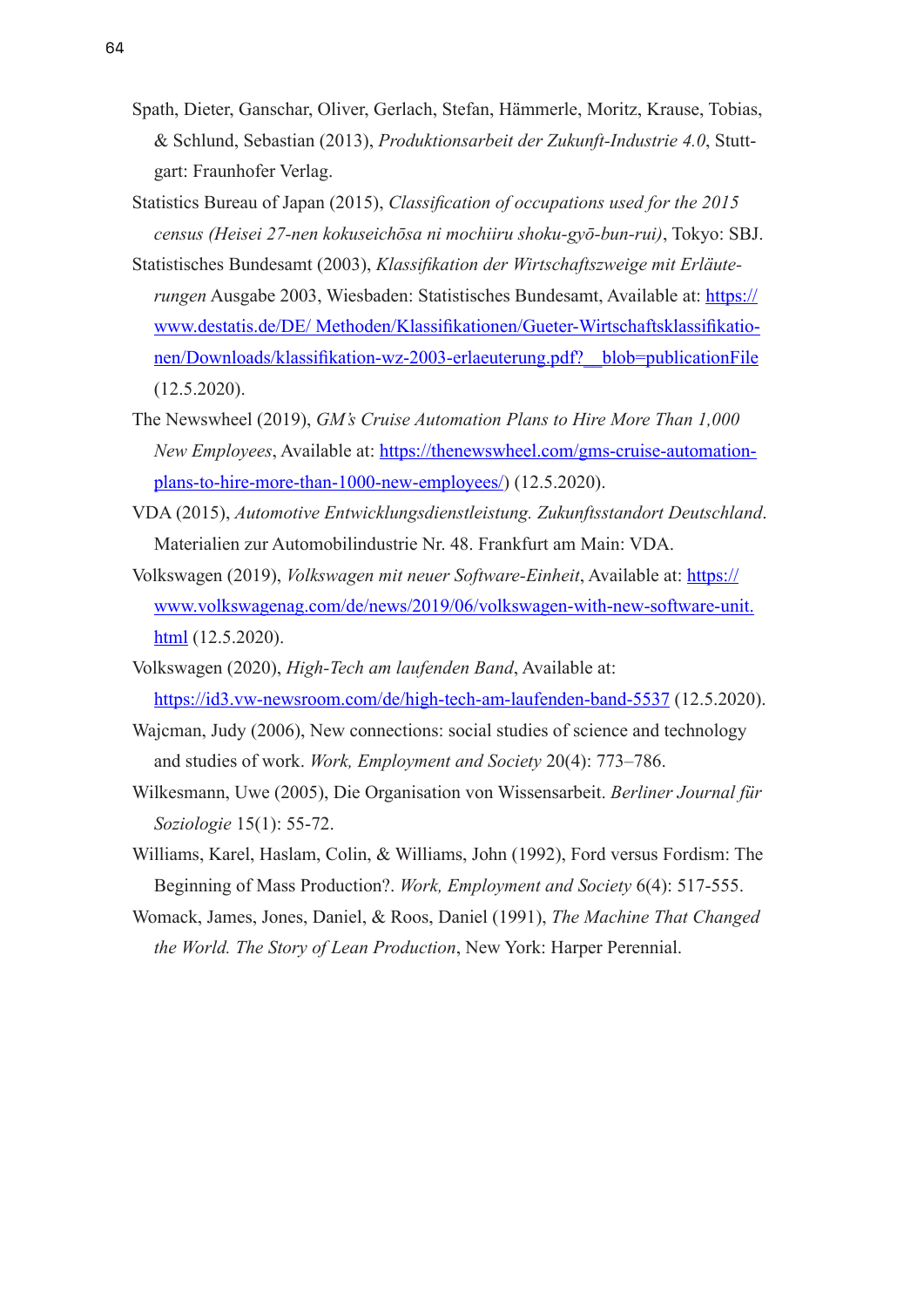Automation, Digitalization, and Changes in Occupational Structures 65

# **8. Appendix: Additional Information on the Data Sources**

#### **Press Articles**

The first major data source for the analysis is articles from the German industry journal *Automobil Produktion*. The analysis included all articles since 1992 that dealt with developments in automation and process technology as a core topic. A total of 393 articles were identified. In addition, the research involved searching for articles on the online platforms *Automation World* and *Automotive Manufacturing Solutions* using the keywords "automation" and the names of the American car manufacturers. The search resulted in 20 articles in *Automation World* and 21 in *Automotive Manufacturing Solutions* that dealt mainly with automation strategies. Japanese magazines and online platforms could not be researched due to the language barrier. As an alternative, a general online search was carried out for general reports on developments at the Japanese flagship manufacturer Toyota. In the end, five articles that offered comprehensive background reports were identified. The 439 articles found were each briefly summarized with regard to the most important keywords and statements. The contents were then evaluated according to organizational areas (assembly, body shop, press shop, paint shop, indirect areas), technology, and countries.

#### **Statistics of the International Federation of Robotics**

For Germany and Japan, the required information could be obtained directly from the IFR database. In the case of the USA, the data before 2016 had to be recalculated. The reason for this is that the IFR database does not show the stock of industrial robots for the USA until 2004, and the data up to and including 2015 is incorrect and much too low.<sup>80</sup> The U.S. robot figures have been recalculated using the IFR's estimates of robot density in the US automotive industry, which the IFR reports in its print publications.

<sup>80</sup> The stock of industrial robots is calculated by the IFR based on information on new installations. When making this calculation, the IFR assumes a robot lifespan of 12 years. Because the IFR database only began providing information on new installations of robots in the United States from 2004 onwards, the information on robot stocks only meets the standard from 2016. The information on robot stocks for 2004 are, conversely, identical to the number of new installations for the year 2004; the total number of robots for 2004 equals the sum of new installations for 2004 and 2005, etc. This implies that the stock of industrial robots before 2004 was zero, which is, of course, entirely false. We informed the IFR statistics department of this error but have not received any substantive response in this regard.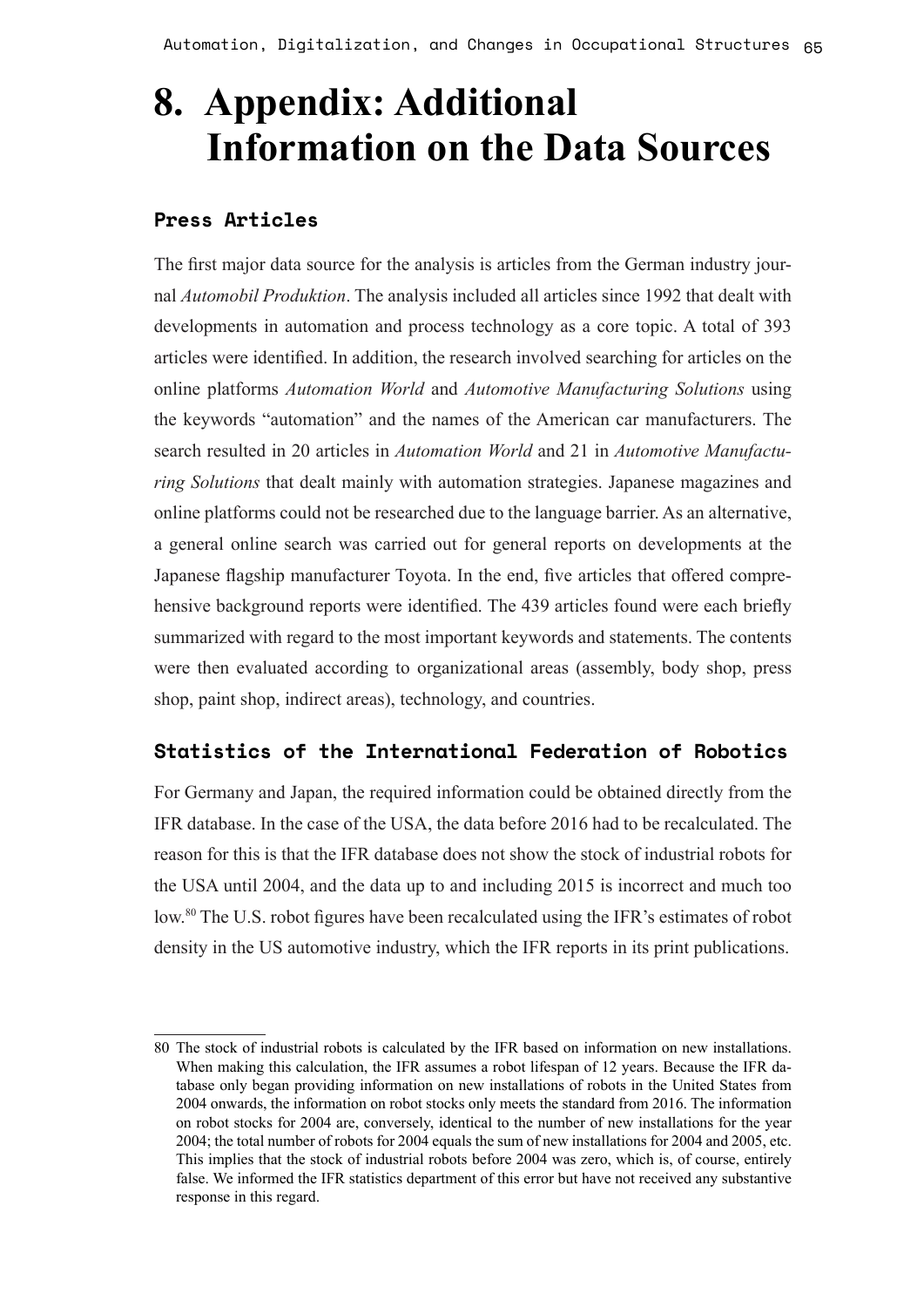With regard to the data for Japan, it should be noted that the definition of industrial robots was only harmonized between the IFR and the Japanese Robot Association (JARA) in 2000.

As a general rule, the information on robot stock is an estimate. The stock of industrial robots is calculated by the IFR on the basis of new installations in the past twelve years—in other words, a robot's service life of twelve years is assumed. As the IFR (2019: 22) itself states, the typical service life could also be higher, at around 15 years. In the experience of the author, however, the IFR could also be overestimating the service life of industrial robots, at least in the case of the automotive industry, since it is not uncommon for car manufacturers to replace production equipment when changing product generations—and a product generation is typically in production for well below 12 years.

#### **Employment Statistics**

A basic problem of the statistics used here is the changes in the underlying classification systems. These are explained in more detail here.

For the United States, data from the Occupational Employment Statistics (OES) of the Bureau of Labor Statistics (BLS) are used. Since the 1990s, there have been a number of changes in the underlying classification systems of the OES. With regard to occupational statistics, a major revision took place in 1999 when the Standard Occupational Classification (SOC) was introduced. In 2010, the revised SOC 2010 was introduced, but for 90% of all occupations and for the occupational categories relevant to this paper, the only revisions that were made were editorial in nature and did not substantially change the occupational content (BLS 2010). With regard to the industry coding system, a major revision took place in 2002. Prior to 2002, the Standard Industrial Classification (SIC) was used; in 2002, there was a switch to the North American Industry Classification System (NAICS), which was accompanied by substantial changes in the classification of establishments. This paper uses data from 1999 onwards, but it should be noted that in the case of the United States, the data before 2002 are not fully comparable with the later years.

For Japan, the Population Census of the Statistics Bureau of Japan (SBJ) is used. In the case of Japan, too, there were some changes in statistical concepts during the period under review. For occupational coding, the Japan Population Census uses the Japan Standard Occupational Classification (JSOC), which underwent two revisions during the period covered by this study, in 1997 and in 2009. While the 1997 revision was more editorial in character as far as the occupational groups discussed here are con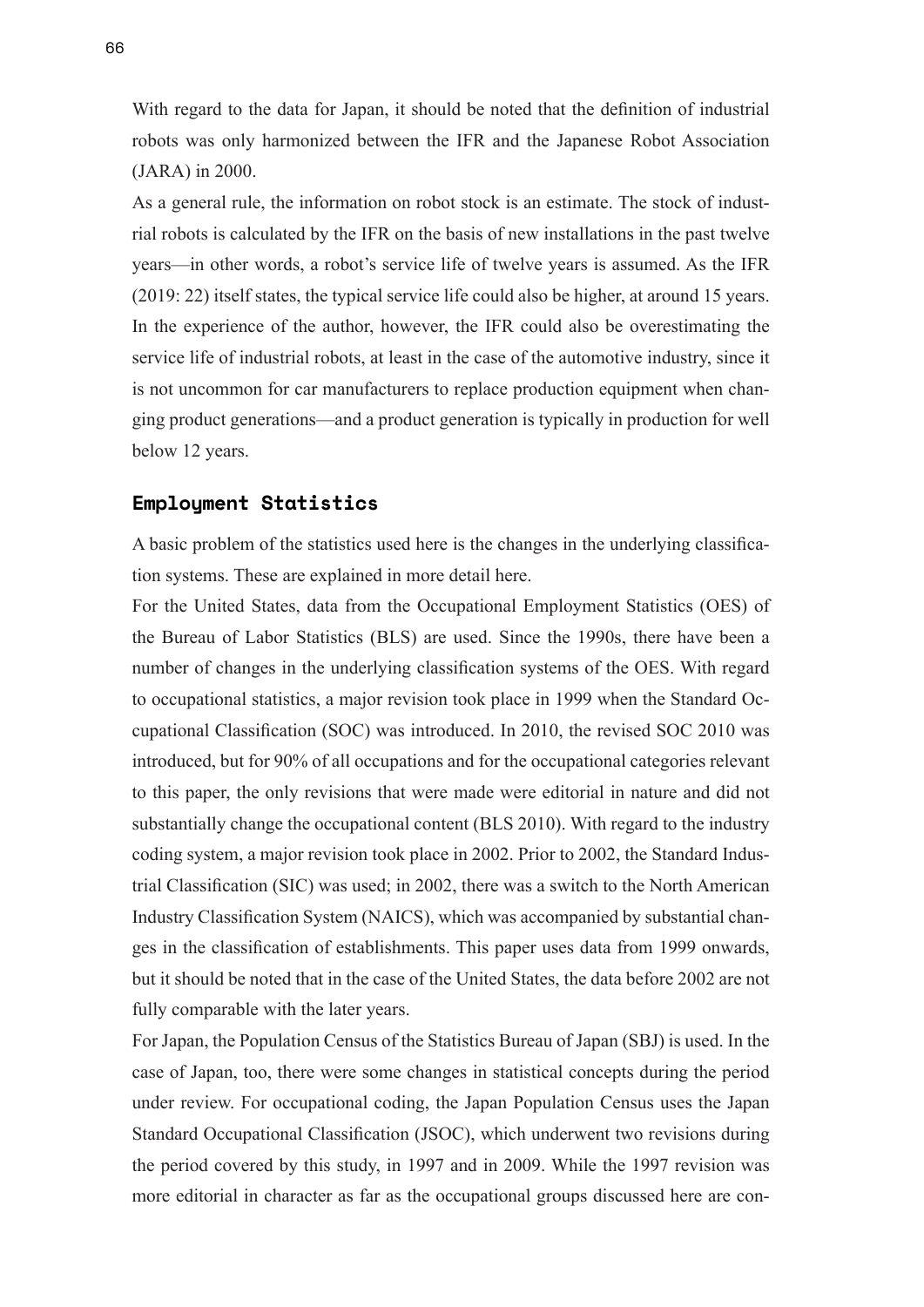cerned, the 2009 revision brought about a considerable reorganization of occupations, resulting in a discontinuity in the data (Director General for Policy Planning (Statistical Standards) 2009). The present study has attempted to compensate for these discontinuities by comparing the classifications at the level of the individual occupations, although the comparability of the data remains somewhat limited. The Japan Standard Industrial Classification (JSIC) was used for the industrial classification for the years 1995–2015. In the period under review, the JSIC was revised in 2002, 2007 and 2013, but this did not imply any major changes with regard to the automotive industry (Director General for Policy Planning (Statistical Standards) 2007 and 2013).

The data for the case of the German automotive industry are from the Federal Employment Agency (BA). Since the 1990s, there have also been a number of changes in the underlying classification systems in Germany. In the case of occupational statistics, a fundamental change took place in 2012, from the Classification of Occupations Edition 1988 (KldB1988) to the Classification of Occupations Edition 2010 (KldB2010). The two classifications differ considerably in their systematics and the definition of individual occupations. Using the BA's tables of equivalence, this study attempted to achieve the most accurate possible fit of the data by matching at the level of individual occupations. However, the change in the classification represents such a large break that it limits the comparability of the data before and after 2012.

|                              | <b>Industry coding</b>   | <b>Occupational coding</b> |
|------------------------------|--------------------------|----------------------------|
| USA: Occupational            | 1999–2001 SIC            | 1999–2018 SOC              |
| <b>Employment Statistics</b> | 2002–2018 NAICS          |                            |
| Japan: Population Census     | 1995–2015 SIC            | 1995–2005 JSOC             |
|                              |                          | 2010-2015 JSOC             |
|                              |                          | (major revision)           |
| Germany: Employment          | 1999-2008 WZ1993, WZ2003 | 1999-2011 K1dB1988         |
| statistics of the Federal    | 2008-2018 WZ2008         | 2013-2018 KldB2010         |
| <b>Employment Agency</b>     |                          |                            |

**Table A1:** Industry and occupational classifications in the data sets used

There were also changes in industrial classification during the period under review. In 2003, the Classification of Economic Activities 1993 (WZ1993) was replaced by the Classification of Economic Activities 2003 (WZ2003); however, this was a "careful update" of the classifications and, in the case of the automotive industry, did not invol